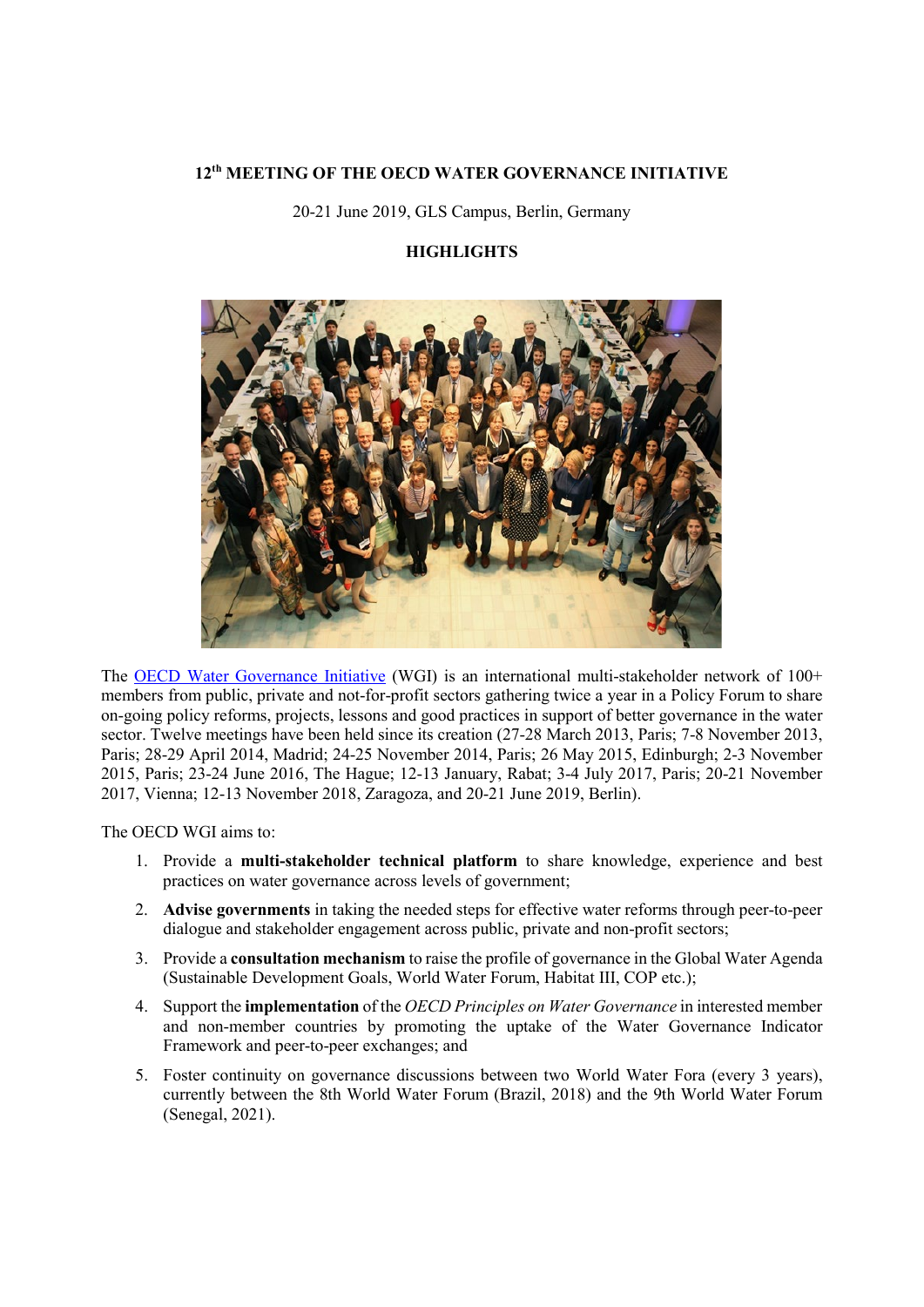# **Table of Contents**

| 1.2. Launch of the report: "Applying the OECD Principles on Water Governance to Floods: A     |  |
|-----------------------------------------------------------------------------------------------|--|
|                                                                                               |  |
|                                                                                               |  |
|                                                                                               |  |
| Serving SDG implementation: A role for good water management and governance, GWP  9           |  |
| Monitoring community participation in water and sanitation under SDG 6.b, WHO 10              |  |
| National Congress on the Environment (CONAMA), 26-29 November 2018, Madrid, Spain, AEAS       |  |
|                                                                                               |  |
| 10th Water Economics Forum, Granada, Spain, 26 March 2019, IMDEA 10                           |  |
| IWA and the International Water Regulators Forum: LATAC & Asia Pacific, IWA  11               |  |
|                                                                                               |  |
|                                                                                               |  |
|                                                                                               |  |
| Building evidence for inclusion of women in water governance, Women for Water Partnership. 13 |  |
| Draft methodology to assess the role of women in water decision-making, OECD  14              |  |
|                                                                                               |  |
|                                                                                               |  |
| Update on the Programme: The governance and economics of water security for sustainable       |  |
|                                                                                               |  |
|                                                                                               |  |
|                                                                                               |  |
| 1.6. An Overview of Key Governance Challenges in Africa: Lessons Learned and Ways Forward 20  |  |
|                                                                                               |  |
|                                                                                               |  |
| Ms Daniela Krahl, Deputy Head of the Division of Water, Urban Development and Mobility, BMZ,  |  |
|                                                                                               |  |
|                                                                                               |  |
|                                                                                               |  |
|                                                                                               |  |
|                                                                                               |  |
|                                                                                               |  |
|                                                                                               |  |
|                                                                                               |  |
|                                                                                               |  |
|                                                                                               |  |
|                                                                                               |  |
|                                                                                               |  |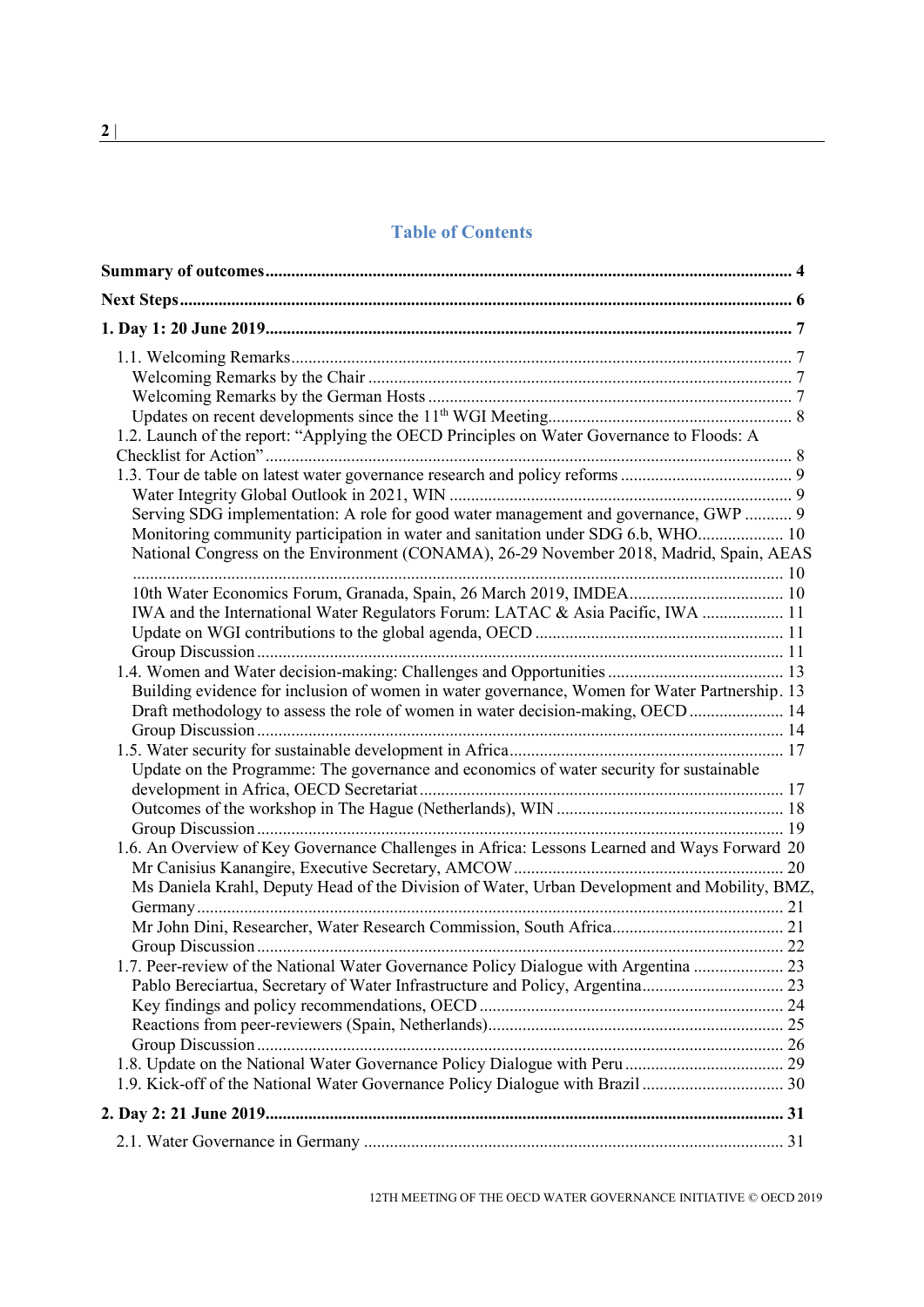| Mr. Jens Libbe, Head of Department, Infrastructure, Economy and Finance, DIFU 31           |  |
|--------------------------------------------------------------------------------------------|--|
| Mr. Martin Grambow, Head of Department, Water Management and Soil Protection, StMUV 32     |  |
|                                                                                            |  |
| Mr. Thomas Stratenwerth, Head of Division, Water Management and Climate Change Adaptation, |  |
|                                                                                            |  |
|                                                                                            |  |
|                                                                                            |  |
|                                                                                            |  |
|                                                                                            |  |
|                                                                                            |  |
|                                                                                            |  |
|                                                                                            |  |
|                                                                                            |  |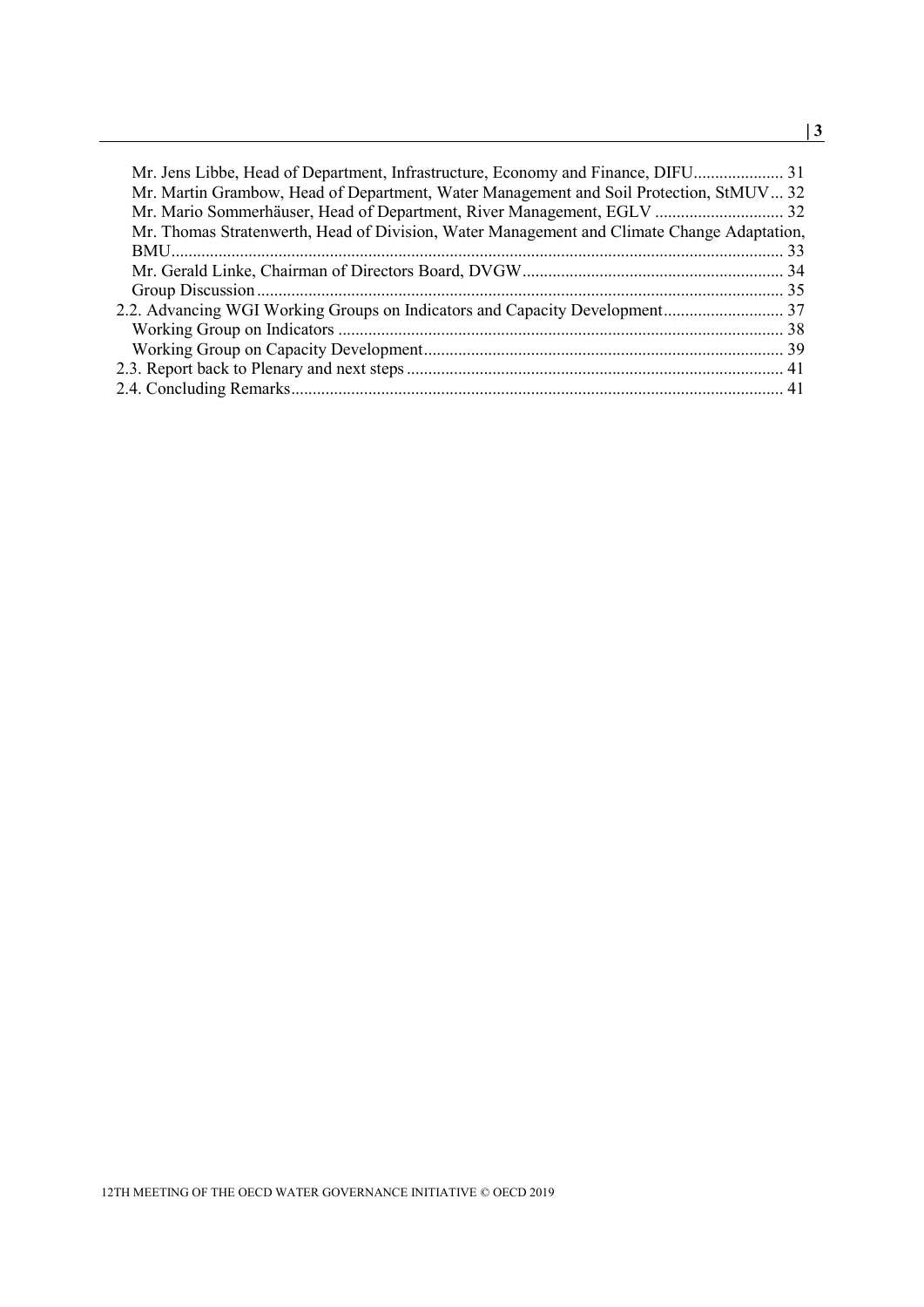# <span id="page-3-0"></span>*Summary of outcomes*

On 20-21 June 2019, the OECD Water Governance Initiative held its [12th meeting](http://www.oecd.org/cfe/regional-policy/12th-meeting-of-the-oecd-water-governance-initiative.htm) at the GLS Campus, Berlin, Germany. The meeting gathered 80+ practitioners, policymakers and representatives from major stakeholder groups (see the [list of participants\)](http://www.oecd.org/cfe/regional-policy/List%20of%20Participants_12_WGI.pdf). The WGI is hosted by the OECD and its Centre for Entrepreneurship, SMEs, Regions and Cities (CFE). The 12th meeting of the WGI had the following objectives (see the [agenda,](http://www.oecd.org/cfe/regional-policy/Agenda_12_WGI_Meeting.pdf) [presentations](http://www.oecd.org/cfe/regional-policy/12th-meeting-of-the-oecd-water-governance-initiative.htm) and [pictures\)](https://www.slideshare.net/OECD-regions/12th-oecd-wgi-meeting-151743604?ref=http://www.oecd.org/cfe/regional-policy/12th-meeting-of-the-oecd-water-governance-initiative.htm):

- Launch the report "Applying the OECD Principles on Water Governance to Floods : A Checklist for Action";
- Update delegates on WGI latest contribution to Global Agendas (SDGs, COP, Habitat III);
- Peer-review the National Water Policy Dialogue (NWPD) with Argentina, introduce preliminary insights from the NWPD with Peru, and kick-off the 3rd NWPD with Brazil;
- Discuss progress from WGI working groups on Capacity Development and Indicators;
- Share knowledge and experience on recent water governance reforms, research and events;
- Learn from Germany's water governance;
- Discuss the role of women in water governance.

The repor[t Applying the OECD Principles on Water Governance to Floods: A Checklist for Action](http://www1.oecd.org/fr/regional/applying-the-oecd-principles-on-water-governance-to-floods-d5098392-en.htm) was released officially. Delegates can download the e-version of the report on the [OECD](https://www.oecd-ilibrary.org/)  [iLibrary\(](https://www.oecd-ilibrary.org/)username: oecd2019-cfe; password: ilibrary2019).

Delegates shared **updates on water governance** including the preparation of the [2021 Water](https://www.waterintegritynetwork.net/2019/06/03/water-integrity-global-outlook-2021-call-for-contributions/)  [Integrity Outlook\(](https://www.waterintegritynetwork.net/2019/06/03/water-integrity-global-outlook-2021-call-for-contributions/)WIN); Supporting SDG 6.5.1 monitoring and implementation on integrated water management (GWP) and the need for including more than one indicator to monitor SDG 6.b on community participation in water and sanitation (WHO). Delegates shared the outcomes of the [National Congress on the Environment \(CONAMA\)](http://www.conama2018.org/web/index.php), 26-29 November 2018, Madrid, Spain and the 10<sup>th</sup>Water Economics Forum, 26 March 2019, Granada, Spain. Delegates also informed about upcoming meetings: the  $12<sup>th</sup>$  Ibero-American Forum on Regulation, 16-17 October 2019, Cartagena, Colombia and the 2nd Asia-Pacific [Water Regulators Forum,](https://www.iwaaspire2019.org/forums2.html) 1 November 2019, Hong Kong. Delegates were updated about the preparatory process of the 9<sup>th</sup>World Water Forum (Dakar, 2021) and OECD-WGI co-leadership over the Means & Tools theme under which governance is one priority area. Initial discussions have suggested trust, transparency and accountability, multisector policy coordination and inclusiveness as important topics to advance.

Delegates discussed the preliminary findings from the *OECD – Women for Water Partnership* literature review on "**Women and Water decision-making"**, and provided guidance on the proposed survey and methodology to build further evidence.

Delegates discussed the Programme on ["Water Security for Sustainable Development in Africa",](http://www.oecd.org/cfe/Prize-Brochure-WG.pdf) especially the synergies with existing initiatives, cooperation with regional players, identified donors, and proposals for collaboration from 60+ institutions to produce data, host events or share case studies. The outcomes of The Hague Workshop (21 March 2019) were also shared with calls for multi-stakeholder partnerships anchored in Africa, and insights from BMZ, AMCOW and South Africa's Water Research Commission shed light on policy and governance challenges faced in the sector.

In the presence of Mr Pablo Bereciartua, Secretary of Water Infrastructure and Policy of Argentina, delegates peer-reviewed the OECD draft report **"Water Governance in Argentina"**. It provides assessment and policy recommendations to address institutional fragmentation, strengthen economic regulation, support better planning and investment, and reinforce basin management.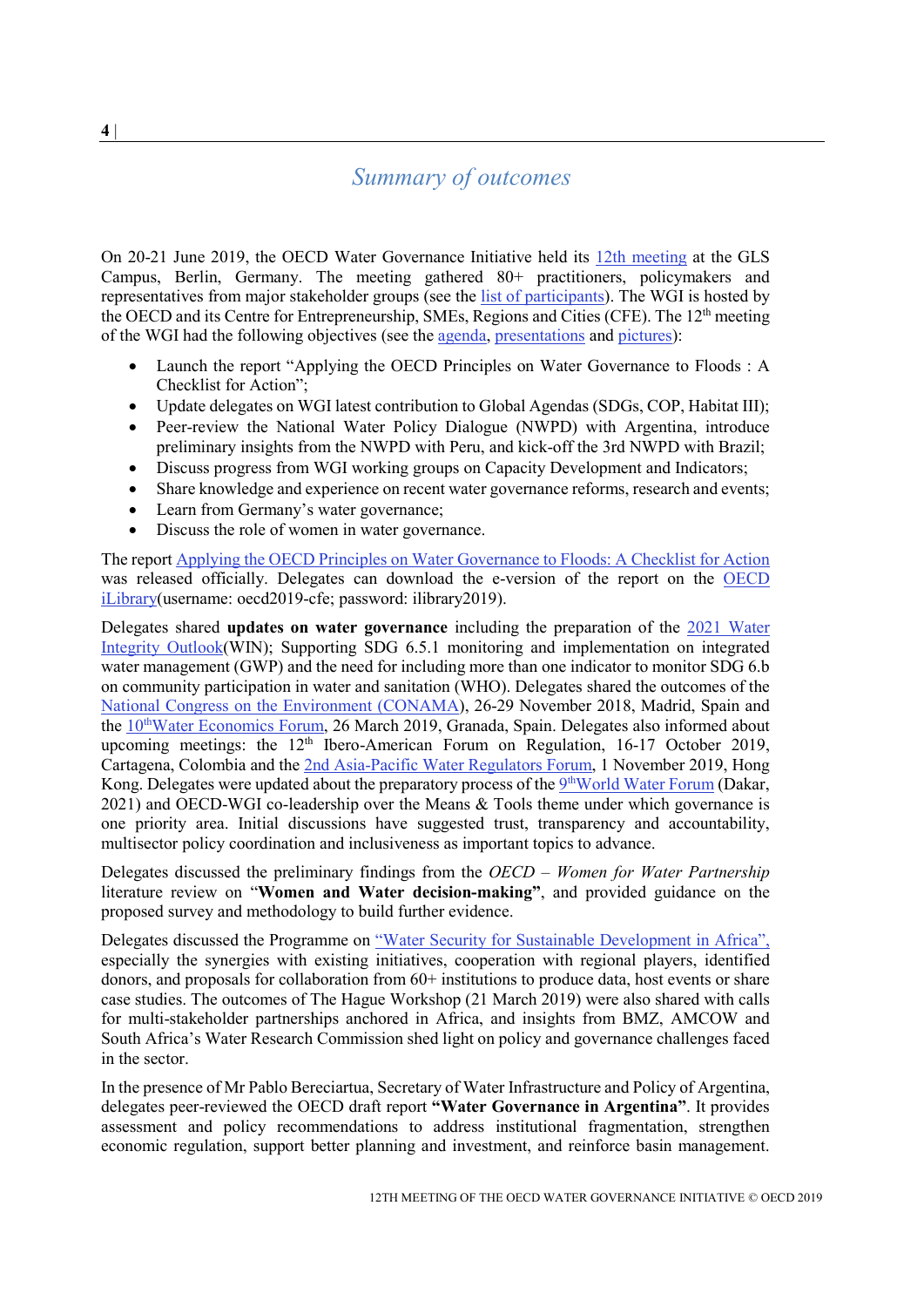Delegates, including peer-reviewers from Spain and the Netherlands, provided guidance to finetune proposed ways forward, building on international best practice. Delegates were updated on the fact-finding mission of the National Water Policy Dialogue with **Peru**, and the capacity development scope of the third National Policy Dialogue with **Brazil**.

The session on **water governance in Germany**, arranged by BMU, encouraged exchanges on a variety of subjects such as water-sensitive urban development, holistic water infrastructure, sustainable water management, Germany's National Water Dialogue and the status of drinking water quality in the country.

Two breakout sessions were dedicated to advancing the work of the **Working Groups on**  Indicators and Capacity Development. Delegates discussed and agreed on the outputs for the 9<sup>th</sup> World Water Forum, the timeline and priority setting, as well as the set of activities to be carried out.

A field excursion took place on: **Water management in Berlin at the time of the Wall**. It included a visit to the Berlin Wall Memorial, followed by a lecture about how water cooperation unexpectedly took place between East and West Berlin. However, due to increasing unreliability of cross-border water exchanges, both sides saw the need to reduce the vulnerability of their own system, leading to the alignment of supply networks around the new political geography of division.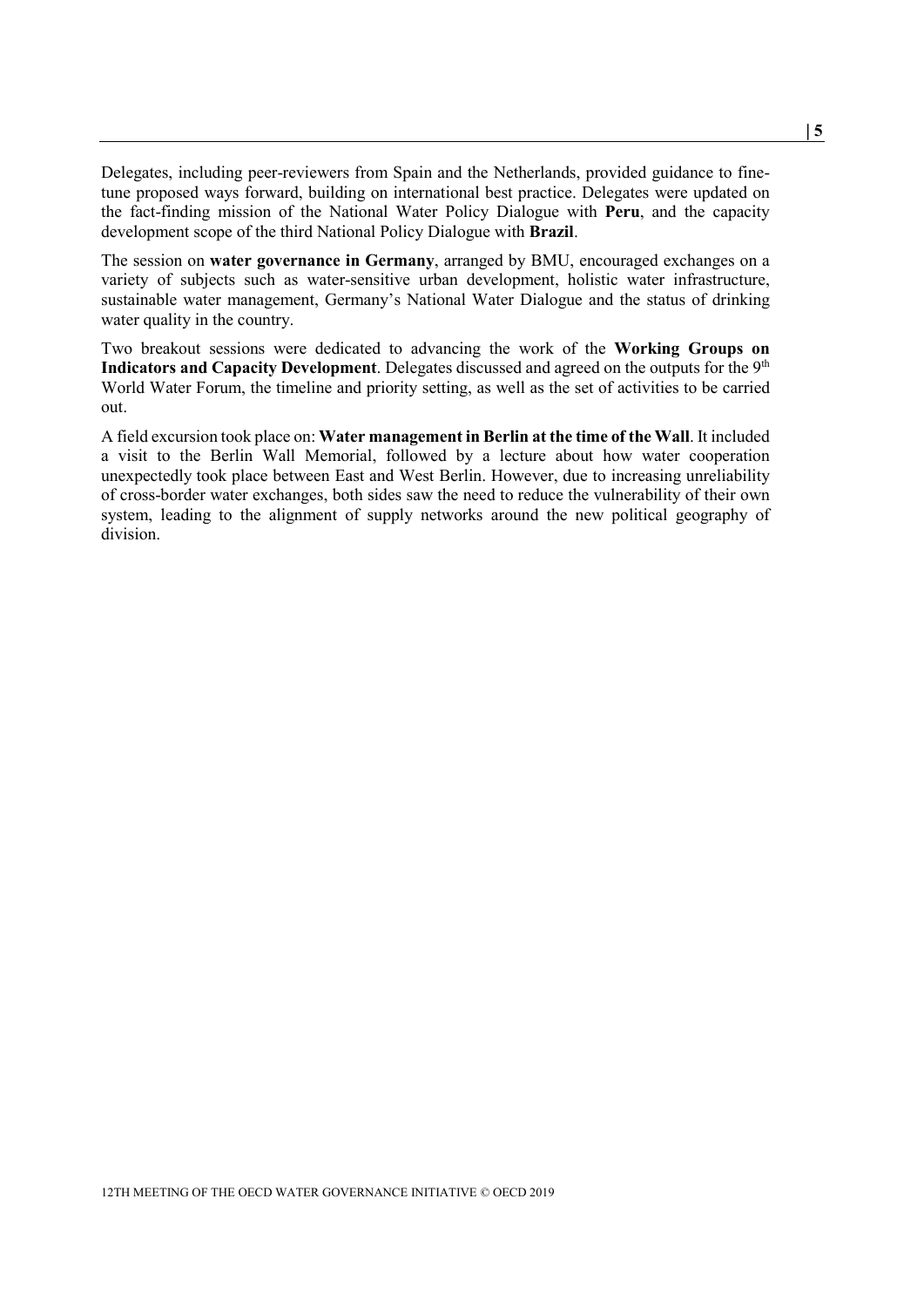# *Next Steps*

<span id="page-5-0"></span>Next steps on the road to the 13<sup>th</sup> WGI meeting (to be held on 9-10 January- 2020, OECD Headquarters, in Paris, France):

- Extend the survey deadline for the Water Security in Africa call for collaborations and coordinate with potential partners with regard to their collaboration and involvement in the several activities of the programme.
- Define selection criteria for the collaboration proposals and liaise with volunteers and potential donors.
- Revise the draft paper "Women in Water Decision-Making" in collaboration with Women for Water Partnership by 15 October.
- Revise draft report "Water governance in Argentina" to be officially released late September 2019.
- Advance the Working Group on Indicators through i) finalising the scoping note with comments received; ii) mapping attempts to measure water governance outcomes; iii) paving the way for a research paper/journal in collaboration with WGI members; iv) identifying 1-2 impact indicators to be correlated with governance; v) expanding the number of self-assessment pilots; and vi) developing user-friendly material to expand the outreach of the indicator framework (videos, PPT toolkits etc.)
- Advance the Working Group on Capacity Development through i) finalising the scoping note with comments received; ii) mapping existing capacity development activities and initiatives, both within WGI members and beyond; iii) promoting the OECD WGI water governance framework; iv) developing and promoting different types of capacity development material (case studies, PPT toolkits, videos, etc.,); v) launching a formal call to OECD WGI members to seek volunteers to become facilitators and/or mentors.
- Hold a webinar for each Working Group in October-November to discuss interim findings ahead of the 13<sup>th</sup> WGI meeting.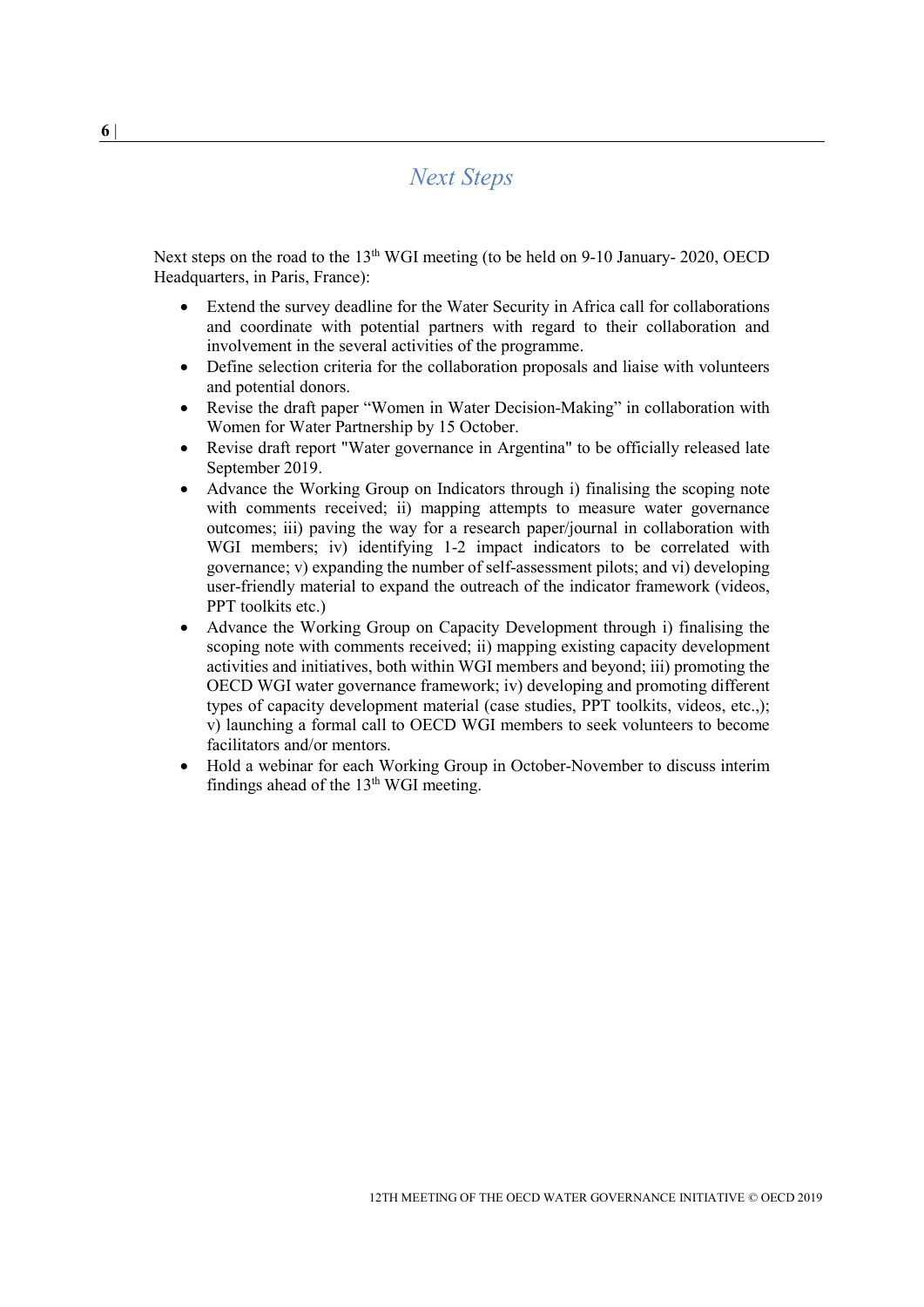## **1. Day 1: 20 June 2019**

#### <span id="page-6-1"></span><span id="page-6-0"></span>**1.1. Welcoming Remarks**

#### *Welcoming Remarks by the Chair*

<span id="page-6-2"></span>**Peter Glas, Chair of the** [OECD Water Governance Initiative](http://www.oecd.org/cfe/regional-policy/water-governance-initiative.htm) **(WGI)**, expressed his gratitude to the Secretariat and the German hosts and his satisfaction that so many WGI members have gathered for the [12th Meeting of the OECD Water Governance Initiative,](http://www.oecd.org/cfe/regional-policy/12th-meeting-of-the-oecd-water-governance-initiative.htm) 20-21 June, in Berlin, Germany. The Chair welcomed the delegates and thanked the Federal Ministry for Economic Cooperation and Development (BMZ), for their excellent support in the preparation of the meeting and warm welcome, as well as for the magnificent Venue. In addition to being an active member of the WGI, Germany has mobilised tremendous energy and resources in the past months to make this event happen. The Chair also extended his thanks to the German Federal Ministry for Environment, Nature Conservation and Nuclear Safety (BMU) for their engagement in the meeting. The Chair excused the absence of the Steering Committee members INBO, ASTEE, Transparency International and SIWI due to other engagements, such as the preparatory event for the next World Water Forum and the INBO-Europe Meeting taking place elsewhere.

#### *Welcoming Remarks by the German Hosts*

<span id="page-6-3"></span>**Ms Susanne Dorasil, Head of Division of Water, Urban Development and Mobility, BMZ**, officially opened the event by welcoming delegates to the  $12<sup>th</sup>$  WGI meeting at the GLS Campus in Berlin and thanked her colleagues from GIZ for their support in the organisation of the meeting. Ms. Dorasil emphasised the importance of this meeting given the current situation of water stress where 2.21 billion people are still without access to safe and affordable drinking water and 4.5 billion people lack safely managed sanitation services. Ms Dorasil expressed the need to get on track, especially regarding the existing financing gap in the water sector, estimated at between 68 and 100 billion US\$ between now and 2030, equivalent to three times the current annual financing efforts without including operation and maintenance costs. She signalled corruption as one of the main governance issues in the water sector, which is especially prevalent in the context of development cooperation: between 20 % and 40 % of financing in the water sector is lost to poor governance and corruption. Th[e 2017 BMZ Water Strategy](https://www.bmz.de/en/publications/type_of_publication/strategies/Strategiepapier390_08_2017.pdf) explicitly recognises poor governance, corruption and mismanagement as one of the main reasons for inadequate water and sanitation services and the overuse and pollution of water resources. This year, BMZ has also published a [Strategy for Interlinkages between Water, Good Governance and Urban Development](https://www.bmz.de/en/publications/type_of_publication/strategies/QBS_en.pdf) in order to interlink the promotion of integrity by German Development Cooperation authorities at all levels. Integrity and good governance is also supported by these authorities in partner countries to create appropriate conditions for the sustainable and effective use of investment and development cooperation measures. In order to strengthen capacities in these aspects, BMZ has entertained a fruitful partnership with WIN since its establishment in 2006. Another topic that Ms Dorasil highlighted was the importance of gender considerations in governance in the water sector and beyond, which has not been sufficiently understood and recognised in the past. In this sense, BMZ has financially supported the Women and Water Decision-Making project carried out by Women for Water Partnership in collaboration with the OECD. Ms Dorasil stressed that good governance is a core concern for BMZ in all activities and expressed her pride in being able to host the WGI meeting where such thematic discussions will be taking place. She highlighted that the work being carried out by the WGI through the Working Groups and the Africa Programme are unique opportunities for exchange of knowledge and experience. The valuable discussion that will take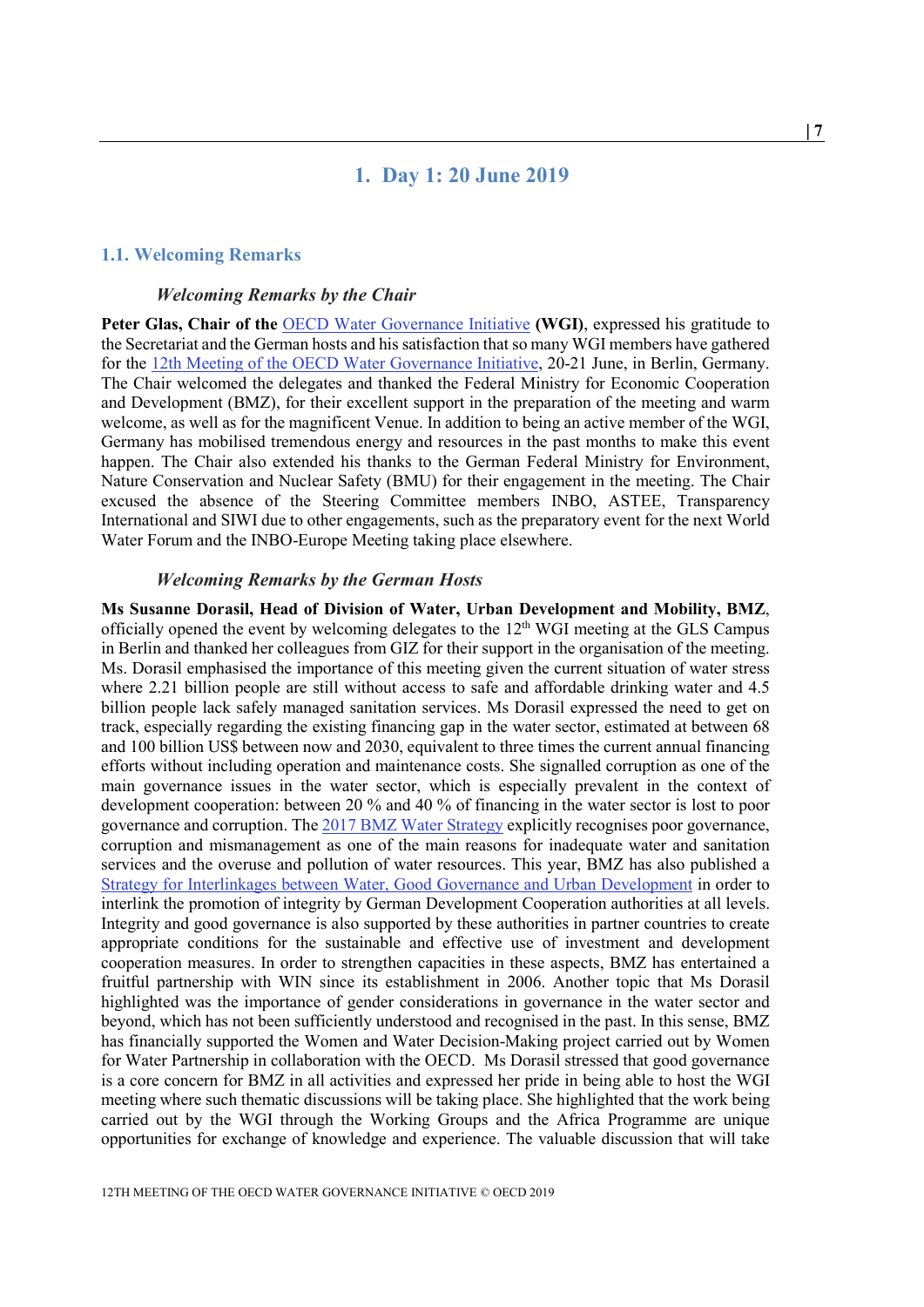place at the meeting will give members the chance to leave with further recommendations and innovative approaches on how the water community as a whole can help attract more attention from the outside world about the challenges of the water sector.

# *Updates on recent developments since the 11th WGI Meeting*

<span id="page-7-0"></span>The **Chair** shared **recent developments**since th[e 11th WGI meeting in Zaragoza,](http://www.oecd.org/cfe/regional-policy/11th-meeting-of-the-oecd-water-governance-initiative.htm) 12-13 November 2018. After the 11th meeting, the Terms of Reference and the Programme of Work 2019-2021 of the WGI were shared with the OECD Regional Development Policy Committee (RDPC), which is the oversight committee responsible for the WGI within the OECD. Based on the outcomes of the Working Group session in Zaragoza, the Secretariat has drafted two Working Group scoping notes that have been discussed by members during two webinars held on May  $20<sup>th</sup>$ . The revised drafts were shared with WGI members ahead of the  $12<sup>th</sup>$  WGI meeting for discussion.

The **Chair** also reminded delegates of the **OECD report** on [Applying the OECD Principles on](http://www1.oecd.org/fr/regional/applying-the-oecd-principles-on-water-governance-to-floods-d5098392-en.htm)  [Water Governance to Floods: A Checklist for Action,](http://www1.oecd.org/fr/regional/applying-the-oecd-principles-on-water-governance-to-floods-d5098392-en.htm) which included the outcomes of the peerreview session that took place in Zaragoza. The Chair highlighted that this type of publication testifies to the tangible analytical contributions of the WGI to advance the implementation of the OECD Principles on Water Governance and support better policies for better reforms.

The **Chair** stressed the nature of the **WGI as a technical platform** and welcomed the opportunity to explore new research such as the role of Women in Water Decision-Making, water security in Africa and several water policy dialogues ongoing in Latin America notably in Argentina, Peru and Brazil.

The **Chair** welcomed **new members** to their first meeting of the WGI: 2030 Water Resources Group from the World Bank, the African Civil Society Network on Water and Sanitation (ANEW), the African Ministers' Council on Water (AMCOW), the Secretary of Infrastructure and Water Policy of Argentina, Cap-Net UNDP, the International Water Management Institute (IWMI), the Ministry of Environment of Peru, Royal HaskoningDHV, the World Commission on Environmental Law (WCEL) and the Lincoln Institute of Land Policy. The WGI now counts 103 members in total.

# <span id="page-7-1"></span>**1.2. Launch of the report: "Applying the OECD Principles on Water Governance to Floods: A Checklist for Action"**

**Mr Håkan Tropp, OECD Secretariat,** launched the [OECD Flood Governance report.](http://www1.oecd.org/fr/regional/applying-the-oecd-principles-on-water-governance-to-floods-d5098392-en.htm) Mr Tropp stressed that flooding is the most common of all natural disasters, and there is growing consensus that the frequency and number of people at risk from floods will increase. Global megatrends including climate change, population growth and urbanisation profoundly exacerbate the frequency, intensity and impact of flooding.

The report forms part of the Strategy to implement the [OECD Principles on Water Governance,](http://www.oecd.org/governance/oecd-principles-on-water-governance.htm) developed by the WGI. It applies the 12 OECD Principles to analyse a compilation of 27 specific cases of flood management from around the world and suggests a Checklist with self-assessment questions to support flood management decision-making. For each Principle, it provides a Checklist to support stakeholders' self-assessment of flood governance policy frameworks (*what*), institutions (*who*), and instruments (*how*). The Checklist intends to encourage stakeholder dialogue and peer learning; to better understand how flood governance systems are performing at local, basin and national level; and help guide decisions.

**8** |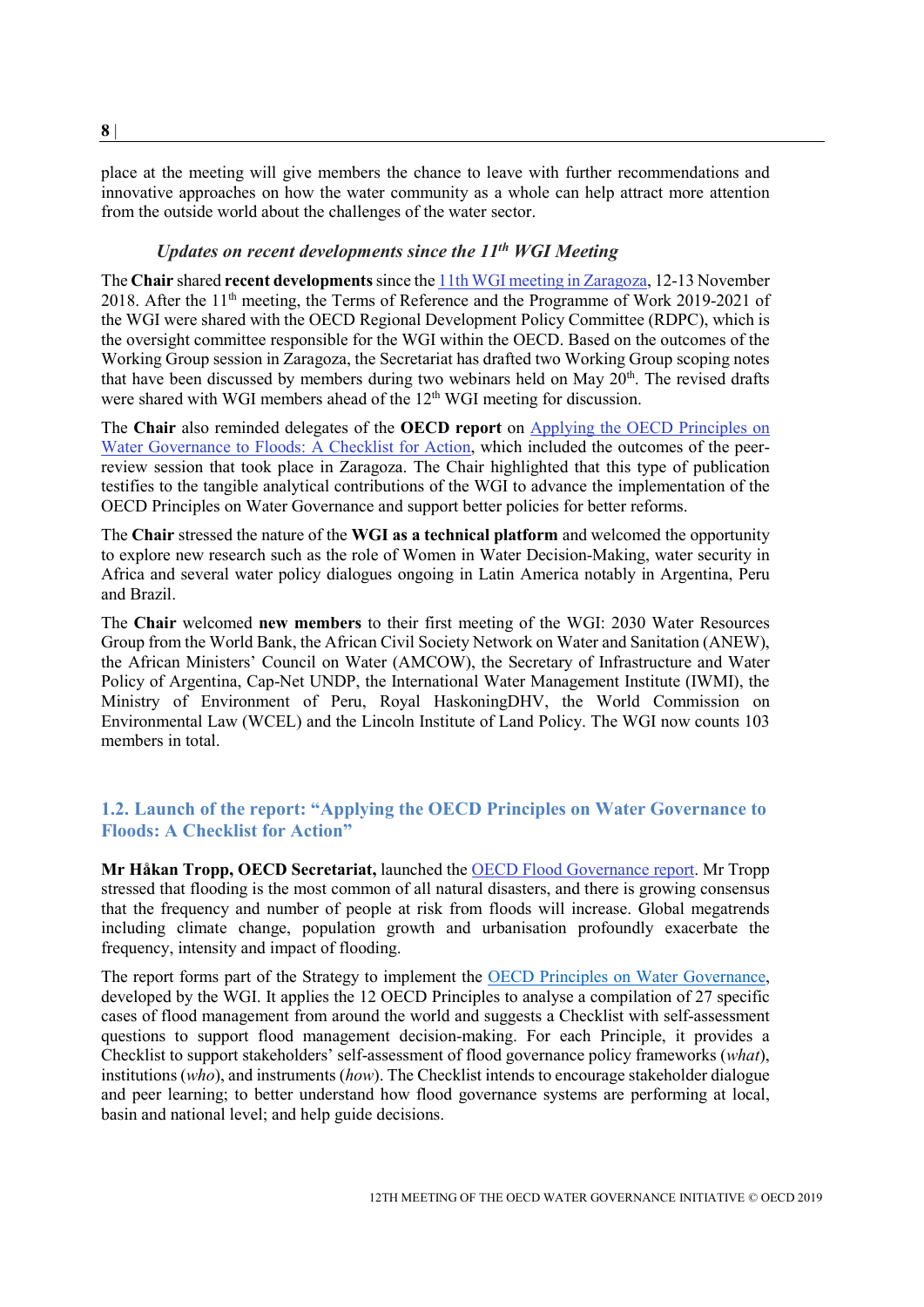The information provided was analysed to sketch out best practices, and lessons learnt for more effective, efficient and inclusive flood management.

The report primarily targets responsible flood decision-makers and managers at local, basin and national levels, but is of relevance to water stakeholders at large. It unpacks challenges and key features of flood governance approaches. The Principles, Indicator Framework and Checklists provide a constructive basis to analyse other water subsectors, such as drought management, the management of water supply and sanitation, the management of wastewater, and more.

**Mr Tropp** highlighted that the report has gone through several iterations and benefitted greatly from comments and feedback from both case study providers and a range of flood management experts and stakeholders, as well as experts and stakeholders from the water sector in general. The WGI has made several inputs to draft versions of the report, especially during the 7th and 11th meetings of the OECD Water Governance Initiative, which provided the opportunity to test hypotheses, collect feedback and peer-review the report at different stages. Mr Tropp extended his gratitude to all those WGI members that provided inputs and comments on earlier versions. The further guidance from WGI members on future courses of action and priority water sub-sectors to work was seen as very valuable by the OECD Secretariat.

### <span id="page-8-0"></span>**1.3. Tour de table on latest water governance research and policy reforms**

#### *Water Integrity Global Outlook in 2021, WIN*

<span id="page-8-1"></span>**Ms Barbara Schreiner, Executive Director, WIN**, announced that WIN's [Water Integrity Global](https://www.waterintegritynetwork.net/wigo/)  [Outlook](https://www.waterintegritynetwork.net/wigo/) (WIGO), published for the first time in 2016, would become a regular flagship report published every three years. The next one will be launched in 2021. In each future edition, apart from the update on global context, there will be a regional or subsector focus. The focus for the 2021 edition will be on urban water and sanitation, given the situation of rapidly increasing urban populations, especially in developing countries, and the impact of informal settlements on the provision of water and sanitation services. This publication is intended to be a collaborative publication and Ms Schreiner invited delegates to provide information and evidence for the next WIGO edition on where corruption and lack of integrity are playing out and how people are being impacted, as well as success stories and failures.

### <span id="page-8-2"></span>*Serving SDG implementation: A role for good water management and governance, GWP*

**Mr François Brikké, Senior Network Officer, GWP,** presented developments on SDG implementation in water resources management. Mr Brikké announced that GWP will launch a new strategy for 2020-2025 ['Mobilising for a Water-Secure World'](https://www.gwp.org/globalassets/global/about-gwp/strategic-documents/gwp-strategy-2020-2025.pdf) based on three main pillars: SDGs, climate resilience and transboundary cooperation. He suggested that this work could be embedded within nationally binding frameworks and stressed the importance of active learning not only through the knowledge provided by partners but also through a revamp of the already-existing [IWRM Toolbox.](https://www.gwp.org/en/learn/iwrm-toolbox/about_iwrm_toolbox/) SDG 6.5.1 on Integrated Water Resources Management (IWRM) is a key entry point for water management and, in this regard, GWP highlighted the monitoring work carried out by UNEP in 2017 on [IWRM Baselines in over 170 countries.](http://iwrmdataportal.unepdhi.org/iwrmmonitoring.html) UNEP is currently working with GWP and Cap-Net to support policy dialogue on IWRM implementation, building on the data that has already been collected from different monitoring tools. Mr Brikké highlighted that there is much work to be done in supporting the implementation of water governance and IWRM at country level, and encouraged delegates to work actively to avoid duplications and find complementarities.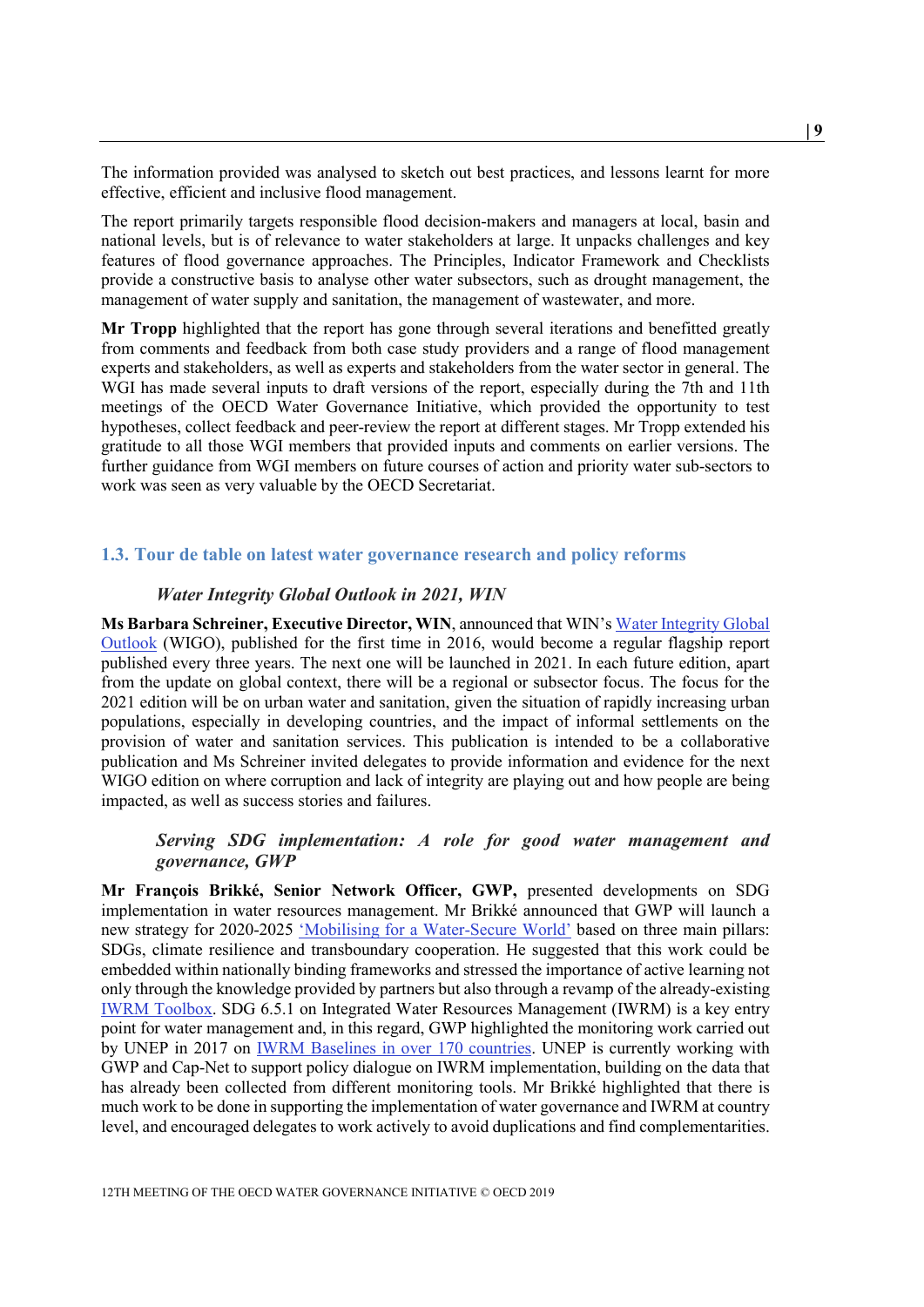# *Monitoring community participation in water and sanitation under SDG 6.b, WHO*

<span id="page-9-0"></span>**Ms Marina Takane, Technical Officer, WHO,** gave an update on the work that WHO has been doing in collaboration with the members of the WGI and UN Environment on the monitoring of community participation in water and sanitation. Ms Takane reminded delegates that many different perspectives exist on *what* target 6.b. on monitoring community participation is meant to monitor. In order to evaluate these different views, WHO has been working with SIWI and the University of North Carolina (UNC) Water Institute on an in-depth study report on SDG 6.b. A conclusion is that there will never be one single indicator that will be able to adequately reflect all the aspects that target 6.b proposes: a way forward is to take a broader view and explore all these different perspectives in order to get a more holistic picture of community participation. These diverse perspectives will be included in the revised GLAAS Survey, which will appear in the [GLAAS 2019 report](https://www.who.int/water_sanitation_health/publications/glaas-report-2019/en/) along with other relevant analyses. WHO will continue to support the strengthening and reinforcing of national monitoring systems and will continually publish External Support Agency (ESA) reports and country highlights.

### <span id="page-9-1"></span>*National Congress on the Environment (CONAMA), 26-29 November 2018, Madrid, Spain, AEAS*

**Ms Gari Villa-Landa Sokolova, Head of International Affairs, AEAS**, presented to the WGI the results from the [2018 CONAMA Congress,](http://www.conama2018.org/web/index.php) where AEAS organised a Working Group on water governance to raise awareness on the need for water governance and identify what is working and the main gaps and challenges of water governance in Spain. The Working Group used the [OECD](https://www.oecd.org/governance/oecd-principles-on-water-governance.htm)  [Principles](https://www.oecd.org/governance/oecd-principles-on-water-governance.htm) on Water Governance and th[e OECD Water Governance Indicator Framework](https://www.oecd.org/regional/OECD-Water-Governance-Indicator-Framework.pdf) as a basis for their work, and the conclusions of the three meetings held are being gathered in a report. She highlighted the fact that many new non-traditional actors and members of other sectors participated in the Working Group and it was very enriching to engage across sectors. In order to collectively analyse the governance concepts in a practical and transparent manner, AEAS also organised a workshop by using the [Recovery of the Segura River case study](http://www.oecd.org/cfe/regional-policy/Water-Pilot-Test-9-Segura-Spain.pdf) as a basis. CONAMA 2018 is the starting point of a long-term project, with the main objective of raising awareness of the need for water governance and creating a culture of water governance, not just water management.

### *10th Water Economics Forum, Granada, Spain, 26 March 2019, IMDEA*

<span id="page-9-2"></span>**Mr Gonzalo Delacámara, Senior Research Fellow and Head of the Water Economics Department, IMDEA**, presented the results of the **10th Water Economics Forum**, a public debate initiative held in Granada. One aim of the Forum was to find synergies with the [OECD's work on](http://www.oecd.org/regional/regional-policy/circular-economy-cities.htm)  [Circular Economy.](http://www.oecd.org/regional/regional-policy/circular-economy-cities.htm) Some key messages included:

- In less developed countries and regions, circular economy approaches are perceived as eccentric in comparison to the challenges faced in these environments. However, circular economy can be a driver for advanced wastewater treatment and re-use.
- Water re-use is a pervasive issue. The point is to foster water treatment and water re-use, especially a much more systematic approach to water re-use and material recovery.
- There is scope to discuss the optimal spatial scale for water re-use initiatives.
- There is a need for more sectoral policy coordination, which requires new institutional frameworks.
- Very often pricing approaches are looking to the past rather than dealing with risk management. There is much scope to see how to secure needed capital investment,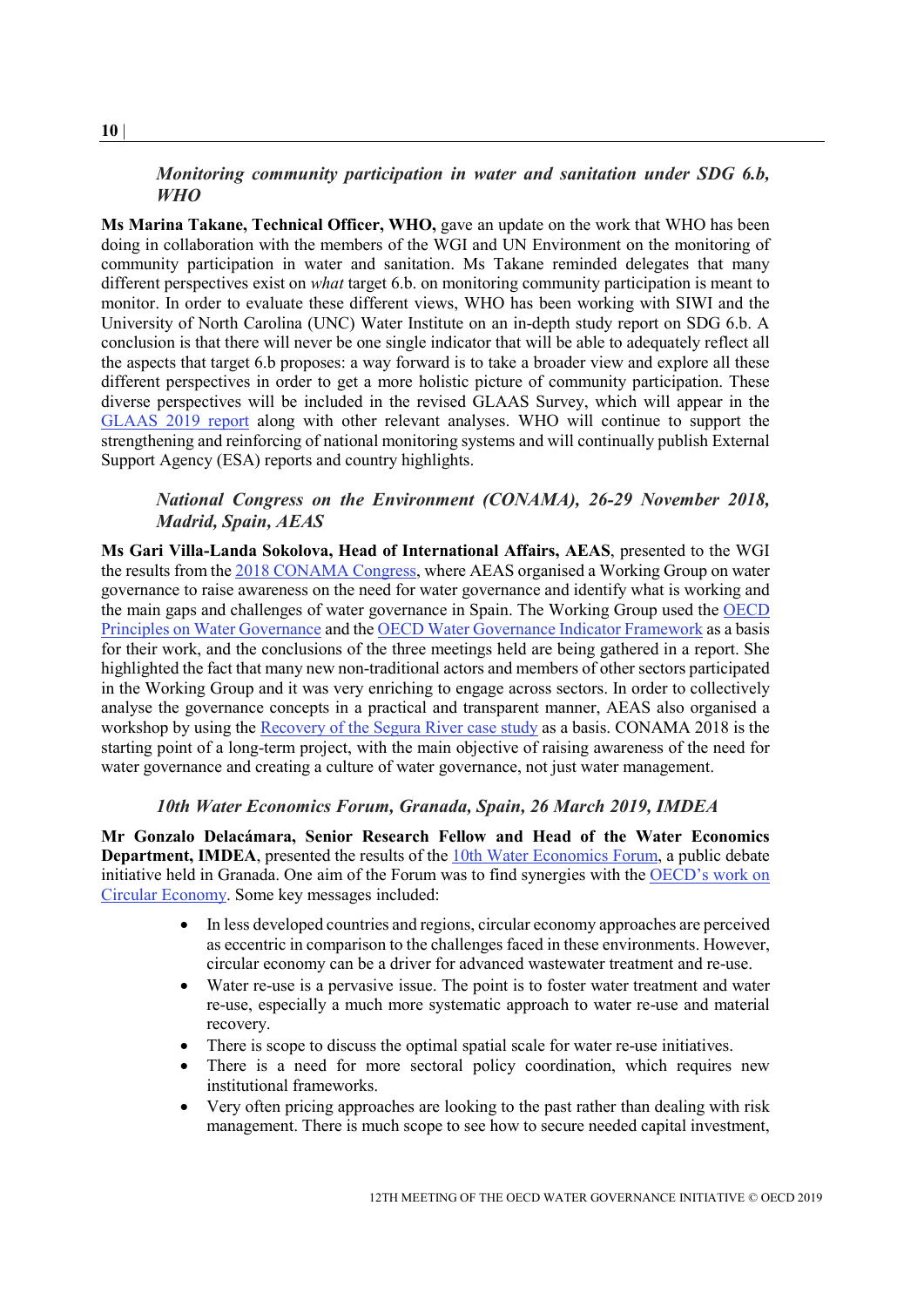make these projects sustainable and find equitable and efficient mechanisms of sharing costs and benefits.

• Discussions suggested that a circular economy approach is not just about resource efficiency, it is also about water resource control and the protection of water upstream. There are efforts to be made in the conservation of aquatic systems in order to lower the unit cost of wastewater treatment.

# <span id="page-10-0"></span>*IWA and the International Water Regulators Forum: LATAC & Asia Pacific, IWA*

**Ms Carolina Latorre, Senior Officer of Water Policy & Regulation, IWA**, announced the next two regional events that will take place within IWA's [International Water Regulators Forum](https://iwa-network.org/projects/water-policy-and-regulation/) initiative, established in 2014, which brings together regulators involved in the provision of water, sanitation and wastewater management services for peer-to-peer learning, synergies and collaboration to inform water-wise policies. The XII Ibero-American Forum on Regulation will take place on 16-17 October 2019 in Cartagena, Colombia. The focus will be exploring the role of regulators in achieving the SDGs, notably SDG 6, together with other shareholders. The  $II$  Asia-[Pacific Water Regulators Conference](https://www.iwaaspire2019.org/forums2.html) will take place on November 1 2019 in Hong Kong within the 8th IWA-Aspire Conference and Exhibition. During this Conference, relevant authorities will discuss resilience and explore the governance principles in the region. Ms Latorre invited delegates to participate in the meetings.

### *Update on WGI contributions to the global agenda, OECD*

<span id="page-10-1"></span>**Ms Aziza Akhmouch, OECD Secretariat,** updated delegates on WGI contributions to the global agenda. Ms Akhmouch firstly highlighted that the [9th World Water Forum](https://www.worldwaterforum.org/node/95) is an important milestone for the WGI, as the WGI itself is emanates from the  $6<sup>th</sup>$  World Water Forum (2012) and the work that is currently being conducted will be launched in Dakar, 2021. The OECD has been invited to take part in the International Steering Committee of the Forum preparatory process and to lead with other organisations the *Means and Tools for Implementation* Pillar, under which governance is included as a theme. This is an excellent opportunity to promote continuity between two World Water Fora regarding governance discussions. Ms Akhmouch invited delegates planning to participate in the [COP](https://unfccc.int/Santiago) 25 (Santiago, Chile) to signal their appetite for joint sessions or events on that occasion. The [10th World Urban Forum](http://wuf.unhabitat.org/) will take place at Abu Dhabi, UAE on February 8-13 2020. The theme of this year's Forum is *Cities of Opportunities: Connecting Culture and Innovation,* with room to plan water sessions in collaboration with WGI members. Finally, Ms Akhmouch invited interested WGI delegates to the [1st OECD Roundtable on Cities and Circular](https://www1.oecd.org/regional/regional-policy/roundtable-circular-economy.htm)  [Economy](https://www1.oecd.org/regional/regional-policy/roundtable-circular-economy.htm) (July 4<sup>th</sup>) and the [1st OECD Roundtable on Smart Cities and Inclusive Growth](http://www.oecd.org/cfe/regional-policy/oecd-roundtable-on-smart-cities-and-inclusive-growth.htm) (July 9<sup>th</sup>).

#### *Group Discussion*

<span id="page-10-2"></span>**Ms Joannie Leclerc**, **Dialogue and Societal Impact Director, SUEZ**, asked the WHO representative if the GLAAS report will be brought for discussion at the next WGI meeting.

**Ms Marina Takane** responded that the GLAAS 2019 report will be launched on August 28<sup>th</sup>, 2019, during the Stockholm World Water Week and that the in-depth report on SDG 6.b will be launched at the end of the year.

**Ms Susanne Dorasil** asked the meeting delegates if there was feedback from countries on the use and application of the many existing water indicator frameworks.

**Mr François Brikké** gave feedback regarding a workshop that took place in Kinshasa, RDC, where different assessment frameworks were discussed (GLAAS, OECD and UNEP frameworks).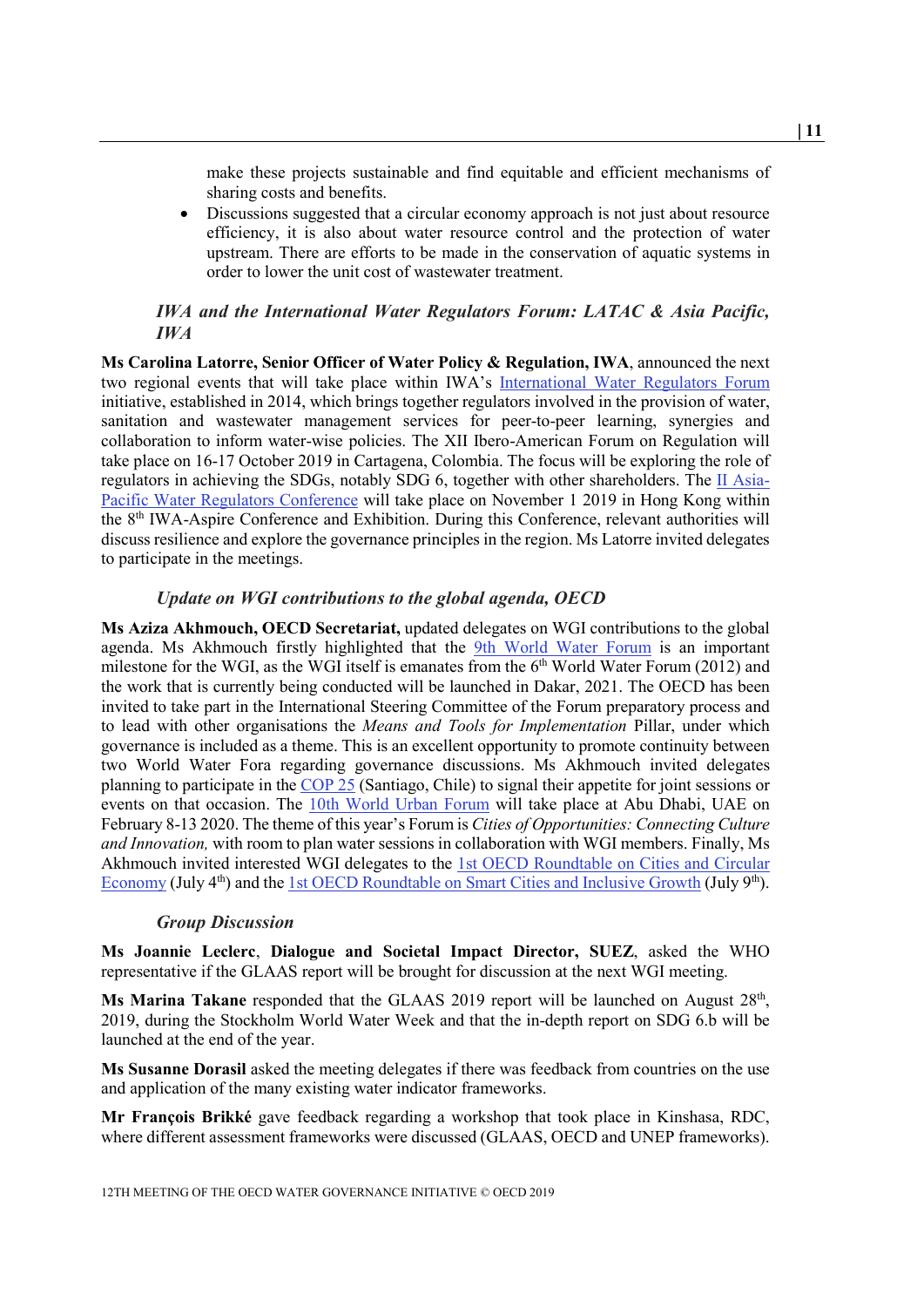He stated the added value of organising back-to-back discussions on these three frameworks that address different perspectives but present strong complementarities. He invited all institutions to consider further possible synergies when approaching the same countries with their respective frameworks, and suggested that the SDG framework could be a good candidate for country-level convening.

**Ms Marina Takane** informed delegates that GLAAS has recently completed its fifth cycle of data collection. From the results, it is clear that most countries understand how the monitoring process works, but there are difficulties with follow-through and maintaining the momentum, due to the existence of many other assessment methodologies Therefore, she highlighted the value of the WGI members working together on consolidating and coordinating on these issues for more efficient use by countries.

**Ms Aziza Akhmouch** suggested that a first step to encourage synergies among initiatives is understanding what countries need, which may not always be data and monitoring (but, for instance, self-assessment and multi-stakeholder dialogues). She offered to coordinate with WIN, as part of the WIGO process, given the forthcoming OECD project on *Cities and Public Procurement* should the next WIGO edition also cover OECD/partner countries.

**Mr Antonio Herman Benjamin, Chair, WCEL**, brought the judge's perspective to the discussion. He reminded delegates that even though the SDGs, benchmarks and other frameworks do not have a binding nature, these can be considered by judges in litigation, and the more precise they are, the more they are taken into consideration.

**Ms Oriana Romano, OECD Secretariat**, flagged that the OECD is participating in the discussions promoted by UNEP on the update of the Survey and methodology for Indicator 6.5.1 towards the new round of data collection in 2020. Other organisations involved are, amongst others, WHO, FAO and UNESCO. The OECD shared the 10-step methodology to support more effective multi-stakeholder dialogue.

**Ms Gari Villa-Landa Sokolova** shared a practical case study concerning the use of the OECD Principles in ongoing work. ISO has recently created a Working Group to develop guidelines in corporate governance for water utilities and the OECD Principles are being used, in an adapted form, as the basis for these guidelines. This will be ongoing work for the next 2 years.

**Ms Lesha Witmer**, **Butterfly Effect/Women for Water Partnership**, mentioned that there are two recently-published manuals that could be of use. One has been published by the office of the UN Secretary General and another has been published by the multi-stakeholder group coordination mechanism at the UN in New York for the High Level Political Forum on Sustainable Development (HLPF). Ms Witmer recommended looking at this last document in order to get a better idea of how to combine different groups, what stakeholder mechanisms have worked in different countries, and what aspects could be improved to make stakeholder participation and consultation more effective. Ms. Witmer stressed the importance of collecting data and mentioned that many surveys end up in different Ministries and Agencies, with the danger of information not being properly disseminated. Ms Witmer suggested a mapping of different information-collection mechanisms and stressed the importance of collecting citizen data and using it in an academically useful way.

**Mr. Antonio Herman Benjamin** informed about the Judges in Water Initiative that was launched during the [8th World Water Forum](http://8.worldwaterforum.org/en) and mentioned its use in a case in the Supreme Court of Bombay. The [Brasilia Declaration of Judges on Water Justice](https://www.iucn.org/sites/dev/files/content/documents/brasilia_declaration_of_judges_on_water_justice_21_march_2018_final_as_approved.pdf) is now available after long deliberations and the related training programs are planned to begin. Mr. Hermann Benjamin encouraged delegates to examine the Declaration and stated his willingness to discuss with and assist interested delegates to make use of it.

**12** |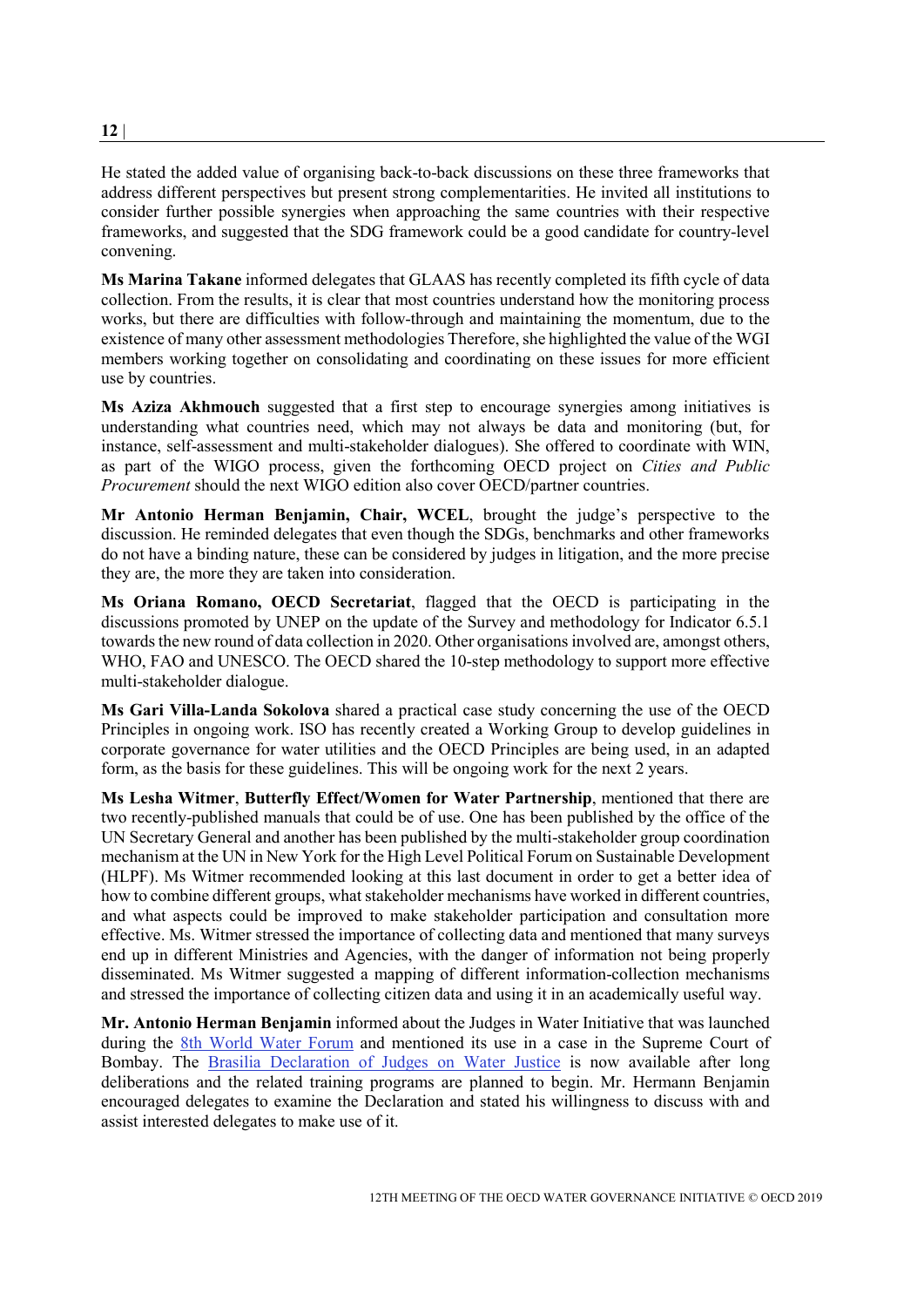**Ms Aparna Sridhar, Policy Advisor for Water, The Nature Conservancy (TNC)**, highlighted that work has been carried out with the aim of incorporating water governance principles, including the OECD Water Governance Indicator Framework, regionally and globally, as well as work on how to engage a number of tools that incorporate ecological items alongside governance mechanisms. In Africa, a regional-level Congress on water security will be held in April 2020. In Latin America, TNC will be supporting a Congress during the summer of the [Latin America Water](https://www.fondosdeagua.org/en/what-is-the-partnership/)  [Funds Partnership,](https://www.fondosdeagua.org/en/what-is-the-partnership/) a joint multi-stakeholder partnership with the aim of discussing how investments in nature-based solutions can support water resources management. Lastly, Ms Sridhar mentioned that there is an emerging body of work in the European context, building on two workshops in Spain and the UK, where the role of nature-based solutions in water agendas was explored.

**Ms Barbara Schreiner** informed the delegates about WIN's work on Integrity Indicators for Water Utilities and encouraged interested members to approach WIN for more information.

**Mr Gerald Jan Ellen, Researcher/Advisor - Governance and Spatial Planning, Deltares**, mentioned that the Dutch government is working on the Blue Deal project, focusing on SDGs 6.3 to 6.6. Deltares is working with local partners on this and makes use the OECD water governance indicators in the monitoring and evaluation approach of this project.

**Ms Rochi Khemka, Global Partnerships Coordinator/Asia Regional WRM Specialist, 2030 Water Resources Group**, took the opportunity to introduce the organisation to the delegates and stressed that their local-level multi-stakeholder platforms function as a governance mechanism in itself, both in the governance process as well as in the outcomes. She encouraged delegates to look for synergies with 2030 Water Resources Group to advance governance frameworks at the local level.

#### <span id="page-12-0"></span>**1.4. Women and Water decision-making: Challenges and Opportunities**

The **Chair** introduced the session, which discussed the thematic work on Women and Water decision-making. One of the outcomes of the [WGI Satisfaction and Forward-looking Survey](http://www.oecd.org/cfe/regional-policy/WGI_Survey-synthesis-2015-2018.pdf) extended to WGI members (May 2018) was to promote thematic work on innovative and crosscutting areas. This session discusses a draft Working Paper on the methodology to assess the role of women in water-decision making and existing evidence gaps in the literature.

# <span id="page-12-1"></span>*Building evidence for inclusion of women in water governance, Women for Water Partnership*

**Ms Lesha Witmer** invited delegates to input comments and feedback in order to improve the draft Working Document. She stressed that the focus of the project is to try to find impact of gender mainstreaming in the water sector given the fact that despite the amount of policy and guidance, there does not seem to be a proportionate translation into action and impact. The question was posed: if more women are participating, is there a change in how decisions are being made and their outcomes? Ms Witmer invited WGI members to look into their research and databases and share their information. Ms Witmer summarised the main findings of the first phase:

- There is very little existing gender-disaggregated data, either collected or reported, on the role that women play in governance as well as their decision-making impact.
- From the information that does exist, it is obvious that women are underrepresented in decision-making, policy setting and strategies in water resources management, tariff setting, technological and environmental choices.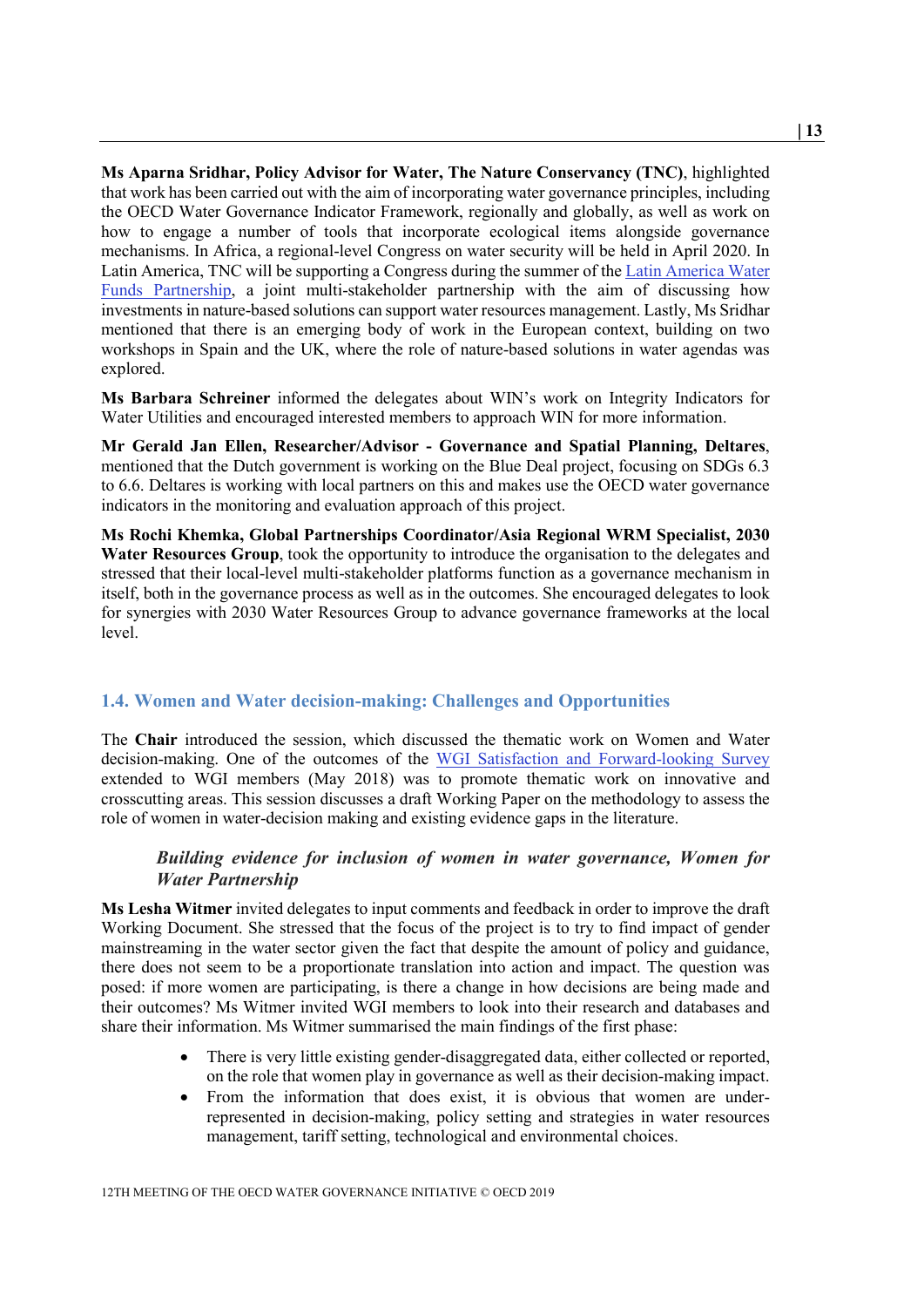- What seems to be hindering more women-inclusiveness is often linked to stereotypes and traditional roles. If women are involved, their involvement seems to follow the traditional perception of their roles as caretakers: women tend to concentrate in committees of social inclusion and social impact but are less frequently involved in infrastructure, tariff setting and technology, especially in the water and energy sectors.
- Some of the research indicated that when there are informal procedures originating in alternative governance structures, women tend to play a bigger role, but this fact is rarely documented. Looking at these informal decision processes could be useful as a learning point for other more formal governance processes.
- The role of women as influencers of water governance is not explicit and their knowledge is not acknowledge and appreciated.
- There is a strong link between legal rights and women's access to water and water decision-making.

#### *Draft methodology to assess the role of women in water decision-making, OECD*

<span id="page-13-0"></span>**Mr Tropp** highlighted that the Working Document is work-in-progress and encouraged members to give their comments and feedback. Mr Tropp stressed that the ultimate objective is to explore how to build up policy recommendations for different kinds of stakeholders and improve knowledge at different levels on inclusivity when it comes to decision-making in water.

**Mr Tropp** outlined the main aspects of the methodology. The desk review has thrown light on the lack of water sector-specific information on the inclusion of women in governance processes. The Survey is based on bridging gaps that were concluded by the literature review. It aims to assess the current state of play of women in water, and also to take a step further and look at what hinders women-inclusive governance in the water sector and what other opportunities exist for women as well as the difference that increased engagement of women can bring about in both the governance processes as well as their outcomes. The Survey will be complemented with a number of in-depth interviews, best practices and case studies and will be disseminated to a range of stakeholders that will cover primarily the public sector at the national level and other sectors (private and non-forprofit) as well as the more local/transboundary and basin levels (due to their responsibility in the delivery of water services), with the aim of capturing both formal and informal processes. Some examples include relevant ministries, government agencies working on water (such as regulators and basin organisations), associations of water service providers, NGOs, business associations and large water related companies. The intended geographical scope of the Survey is to reach 50 or 60 countries around the world, both within the OECD and beyond.

**Mr Tropp** concluded by inviting members to flag additional reports and evidence that have not been considered as well as expressing interest in participating in the implementation of the Survey.

#### *Group Discussion*

<span id="page-13-1"></span>**Mr Kevin Collins, Senior Lecturer on Environment & Systems, The Open University,** brought attention to the fact that gender inequality is a systemic problem, which entails cultural, social, economic and political dimensions. He recommended to bring direct focus on education and access to education, particularly in the science, technology, engineering and mathematics (STEM) subjects. Improving the methodology could be done by focusing on the University sector and to what extent women are able and willing to access STEM subjects.

**Mr Erik van Lith, Strategic Advisor for Drinking Water, Water Chain and Water Systems, Royal HaskoningDHV,** mentioned a recent decision by the Eindhoven University of Technology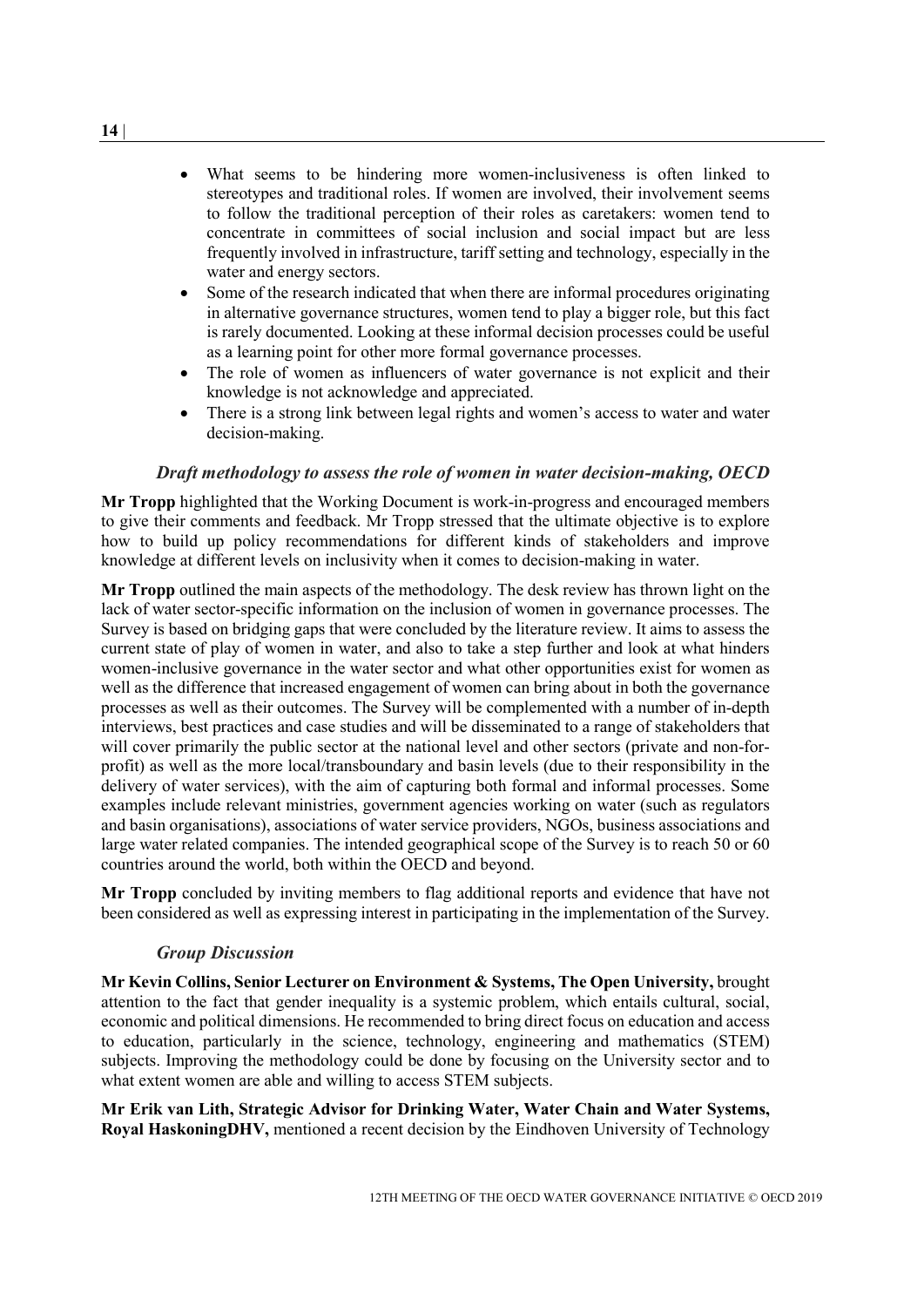to only allow women to respond to vacancies given the lack of women in the sector. Mr van Lith suggested that this could be of inspiration to the water sector as, sometimes, "old boys' networks" backlog the position of women and there is also an issue regarding women themselves in their tendency to underestimate their capabilities when applying to vacancies. The building of relationships through networking can help women to enquire and discuss about job requirements to support more informed and confident judgement on the capabilities required for certain jobs.

**Ms Maelis Monnier, Dialogue and Societal Impact Project Officer, SUEZ,** presented three main suggestions. Firstly, it would be useful to more precisely define the role of women in governance (first as a community member and secondly, as a leader and manager). Both these roles have different incentives and capacity of impact on inclusivity. Secondly, SUEZ has done some research to measure the impact of women in sustainable development and offered their support in providing guidance to the project. Thirdly, it was suggested to carry out further analysis and ask about other factors that may be involved in promoting more inclusiveness such as through employee consultations and cultural circumstances.

**Ms Ellen Pfeiffer, Researcher, IHE-Delft,** informed delegates that IHE-Delft is currently conducting an action-research project on promoting the involvement of water-related decisionmaking in Africa and expressed interest in contributing to this initiative. Ms Pfeiffer expressed some concern about the language and presentation of the draft Working Document: if women have the inherent right to be involved in decision-making but more inclusive governance is presented as something to be done because it improves decision-making, it can be implied that access for women still has to be earned and granted. Instead, Ms Pfeiffer suggested to measure impact in terms of the societal cost of women not being involved in decision-making. Other suggestions that were made included ensuring women agency in these kinds of initiatives, and making sure that we know where women are, how they identify themselves and how the work carried out by initiatives like this one can link to women's' experiences on the ground.

**Mr Gonzalo Delacámara** suggested that the project could become more ambitious and radical by going down to the roots of the issue. In this sense, he explained that there tends to be a misleading idea that this is a water-sector specific problem, and it is not. Therefore, the emphasis should be placed on what are the distinctive features of gender inequality in the water sector, but also in public policy overall. Enhancing representation in governance processesis critical, but it is a means to an end, which is to give voice to those women that do not have a voice or cannot use it. Furthermore, it is important to show critical linkages between gender inequality and other issues, such as lack of access to high-skilled labour market opportunities and education for women in both less developed and OECD countries as well as inequality and poverty.

**Ms Carolina Latorre** informed about a study carried out by IWA in collaboration with US-AID, titled [An Avoidable Crisis: WASH Human Resource Capacity Gaps in 15 Developing Economies](https://iwa-network.org/wp-content/uploads/2016/03/1422745887-an-avoidable-crisis-wash-gaps.pdf) and emphasised that it is important to understand that this is not just a problem affecting women, but a global problem in the sense of representing a human resources capacity gap. Ms Latorre expressed IWA's interest in contributing to the initiative.

**Ms Sogol Jafar Zadeh, Environmental Affairs Advisor, OSCE,** informed members of an ongoing project on women, water management and conflict prevention with the aim of incorporating gender perspectives on water governance and conflict prevention in Central Asia and Afghanistan. This project not only looks at interlinkages between SDG 5 and 6, but also 16. Furthermore, the OSCE is currently developing a manual on how to integrate gender aspects in water governance. It will provide practical guidelines on how to incorporate gender aspects into water governance for the use of water professionals and university professors. Furthermore, the OSCE is organising a regional training course on water diplomacy and gender sensitive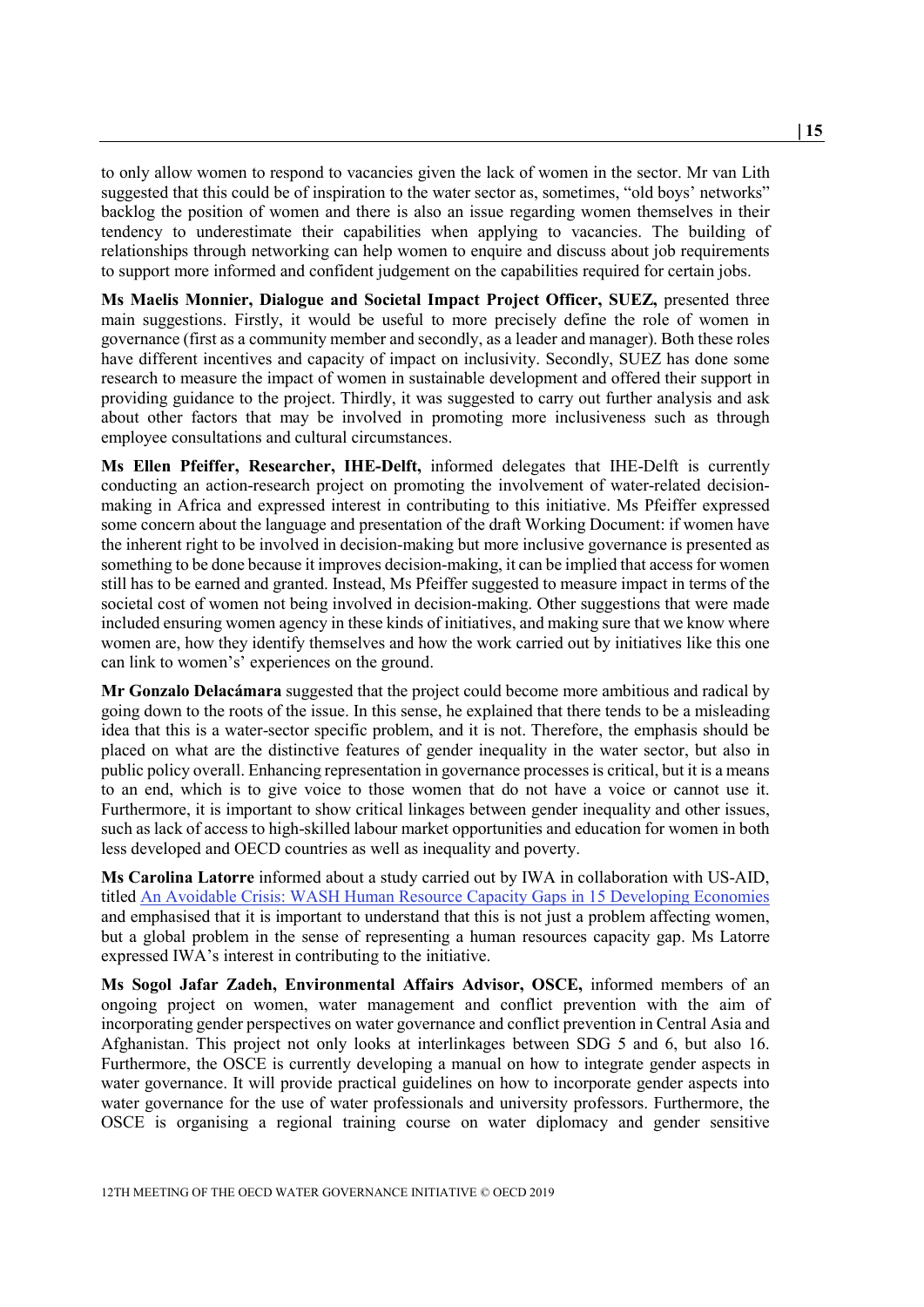negotiation. Ms Jafar Zadeh offered the OSCE's contribution to the initiative, as an example of information from non-OECD countries.

**Ms Barbara Schreiner** informed that there is not enough information on the table either about the links between gender and corruption. Ms Schreiner pointed to the existence of some interesting research outside of the water sector and expressed her interest in working together with Women for Water Partnership and the OECD on the initiative.

**Mr Francois Brikké** informed members that the SDG 6.5.1 survey mentioned before has several indicators on gender but expressed concern about the fact that the gender indicator is the least wellreported indicator out of the 33 sub-indicators. More research needs to be done to understand how to reformulate this indicator. Mr Brikké also offered GWP's collaboration in terms of sharing information and pointed to work being carried out on the topic in collaboration with the Water Research Commission (WRC) of South Africa. Mr Brikké concluded by emphasising that the ground breaking, innovative point of the proposed survey is the impact part to construct evidence to convince of the need of gender approaches, and this has to be done through both quantitative and qualitative data.

**Ms Marina Takane** echoed Mr Brikké's comments and informed members that, from an SDG 6.b perspective, the GLAAS Survey asks specifically about women's participation. Mr Takane offered to share the data to have others expand on it and move forward.

**Ms Rochi Khemka** informed members that the 2030 Water Resources Group launched a report in March 2019 on the nexus between [water, agriculture and gender,](https://www.undp.org/content/dam/india/docs/Inclusive%20Growth/Gender-Water-Agriculture-Report_Final.pdf) which included six case studies in Asia. She suggested that a linkage could be made within the methodology between underrepresentation in gender within decision-making process and the systemic issue of lack of access to finance, markets and resources.

**Ms Susanne Dorasil** informed members that gender equality is an important and crosscutting issue for the German Development Corporation and there are indicators for all of their Programmes. She expressed concern about considering participation as a means to an end, and rather preferred to consider it an end in itself. Ms Dorasil continued by expressing concern about the issues being presented as a water-specific issue and national governments not being sure about how to use the information that is generated to close the gaps in gender equality.

The **Chair** asked Ms Lesha Witmer and Mr Håkan Tropp to react to the comments.

**Ms Lesha Witmer** thanked the members who offered to give access to further data and to review the Survey questions. She stressed that though many of the comments are relevant and useful, due to financial constraints, it is not possible to research all aspects of gender equality and the focus has been placed on the impact of women-inclusive governance in the water sector and on other water-related issues. Ms Witmer also made reference to comments on the topic of education. Though there is still a big gap in women participation in official education in the water sector, it is not so much in the academic field (the availability of education), but rather in access to the labour market. Furthermore, what is also missing is the link to vocational training at secondary level. Ms Witmer highlighted the importance of the impacts related to women's involvement (formal and informal); what made it successful; what bottlenecks exist, and what it means for the water sector. She concluded by mentioning that there is research that has been done on the impact of governance involving women, but most of it has been done in the private sector, which could be a source of inspiration for members of the public sphere to carry out similar type of work.

**Mr Håkan Tropp** thanked members for their comments and expressed his interest in capturing this feedback in further versions of the Survey but reminded members that the future of the project is conditioned upon achieving funding for phase II. Mr Tropp also highlighted that though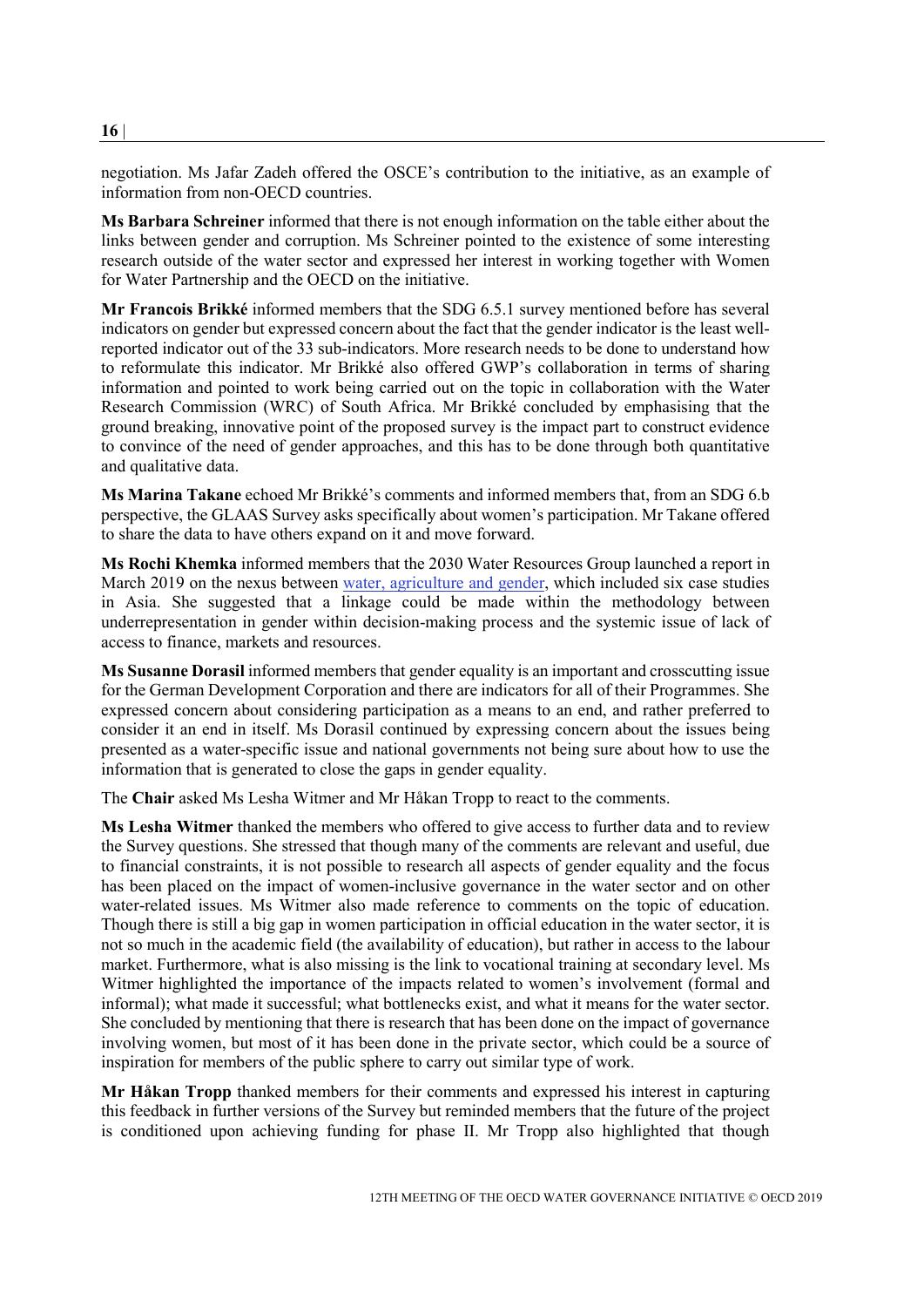capturing impact is the main aim of the initiative, the systematic capturing of both bottlenecks and enabling environment factors is also something of value to add to existing material on the subject. In regards to impact, Mr Tropp echoed a previous idea on measuring the losses brought about by non-inclusiveness in governance and considered it an interesting perspective that could be explored. He also mentioned that one very important distinction when measuring impact is not to consider women inclusiveness from the perspective of it being "good or bad", but rather from the perspective of achieving different outcomes.

#### <span id="page-16-0"></span>**1.5. Water security for sustainable development in Africa**

The **Chair** introduced the session and reminded the WGI members that during the 8<sup>th</sup> World Water Forum in Brazil, the OECD Secretary-General received the King Hassan II World Water Prize. This Prize recognised the OECD's and WGI's work to raise the profile of water in local, national and global agendas. As a follow-up, the OECD Secretariat has set up a new two-year Programme on Water Security for Africa that aims to produce new data, evidence and awareness raising campaigns in cooperation with a wide range of institutions active in the region and select African countries (including Morocco and Senegal). The Programme will leverage the prize money (100,000 USD) to catalyse more funds through partnerships and the findings from the programme will be released at the next World Water Forum in Dakar, Senegal in 2021.

#### <span id="page-16-1"></span>*Update on the Programme: The governance and economics of water security for sustainable development in Africa, OECD Secretariat*

**Ms Maria Salvetti, OECD Secretariat,** updated delegates on the progress of the Programme since the previous WGI Meeting where the programme's scope was discussed following a webinar that shaped its contours with 30+ WGI delegates on 15 June 2018. Firstly, a mapping of existing initiatives in Africa was completed by the Secretariat, in collaboration with the WGI Steering Committee, in order to identify collaborative partnerships, synergies and donors. The findings were discussed in an informal workshop with some WGI members held in The Hague on 21 March 2019, whose outcomes were shared and discussed. The proposed working programme includes the following activities to be carried out within the next 2 years: a regional survey on water governance in Africa; at least three policy dialogues at different scales (country, basin, city); and an onlinerepository of solutions for better water security in Africa. An additional set of cross-cutting activities will seek to foster capacity, raise awareness, and share best practices throughout implementation. The programme will deliver concrete outputs for the World Water Forum (Dakar, 2021) in the form of reports, infographics and user-friendly tools, a communications campaign, online datasets and toolkits, and will function as an umbrella for various related activities led by partner institutions in Africa. A two-page brochure has been produced both in [English](https://www.oecd.org/cfe/Prize-Brochure-WG.pdf) and [French.](https://www.oecd.org/cfe/Water-security-Africa-fr.pdf)

The Secretariat insisted that all programmatic activities should be demand-driven, co-produced, and co-implemented with relevant African countries, stakeholders and other institutions.

The Programme was launched on World Water Day, 22 March 2019, with a new [partnership](https://www.oecd.org/cfe/oecd-wwc-partnership-africa.htm)  between the OECD and the WWC in cooperation with the Kingdom of Morocco and the Republic of [Senegal.](https://www.oecd.org/cfe/oecd-wwc-partnership-africa.htm) A call for collaborations was sent out in the weeks before the WGI Meeting to invite partners to join the initiative and consider complementarities with regards to water-related data production and research, or any of the four activities of the Programme described above. Seventysix responses to the survey were received, mainly coming from research institutions (32%), international organisations (25%) and civil society and NGOs (22%). Overall, seven institutions contribute or have proposed to contribute financially to the development and implementation of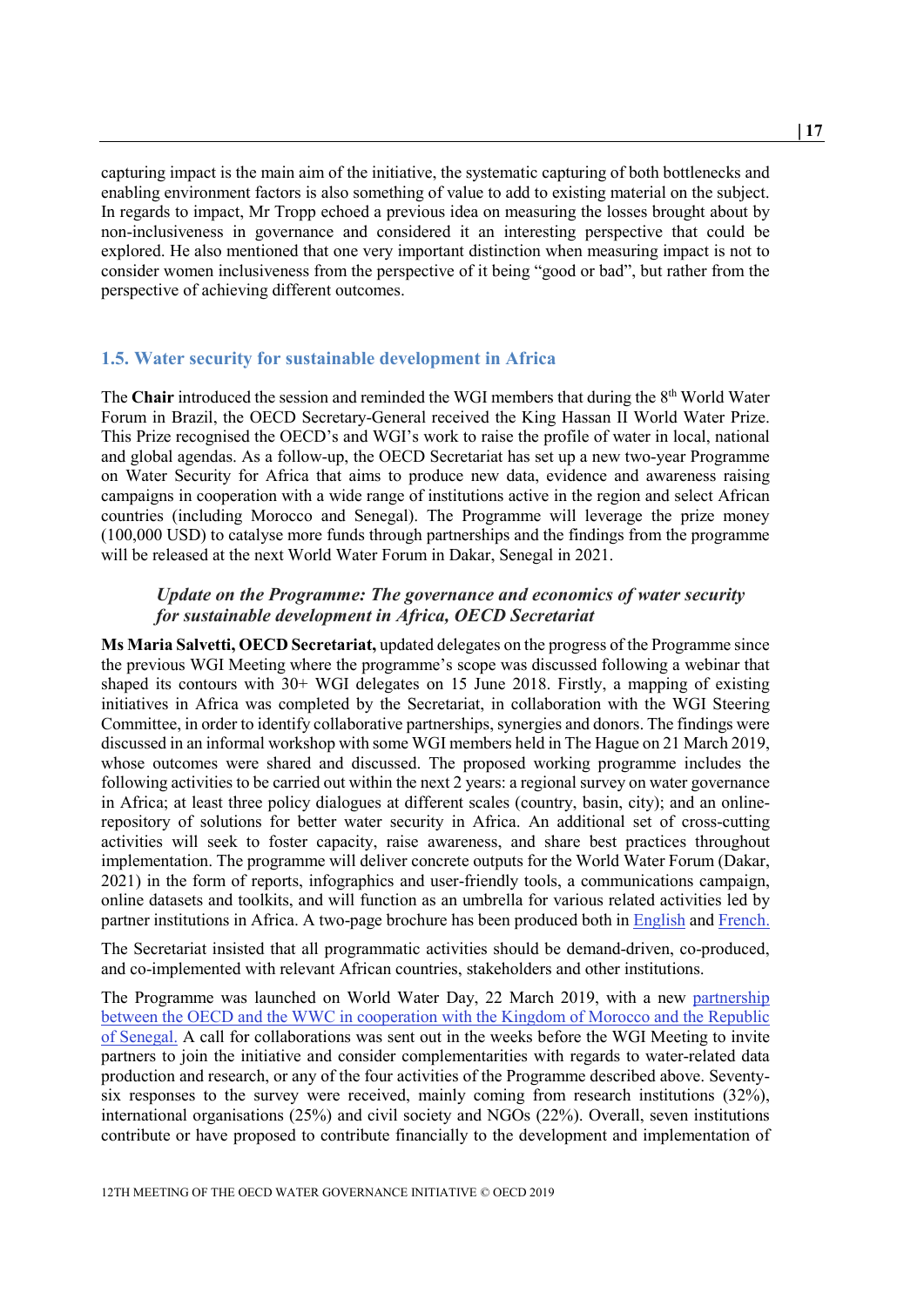the programme. 29 institutions are proposing to collaborate on the regional survey with a majority being research institutions (35%) and international organisations (31%); and most of them being international (31%), European (35%) or African (28%) institutions. 36 institutions have proposed collaboration on policy dialogues, with a majority of them being research institutions  $(31\%)$  and civil society and NGO entities (28%). Among the collaboration proposals expressed, 25 concern a dialogue at national level, 17 at basin level and 18 at city level. Sixteen institutions have proposed policy dialogues at various scales. The themes most commonly proposed for the policy dialogues include governance (23%), water supply (21%) and water resource management (19%). 59 respondents volunteered to collaborate on the online repository, proposing predominantly to share best practices, practical solutions and success stories. 37 institutions have volunteered to host international events. In a majority of cases, the proposed location of the event is still to be discussed. However, some institutions are already proposing to host an event either in Africa or in Europe. The type of possible event is broad, ranging from conferences, workshops to summer university or capacity building. The possible themes of these events focus mainly on water security and water governance. However, there is some room for further discussion on the themes for a large majority of events. A complete summary of the results of the online survey is available and being sent along with the present highlights of the  $12<sup>th</sup>$  meeting of the WGI.

Next steps include defining the criteria for selection among the proposals received; engaging discussions with the African countries that signalled interest to participate, and with selected organisations on how to best cooperate and coordinate.

#### *Outcomes of the workshop in The Hague (Netherlands), WIN*

<span id="page-17-0"></span>**Mr Teun Bastemeijer, Chief Advisor on Strategic Outreach & Programmes, WIN,** highlighted that the Prize is seen as one of the best opportunities of the WGI's collective work and an example of the use of the governance angle to establish favourable policy environments within and outside of the OECD countries through the promotion of a water culture that favours sustainable outcomes, given that without improved governance and integrity, achieving the SDGs is not feasible. Mr Bastemeijer informed members that the workshop objectives were to provide inputs to the planning and decision-making concerning the Programme in preparation for the WGI meeting in Berlin and to have a feel for where the Programme could be directed, with a particular focus on ensuring African ownership.

**Mr Bastemeijer** stressed that the workshop in The Hague (Netherlands) that took place in March 21, 2019, did not have any formal status. The participants in the workshop highlighted the importance of the Programme unfolding as a multi-stakeholder partnership, the idea being to support policy dialogues and other kinds of initiatives that would involve both WGI members and partners in Africa as a matter of principle and practicality. A strong case was made to make sure the Programme work complements the [Africa Water Vision 2025](https://www.afdb.org/fileadmin/uploads/afdb/Documents/Generic-Documents/african%20water%20vision%202025%20to%20be%20sent%20to%20wwf5.pdf) and the [AMCOW Strategy.](http://www.amcow-online.org/index.php?option=com_content&view=article&id=408&Itemid=195&lang=en)

**Mr Bastemeijer** outlined that the most important outcome of the Programme would be to have a number of coherent projects and partnerships before as well as during the next World Water Forum so that follow-up could be ensured during the years thereafter. However, this cannot happen without sufficient institutional anchorage in Africa. A graph was presented which showed some existing entities and programs as well as potential synergies in order to make the Programme provide leverage in a cost efficient way. This graph is just a suggestion of possible synergies that were discussed at the meeting in The Hague.

**Mr Bastemeijer** concluded by thanking WGI members and encouraging them to help and engage in making this Programme a long-term success.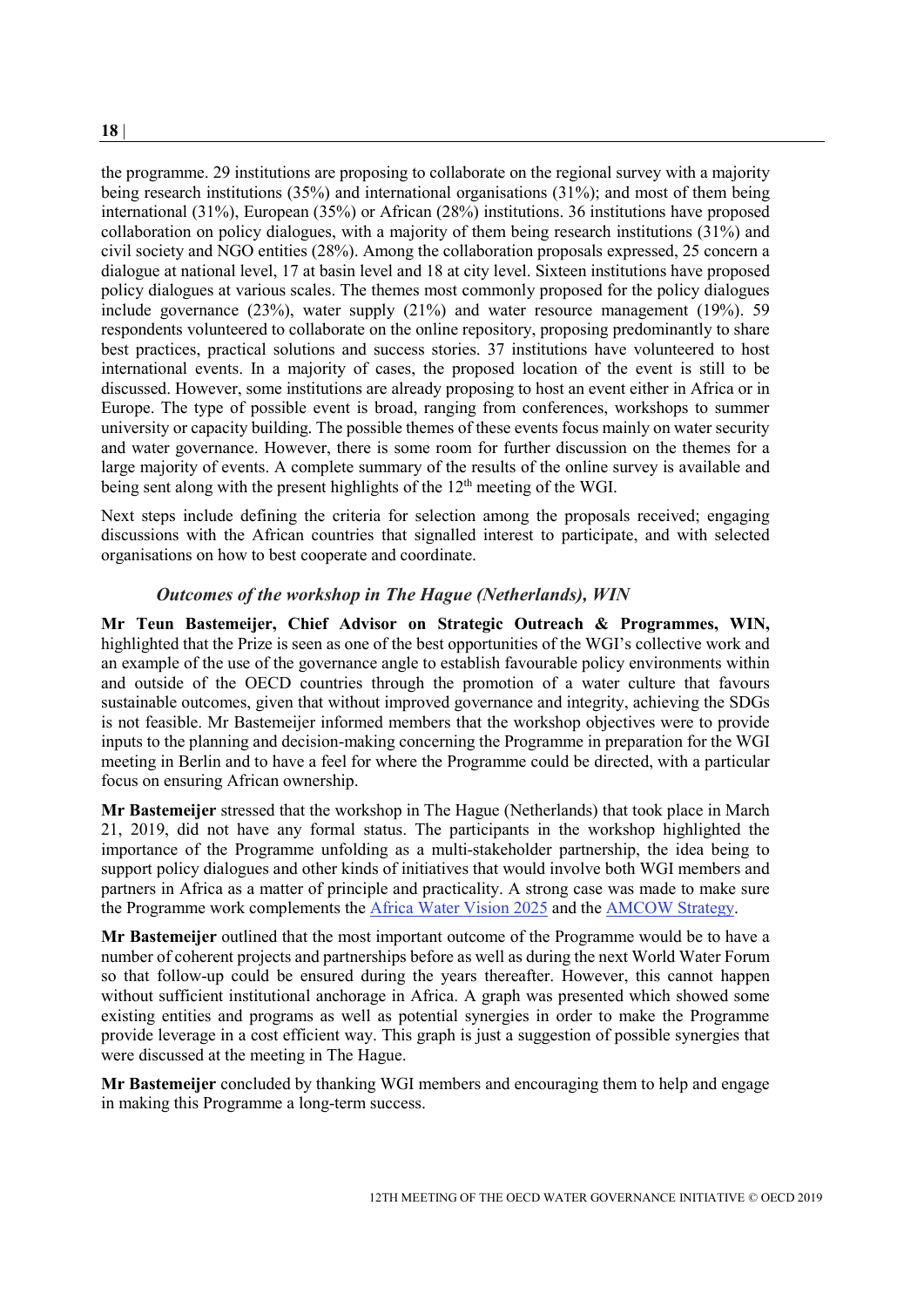#### *Group Discussion*

<span id="page-18-0"></span>**Mr Ignacio Deregibus, Officer, IWRA**, announced that the next IWRA [World Water Congress](https://www.worldwatercongress.com/) to be held in Daegu, Korea is a key milestone on the road to Dakar. Given that this year, the main theme of the Congress is on water security and resilience, it would be a good place to showcase progress on the Africa Programme.

**Mr Federico Properzi, UN-Water Chief Technical Adviser, UN-Water**, congratulated the OECD Secretariat on the achievement of the Prize. Mr Properzi reminded delegates that integrated water resources management is now enshrined in the 2030 agenda as one of the key targets of SDG 6. Member states of the United Nations approved the targets and the indicators for each target and the national statistical offices have approved the methodology to check progress against the indicators. Mr Properzi indicated UN-Water's contribution to this data collection and benchmarking and that surveys on IWRM have been carried out at the global level by the UN in 2008, 2012 and 2017. In the SDG framework, the custodian agency for SDG 6.5.1 is UNEP. The current plan is to have a global data drive in 2020. In Africa, AMCOW is the focal point for UN-Water to be able to reach out to all countries. Mr Properzi emphasised that there is great potential for synergies to be explored between these different initiatives to avoid duplication and overburdening countries with data requests.

**Ms Monika Weber-Fahr, Executive Secretary and CEO, GWP,** congratulated the OECD Secretariat on the award and reiterated UN Water's invitation to avoid duplications. There is room to use existing systems, structures and initiatives to make the most of their complementarities. Ms Weber-Fahr suggested that the Working Groups may constitute a suitable place to discuss in more detail. She also enquired whether the deadline for the "call for collaborations" sent to stakeholders in June could be further extended to allow more institutions to input properly, which was agreed.

**Mr Canisius Kanangire, Executive Secretary of AMCOW**, thanked the OECD Secretariat for inviting AMCOW to the  $12<sup>th</sup>$  WGI meeting, congratulated the teams that worked on the Africa Programme and expressed sorrow at not being able to attend the workshop in The Hague on 21 March due to other commitments. He expressed content at the fact that there is a convergence on the need for supporting greater water security in Africa and key pillars of the proposed OECD Programme and AMCOW's Strategy. This Strategy emphasises three major ideas: *water security* seen in all different aspects (supply, water resources management, water *vis a vis* climate change, etc.,); *good governance* (building the political will and support of water issues, building the capacity of water decision-makers and providing updated and accurate data); and *sanitation*. Most of these issues are taken into consideration and, during the implementation phase of the Programme, there will be more collaboration reflecting the contribution of the African continent. Mr Kanangire invited the OECD Secretariat to consult further with some key actors in the African context to foster a more demand-driven process, which can secure broader buy-in and ownership. Building on already-created foundations, such as AMCOW, can be a means to make implementation more efficient and for results to be more sustainable.

**Daniela Krahl, Deputy Head of Division on Water, Urban Development and Mobility at BMZ**, echoed the importance of the programming being based on clear demands and needs. She expressed the importance of making sure the policy dialogues involve authorities at the national level and suggested that it would be helpful to work with Morocco, which has a particularly compelling voice in Africa in terms of water scarcity and climate change issues.

**Ms Aziza Akhmouch** thanked the delegates and reminded them that the monetary prize was given as an *ex post* recognition of the OECD's work, and had no strings attached, providing ample room for tailoring a programme that brings value and can make a difference. She insisted that the proposed activity is, for the time being, considered for a time-bound period to provide a modest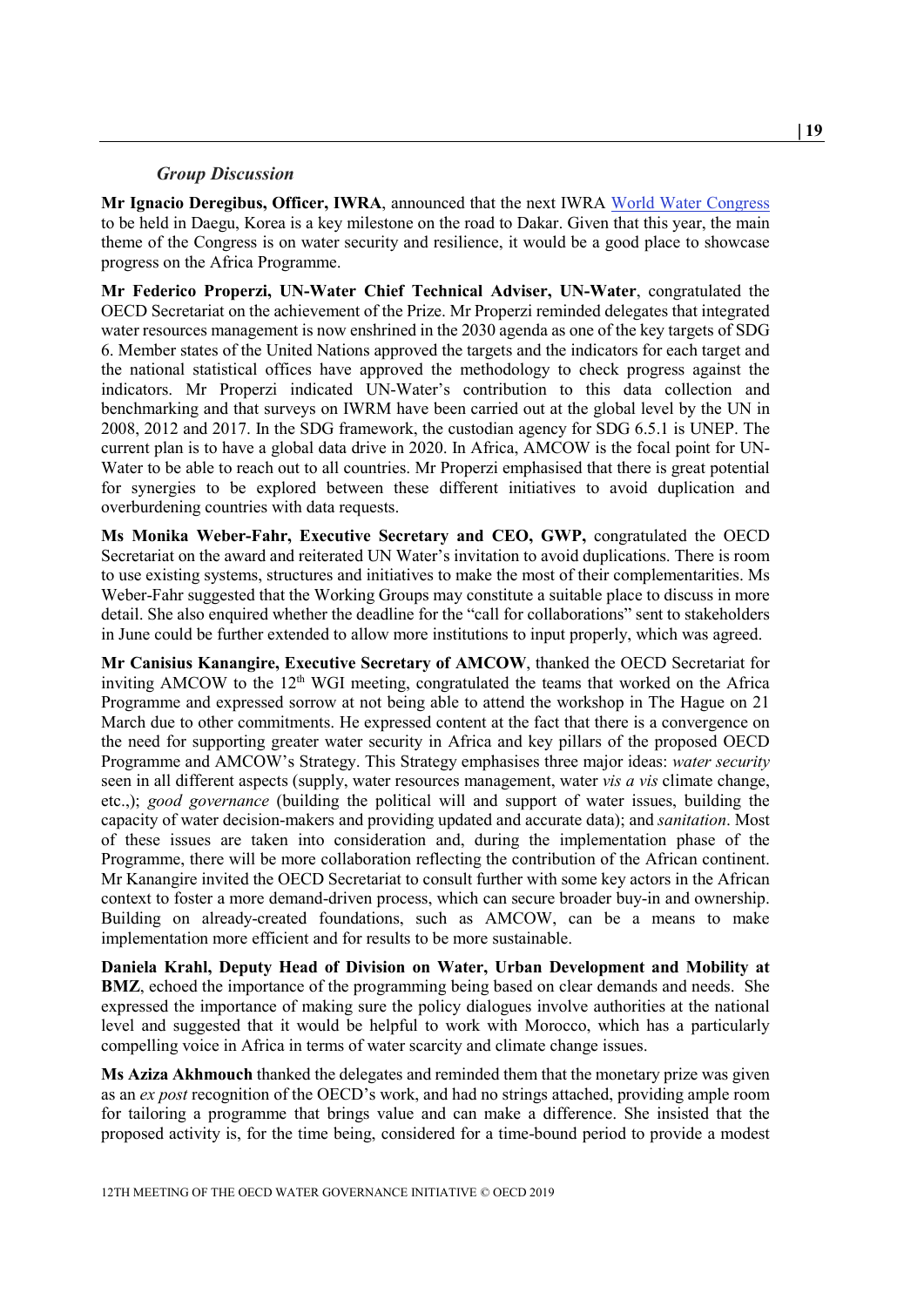contribution to guide public action related to water security in Africa. She was very appreciative of the inputs suggested in terms of coordinating with and avoiding duplication with the massive data driven effort that will be undertaken by UNEP and other UN-Water members in 2020 and suggested that close coordination be undertaken to (co-)design the foreseen regional survey. As next steps, Ms Akhmouch suggested that the OECD draft a short paper with the detailed proposals from the call for collaboration, and set up a task force of few WGI members (in addition to the Steering Committee) who wish to participate more directly in the programme's implementation.

**Mr Teun Bastemeijer** responded to Mr Kanangire's intervention and emphasised that the effort has always been driven towards finding a way to use the prize money in order to leverage existing efforts. Mr Bastemeijer suggested that perhaps a better term to use for these contributions would be "proposals''. He also suggested that, as soon as possible, there could be some smaller in-between meetings of a task force of entities made up of both WGI delegates and important players in Africa to see the best way forward to make sure that programmatic offers are matching demands.

# <span id="page-19-0"></span>**1.6. An Overview of Key Governance Challenges in Africa: Lessons Learned and Ways Forward**

The Chair introduced the session where different stakeholder perspectives on key governance challenges in Africa were presented and discussed. Delegates were invited to share their experiences and best practices on water governance in African contexts.

### *Mr Canisius Kanangire, Executive Secretary, AMCOW*

<span id="page-19-1"></span>**Mr Canisius Kanangire** thanked delegates for the opportunity to speak and gave an overview of key challenges in Africa. Water security, water availability, water quality and water risks are all issues that characterise the vulnerability of the African continent and which hamper achievements in other sectors such as the energy and health sectors. Other problems include lack of capacity for water resources management, both at national and continental level, low level of knowledge management and dissemination mainly because of poor quality of data, which affects the quality of monitoring as a basis for decision-makers.

**Mr Kanangire** mentioned some pervasive issues in African governance such as the lack of appropriate policies and legal frameworks as well as notable gaps in implementation, with the result of the impact not being commensurate to the efforts being put in. When policies are not transparent and efforts are not putting focus on integrity and accountability, it leads to significant governance challenges. This is aggravated by a lack of adequate capacity in terms of human resources, investments and financial allocations, which would translate into having the right infrastructure to ensure water security. As far as governance is concerned, policies and institutional frameworks need to be improved and strengthened. They would also benefit from a clear reflection of transparency, accountability and integrity issues.

In order to address these issues, AMCOW initiatives are working with other entities on the African continent other than Ministries such as river basin organisations, regional economic communities and the African Union. Of notable interest is the development of the Africa sanitation policy guideline, which helps guide clear policies at country level. The same will be done with water supply. Another initiative is to ensure that water and sanitation monitoring is conducted so that the data can be used by countries in their planning and allocation endeavours. This initiative is linked to the needs of countries so that they can better respond to the expectations of the different monitoring agencies. Furthermore, Mr Kanangire informed delegates that a knowledge management hub is currently being developed to provide countries with knowledge so that peer-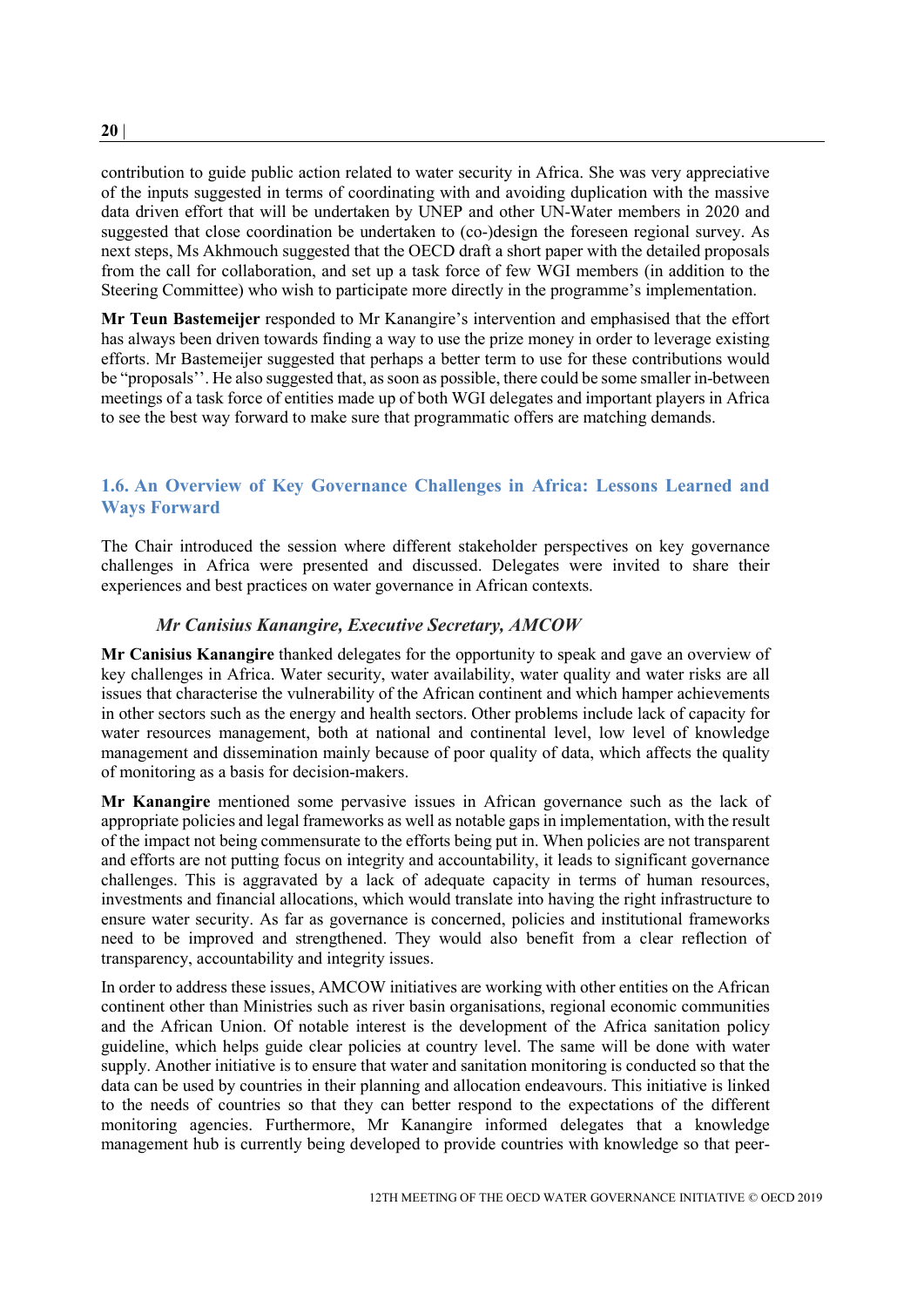to-peer learning can take place. Through peer-to-peer learning, more transparency and more accountability are encouraged within communities, which leads to greater integrity. Finally, efforts are being made to use the opportunities granted by technology to develop capacity development programs that will aid in the democratisation of knowledge in water and sanitation.

## <span id="page-20-0"></span>*Ms Daniela Krahl, Deputy Head of the Division of Water, Urban Development and Mobility, BMZ, Germany*

**Ms Daniela Krahl** emphasised to delegates that good governance is a core concern for BMZ in its work in the water sector in developing countries. She shared German development cooperation experiences and lessons learned in water in Africa for more than 50 years, demonstrating that Africa is a key regional focus of German development cooperation in the water sector.

**Ms Krahl** presented four different categories of work done in governance in Africa, all of which aim for greater transparency and participation. The first category is management and planning, which includes budget allocation, and, more specifically, the establishment of transparent and clear budgetary criteria. The second category is sector reform and institutional framework, of which a central aspect is working with the regulatory bodies for them to use tools to enhance good governance through transparency, participation and integrity. The third category concerns monitoring and reporting, and more concretely, the establishment of regular sector reporting, which allows more transparency in utility performance and accountability in water service providers. Kenya and Tanzania were promoted as examples of the impact of these activities. The fourth category is integrity management and approaches in this area tackle water user involvement, as this is crucial to improve governance. Ms Krahl then went on to present the case study of Kenya as a successful example. Mr Krahl emphasised that through its work, the German development corporation tackles water governance issues at different levels: national, utility and consumer level.

**Ms Krahl** concluded by outlining a number of essential points: when we want to achieve good governance, we need to promote good governance at all levels, hand-in-hand with investments and through a pro-poor approach. This requires close collaboration of technical and financial resources.

#### *Mr John Dini, Researcher, Water Research Commission, South Africa*

<span id="page-20-1"></span>**Mr John Dini** aimed to provide insight on the national level. Mr Dini stated that South Africa is not an exception to the challenges affecting the African context. However, an element that sets it apart is the existence of a platform of good policy and good law stemming from innovative water regulation passed when South Africa transitioned into democracy. However, Mr Dini outlined that there are still immense challenges to face in South Africa, some of which are unique to its history of apartheid and its impact on inequalities in access to water.

**Mr Dini** outlined the work that WRC is doing in order to illustrate the challenges that are being faced, and explained that South African water stakeholders had to ask some very hard and honest questions about if policies and laws in place today are still as cutting edge and implementable as they were 25 years before. Through the lens of Decolonisation theory, perhaps there are missing elements and a need to look at water governance from the perspective of plurality. In this sense, through its work, the WRC is exploring the WGI water governance Indicators to see how they add value, notably in the municipal context, as the South African Constitution assigns the provision of water services to the local sphere of government. Through this evaluation, the WRC has found some systemic flaws and weakness to be addressed. Mr Dini expressed optimism that the WGI Indicator Framework might offer assistance to improve the situation in South Africa and also that the South African experience might help the WGI to develop the next set of indicators on impact.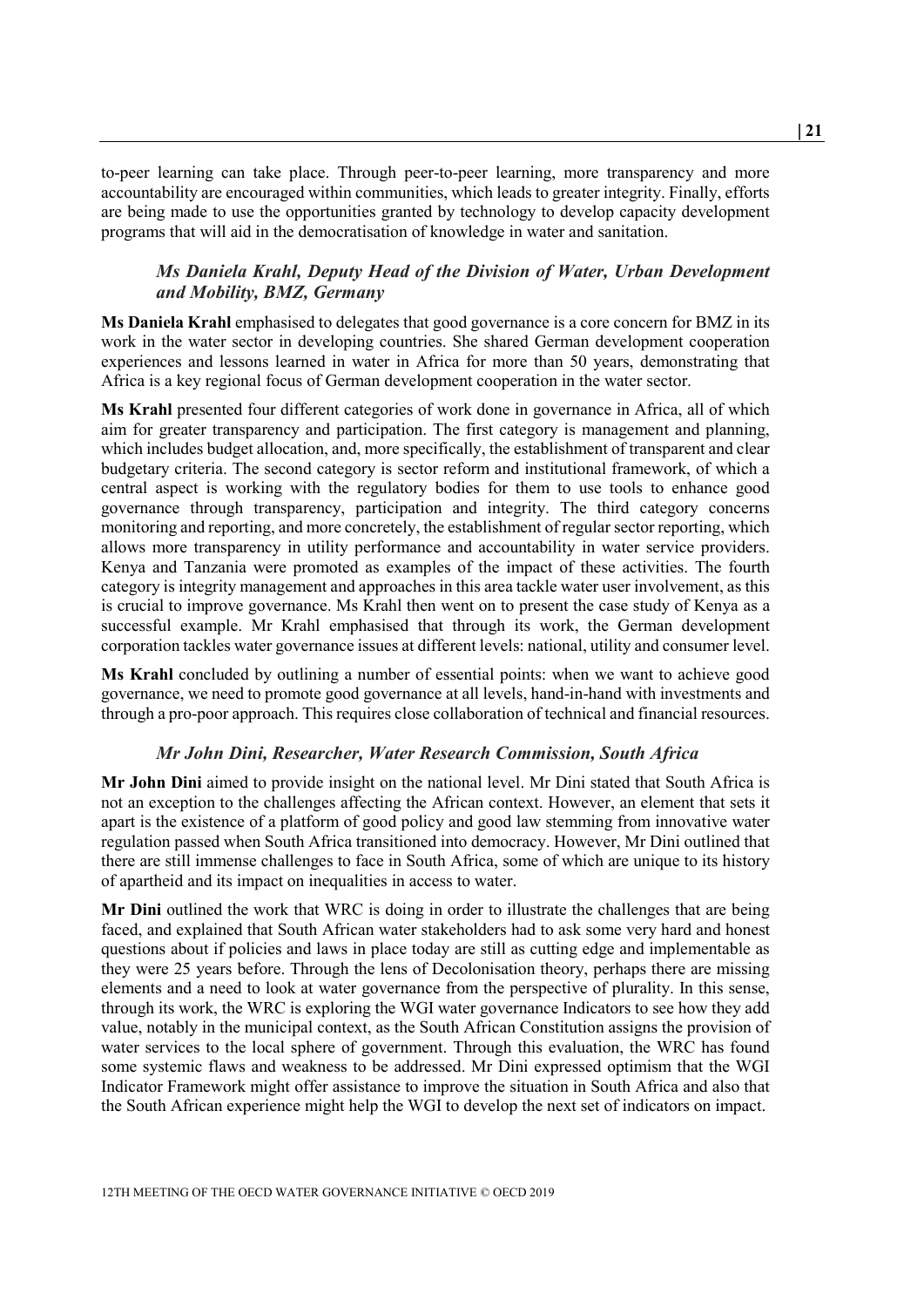According to **Mr Dini**, the experience in South Africa is that the SDGs do not change the agenda but they prove very useful to organise and integrate existing framework, as a sort of common language to coordinate, not just within the water sector and not just within flagship national departments focusing on water, but also across sectors. In terms of participation, there is a lot of trust and social capital that has been eroded in the last 5 to 10 years in South Africa and some of the challenges in implementation have become apparent. This had led South African stakeholders to ask the question of how to strengthen and restore trust, notably in terms of civil society participation, in the various processes of water governance.

**Mr Dini** concluded by sharing some of the emerging lessons of water governance in South Africa. In this sense, the thrust around transparency, accountability and participation are seen as means rather than ends in themselves. Mr Dini stressed that conversations on policy also have to involve conversations about implementation and highlighted the need to be realistic about what can be achieved, cautioning delegates that the enablers for integrity and accountability lie frequently outside the water sector and often rely on the broader environment of governance.

### *Group Discussion*

<span id="page-21-0"></span>**Mr Teun Bastemeijer** referred back to Mr Kanangire's comments and underlined that in order to deal with these issues, it is often crucial to have an enabling environment and leading persons that are aware of the situation and eager to change it. Mr Bastemeijer suggested that a way forward could be to identify some of these people and see in which countries and institutions capacity building in this regard could be anchored.

**Mr Antonio Herman Benjamin** intervened to stress to delegates that judicial data is one of the best thermometers to see how policy implementation is going in any country. Mr Benjamin suggested working with judges in looking into judicial databanks in order to get a clear picture of the status of implementation.

**Mr Håkan Tropp** thanked the session presenters and posed the question to Ms Krahl about the amount and allocation of German investments, notably if BMZ had data on how much of total investment in the water sector in developing countries is going to water governance-related issues. On a more general note, Mr Tropp mentioned that it would be important to be able to pinpoint investments in governance and asked the other presenters to share any information they had in regards to this issue in their own countries.

**Mr Greg Leslie, Professor, The University of New South Wales**, brought attention to a capacity building activity currently being carried out by the Australian government, focused on midlevel water managers in East Africa. The activity is a seven-week training course on transnational water management in conjunction with the University of Eldoret in Kenya. One of the features that may be of interest is the focus on the development of the "return-to-work action plan". In this sense, the successful candidates are required to bring with them the problems that they are dealing with, and over the course, they are required to work with the trainers to bring together an action plan that will be monitored for 12 months afterwards. This monitoring helps both to inform the trainers to make sure it is relevant and to maintain ongoing engagement in training.

**Ms Marina Takane** highlighted some of the work being done by WHO on water governance in the form of sanitation policy case studies in five countries in Africa, with the aim of forming the evidence base on the Africa sanitation policy guidelines. Ms Takane also echoed previous comments that the benefits of the monitoring need to be acquired by countries themselves, and this is a topic of focus in the GLAAS cycle. Ms Takane concluded by informing members that WHO is looking for partnerships in this area and will continue to work with AMCOW and others to maximize the value of the data collected.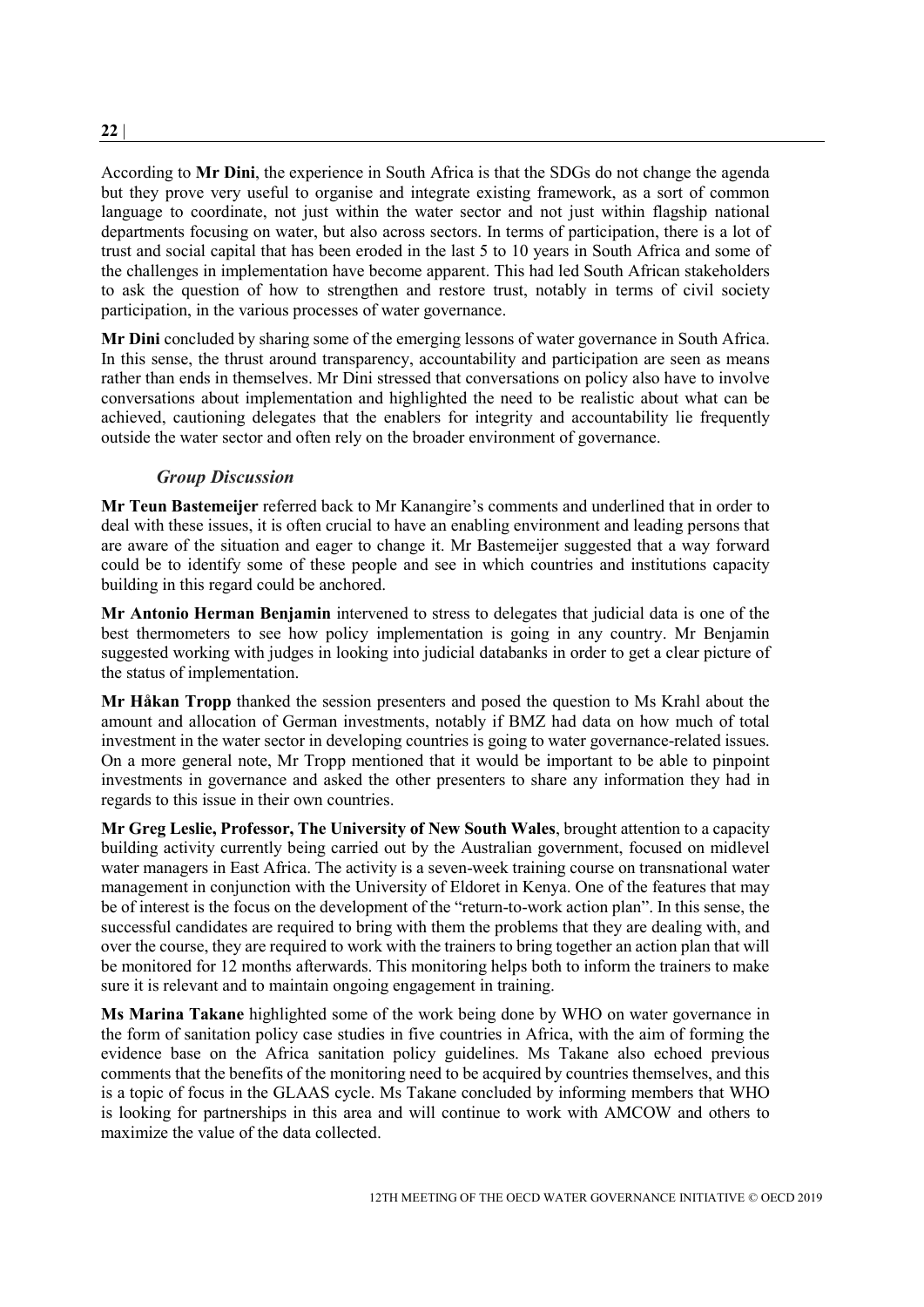**Ms Daniela Krahl** responded to Mr Tropp's question and stated that though she cannot differentiate what amount of investment goes to governance from the total, she could confidently state that most of it goes to infrastructure, as investment is desperately needed in this area in the region.

**Mr Canisius Kanangire** assured delegates that, indeed, ministers in Africa are among those who welcome discussion on governance issues, including corruption. AMCOW understands that not all the ministers have the same understanding of the issues. In this sense, Mr Kanangire stated that AMCOW has the platform but lacks the capacity to present the material and launched a call for partnerships in this direction.

**Mr John Dini** responded to comments by informing members that WRC has just completed a knowledge review focusing on water governance and, more specifically, on the amount of investment in R&D in water governance in South Africa.

### <span id="page-22-0"></span>**1.7. Peer-review of the National Water Governance Policy Dialogue with Argentina**

#### *Pablo Bereciartua, Secretary of Water Infrastructure and Policy, Argentina*

<span id="page-22-1"></span>**Mr Pablo Bereciartua, Secretary, Secretariat of Infrastructure and Water Policy of the Ministry of Interior, Public Works and Housing of Argentina,** thanked the Secretariat for their excellent work throughout the National Water Governance Policy Dialogue (NWPD) as well as delegates for the opportunity to obtain their valuable feedback during the WGI meeting. He informed delegates of the efforts that the current Argentinian administration has placed in the last 4 years to re-connect with international organisations and raise the profile of water in the national agenda. He reiterated the significant importance of this dialogue, which has proven both timely and relevant to support effective decision-making in Argentina through a neutral, external and independent assessment of the country's sector performance and concrete recommendations to bridge identified governance gaps.

**Mr Pablo Bereciartua** highlighted three key aspects of the NWPD:

- It captures in a precise way the complexity that the administrative and territorial characteristics of Argentina poses in water policy and effectively points out opportunities related to this structure. Argentina is a federal state with 23 provinces and the Autonomous City of Buenos Aires, where the Constitution recognises that natural resources management is a provincial competence. Thus, the national government must negotiate policy measures, including legal reforms, investments, infrastructure projects, etc., with the provinces. However, the current structure also presents opportunities for partnerships across different levels of government.
- It introduces a new perspective on water policy in Argentina by analysing water governance (institutional, legal, regulatory, etc.) and water risks of too much, too little, and too polluted water and universal access to water services in a systemic manner. By doing this, it is changing the way Argentinian authorities think about water, and is helping uncover opportunities related to water, both for closing the gaps in public services and to use water as a more significant source for economic development and growth.
- The assessment and recommendations proposed by the OECD are generating consensus among Argentina's policy makers and other stakeholders from the public, private, not-for-profit and academic sectors. The dialogue will enrich the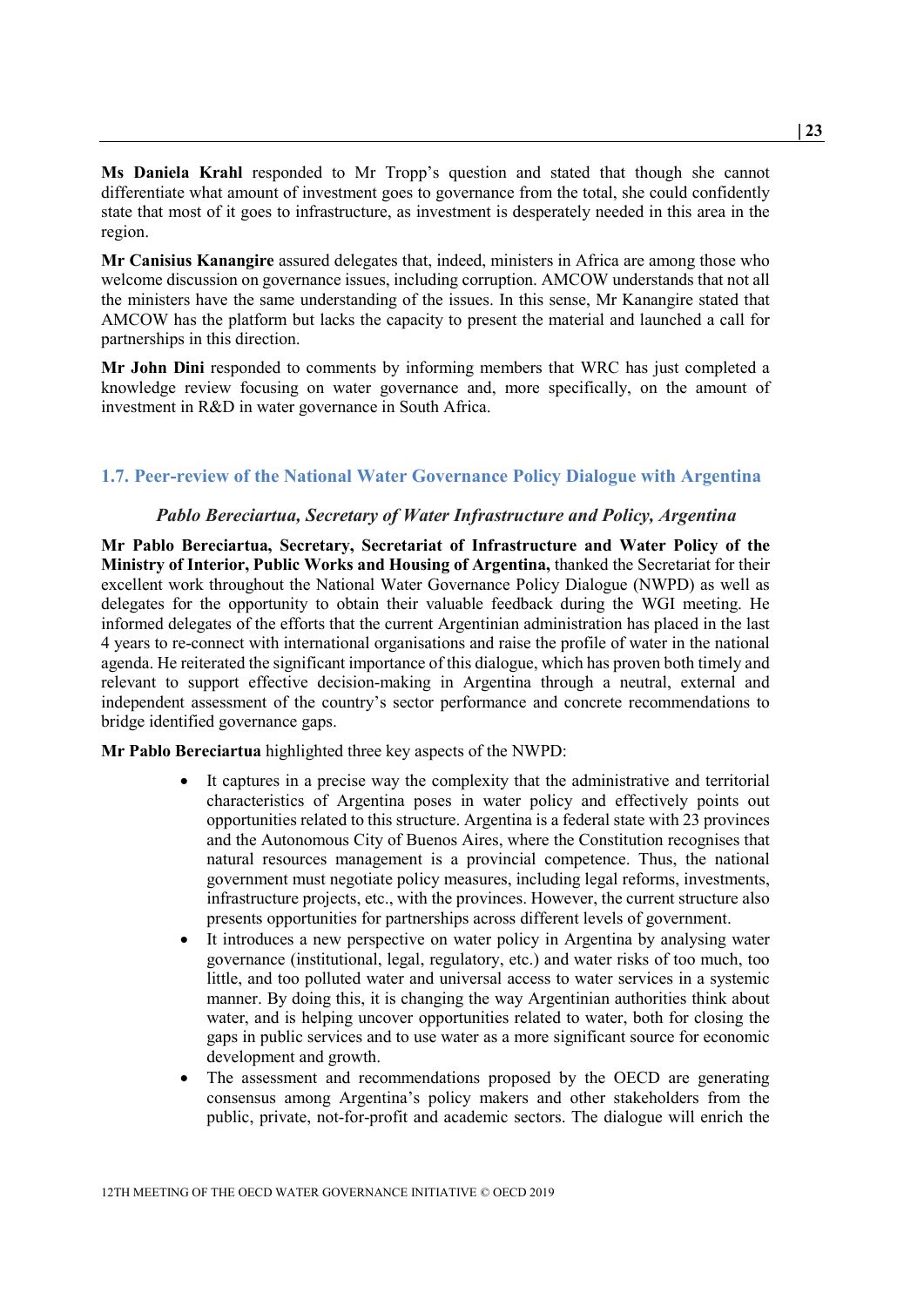next edition of the National Water Plan, whose key objective is to place water as a key driver to sustainable growth.

**Mr Bereciartua** concluded by informing delegates about the water investment policy followed during his mandate. The National Water Plan foresees that the country needs 44 billion dollars of investment to close current infrastructure gaps and increase water security. To complement infrastructure investments, Argentina is boosting its data infrastructure system with the installation of new meteorological radars and the renewal of the meteorological network. Lastly, Mr. Bereciartua presented the *Canal Continental* project that aims at increasing water availability in the country and foster climate change adaptation. Mr Bereciartua emphasised that government is investing in traditional infrastructure, but with the aim to innovate and explore opportunities to link water, energy and food.

#### *Key findings and policy recommendations, OECD*

<span id="page-23-0"></span>**Ms Aziza Akhmouch, OECD Secretariat**, thanked the Secretary and the team for the unique and transparent exercise as well as the political commitment and leadership. Ms Akhmouch also thanked the peer reviewers from Spain, the Netherlands, Australia and Brazil, who are participating in the national dialogue for their valuable insights throughout the process based on their country experience and excellent expertise.

**Ms Akhmouch** outlined some of the key messages that the OECD identified as intrinsic to the situation of Argentina, including the diversity of climates and regions of a large, urbanised and decentralised federal country. Ms Akhmouch also gave a brief summary of the water-related reforms in the last 30 years, which included several provincial water laws, decentralisationprivatisation-nationalisation of water supply and sanitation services over the 1980s-2000s, a (2003) Federal Agreement setting down 49 principles for managing water resources, and a new National Water Plan (2016).

**Ms Akhmouch** then introduced key findings from the Draft Report presented for peer review. Chapter 1 provides an analysis of all the water risks (too much water, too little and too polluted water, disruption to freshwater systems, universal coverage) in the face of megatrends such as macroeconomic difficulties, urbanisation and large rates of informal settlements, expansion of service delivery and the implementation of targeted place-based social tariffs, climate change and digitalisation's opportunities to close some of the gaps and foster more water use efficiency. In Argentina, there is a conjunction of these risks that require trade-offs in terms of managing investments, but also sequencing reforms and minimising the impact on the economy. The Draft Report then takes the OECD Principles as a reading template to understand who is doing what, at which scale and how, looking into issues of multi-level governance in water management (chapter 2), water resources governance (chapter 3) and water services governance (chapter 4). In addition to the nation-wide assessment, the report also zooms in on four specific case studies in order to tailor the assessment to the diversity of situations in Argentina (Metropolitan Area of Buenos Aires, Santa Fe and Mendoza).

The four main challenges discussed in the report are fragmentation, planning and investment, regulation and river basin management. In terms of fragmentation, the dialogue investigated interesting mechanisms to foster better coordination across federal, provincial and local authorities following best practices from Australia or Brazil. In terms of planning and investment, the issue is how to align existing plans so there are no duplications or contradictory/split incentives and how to ensure water-related decisions are consistent across relevant policies and sectors. At basin level, many tensions persist in terms of water quality, allocation regimes, and flood management sometimes due to misalignments in the economic incentives (that neither allow for collecting revenues nor foster behavioural change towards more rationale water use). Inter-jurisdictional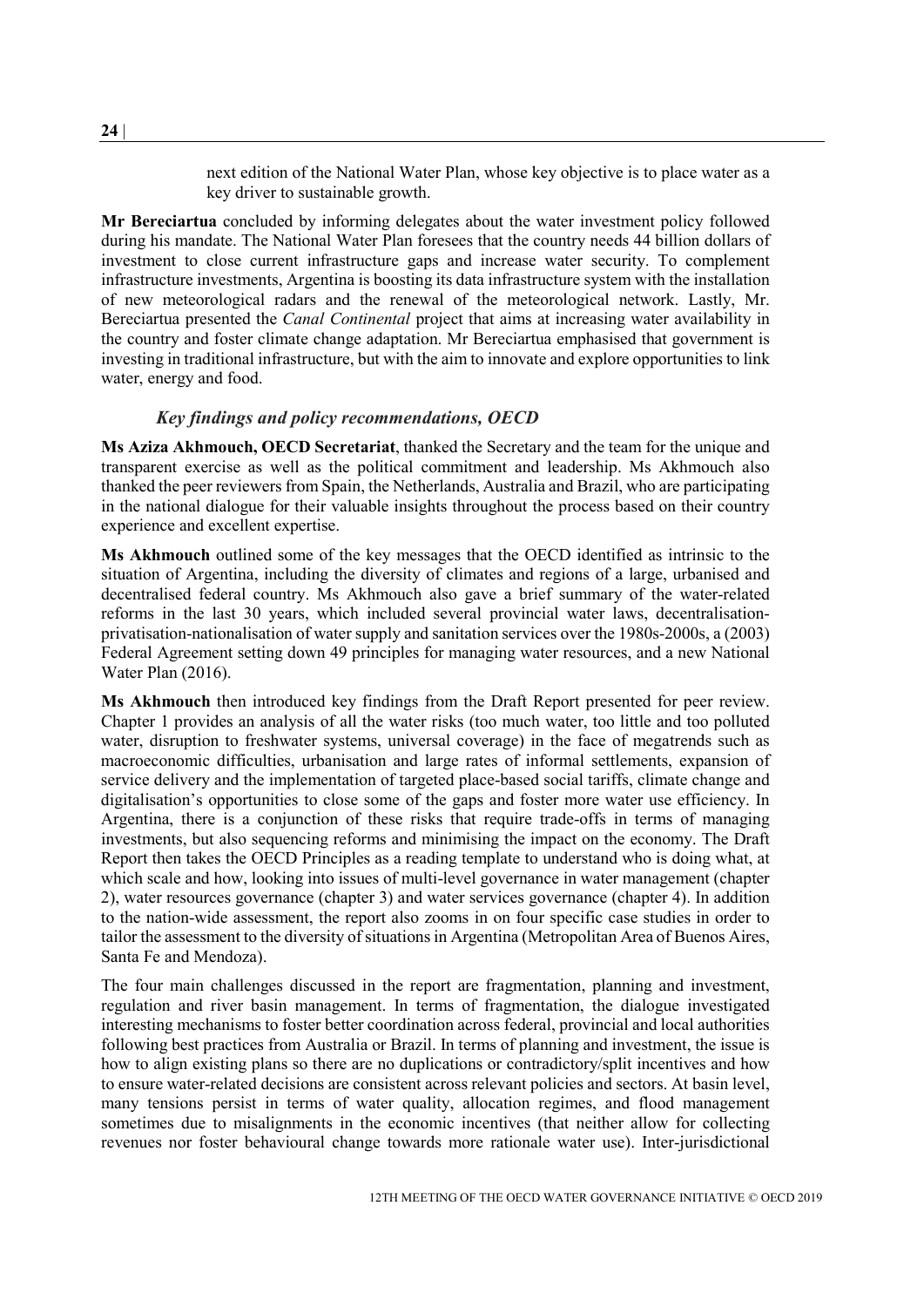Basin Committees, where they exist, can circumvent the fact that there is no national water agency in charge of transboundary rivers and foster a shift from a management based on administrative and territorial boundaries to a more catchment-based governance and from a crisis to a risk management perspective. Finally, in terms of economic regulation, the report flags three areas to move forward: i) improve access to drinking water and sanitation, particularly, in terms of wastewater treatment; ii) address issues of quality and low efficiency, not only in irrigation, but also in households as there is no systematic metering; and iii) foster financial sustainability and the full potential of economic instruments.

**Ms Akhmouch** concluded by providing a quick overview at some of the proposed (preliminary) recommendations such as raising the profile of the Federal Council for Water Resources as a fullfledged coordination body, promoting effective planning and multi-level investment, strengthening economic regulation, enhancing the use of financial and economic instruments and harmonising and strengthening information systems. This discussion is to culminate with a consensus building policy seminar that will convene 90+ stakeholders (Buenos Aires, 18-19 July) where the findings of the report will be discussed and the Action Plan co-produced.

#### *Reactions from peer-reviewers (Spain, Netherlands)*

<span id="page-24-0"></span>**Mr Gonzalo Delacámara, IMDEA**, congratulated the Argentinian team and the OECD for their presentations and commended the efforts of the Argentinian government in acknowledging mistakes and challenges. According to Mr Delacámara, there are two main enveloping challenges in Argentina: the connection between water and macroeconomic performance and the connection between water policies in the context of a federal country with a complex allocation of legal powers.

**Mr Delacámara** gave a brief outline of the economic situation in Argentina and the fluctuating nature of the economy, leading to difficulties in long-term planning of investment in priorities areas such as energy, transportation and water and sanitation. The economic dependence on exports puts massive pressure on water resources in the country. Mr Delacámara also stated that there is also some leeway for improvement in terms of vertical and horizontal sectoral policy coordination as well as improvements in circular economy demands and pollution source control. In terms of water services, other challenges include efficiency, micro measurement and actual incentives for efficient use of water and control of leakage. There is major potential for improvement with minor investments, not necessarily through new technologies but also performing contracts, etc.

**Mr Delacámara** concluded by informing delegates that the case in Argentina shows how important it is to connect water and the economy and how water is not a sectoral or environmental issue, but rather is at the core of socioeconomic development.

**Ms Monica Altamirano, Deltares,** thanked the Secretariat for the invitation to be a peer-reviewer and proceeded to give her overview of key challenges and solutions, focusing on the financial aspects of water resources governance. In terms of the challenges stemming from the federal system, this translates into prohibitive transaction costs and sub-optimisation in the use of scarce financial and water resources, which constrains economic growth and prevents efficiency gains. The process of decentralisation has resulted in a very large disparity in the capacities and resources of service providers, which results in limited opportunities for economies of scale and scope. In terms of water resources management, the most pressing issue is the fact that the optimisation is done at the provincial level, which could be leading to serious maladaptation. Ms Altamirano suggested Argentinian authorities should evaluate this issue. In terms of the challenges affecting investment in the water sector in Argentina, she emphasised the importance of making sure to adopt a long-term investment planning process where incentives for efficiency and effectiveness are built in and emphasised the importance of strengthening river basin committees to drive changes in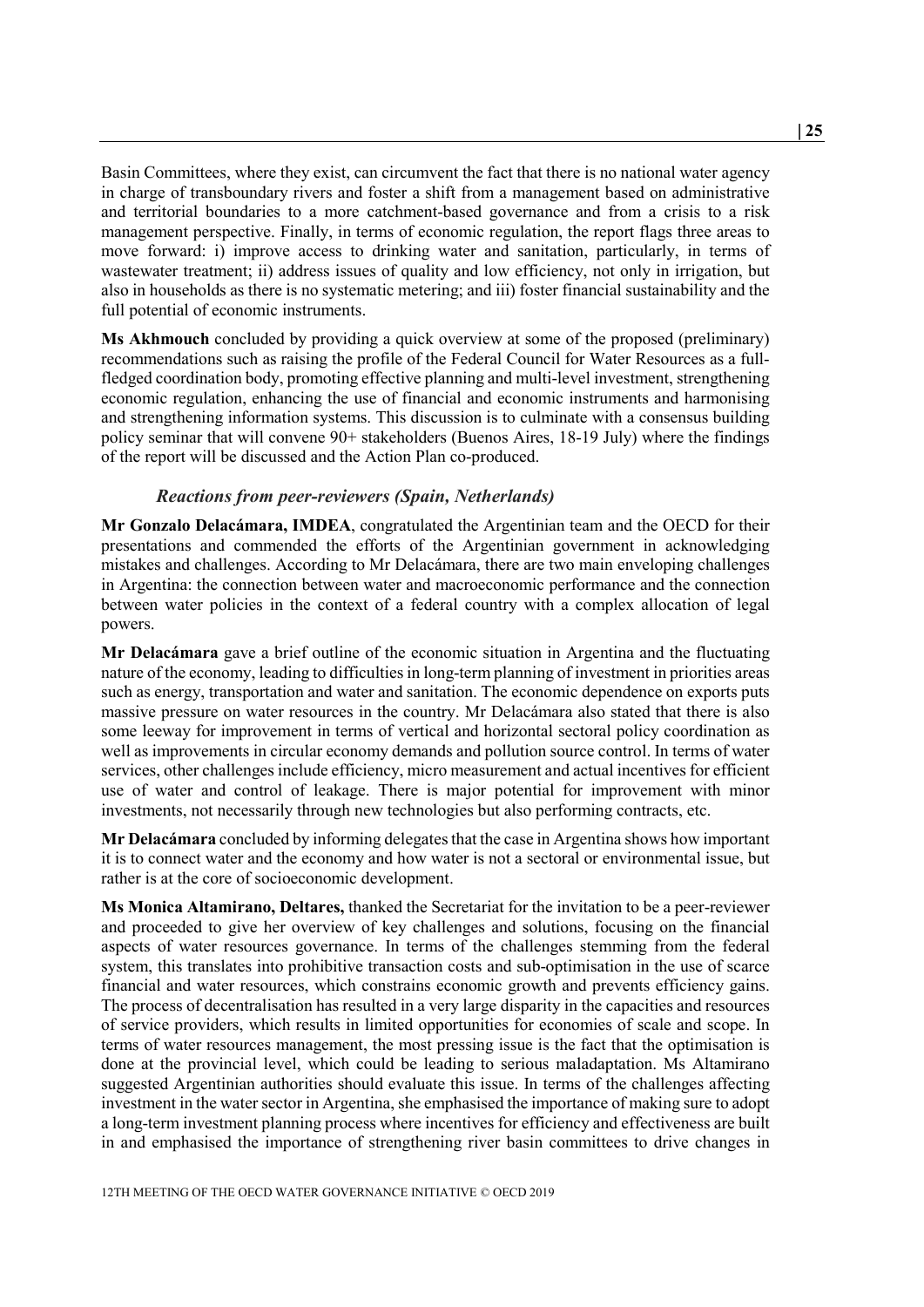water resources development planning. Ms Altamirano also mentioned the role of efficient implementation and the development of strategic procurement strategy to support rational decisionmaking. She recommended the adoption of hybrid collaboration alternatives between the public and private sectors to create strong incentives for sustainability in service delivery.

**Ms Altamirano** concluded by commending Argentina's progress and the high quality of the technical expertise and recommended the switch from a mono-disciplinary approach to a multidisciplinary one. Ms Altamirano emphasised that the economic crisis is a window of opportunity to change the rules of the game to incentivise efficiency and sustainability. In the process of strategic investment planning, Ms Altamirano focused on the importance of a long-term vision on water and infrastructure, notwithstanding the complexities of creating ownership within a federal system. However, she expressed conviction that Argentina has the capacity and expertise to get water systems to support decision-making.

### *Group Discussion*

<span id="page-25-0"></span>The **Chair** then opened the floor for discussion and contribution to the peer review of the OECD Draft Report on "Water Governance in Argentina".

**Mr Teodoro Estrela Monreal, Head of Hydrological Planning Office, Júcar River Basin Authority,** congratulated the Secretary of Infrastructure and Water Policy for the initiative to undertake a dialogue with the OECD, and shared with delegates the ongoing collaboration between Spain and Argentina on water issues. He stressed the importance of planning, at national, subnational level and basin levels, as a coordination mechanism between all administrations as well as the benefits that come about through multi-stakeholder involvement processes, building on the experience in Spain. In particular, he highlighted the importance of water plans that are binding and come with sufficient budget. For instance, Mr. Estrela explained that, in Spain, currently no infrastructure project not included in a basin water plan would be eligible for funding from any administration at any level of government. This has increased accountability and built trust across national and subnational governments and basin organisations, as well as with non-state stakeholders.

**Mr Francois Brikké, GWP**, congratulated the Argentinian delegates on the excellent presentation and asked three questions to Mr Pablo Bereciartua: i) how inter-jurisdictional basin committees have evolved during his mandate and what role do they have in trans-basin projects, such as the *Canal Continental;* ii) which water allocation mechanisms and methodologies are being used by Argentinian water authorities to manage interests across different water users; and, iii) whether integrated water resources management works efficiently in Argentina.

**Ms Monika Weber-Fahr, GWP**, countered the affirmation that growth in nitrate use due to agricultural activity growth is good for the economy and asked for further clarification on this point.

**Ms Joannie Leclerc, SUEZ**, recognised Argentina's courage in carrying out this exercise and thanked the OECD for bringing this fantastic material for constructive dialogue as an inspiration for other stakeholders and countries. Ms Leclerc, who was intervening in her personal capacity (rather than her organisation's), informed delegates that it was the Argentinian experience that set the foundation of SUEZ's commitments to governance and stakeholder engagement. Ms Leclerc then outlined several important comments on the Draft Report. Firstly, she highlighted the absolute necessity for private operators to face strong and skilled clients and regulators as without such capacity, one ends up with a short-term view within a controlling and confrontational environment. Secondly, Mr Leclerc outlined that the Report underlines the risks deriving from multi-level and multi-lateral financing that is not based on proper dialogue and coordination, which leads to

**26** |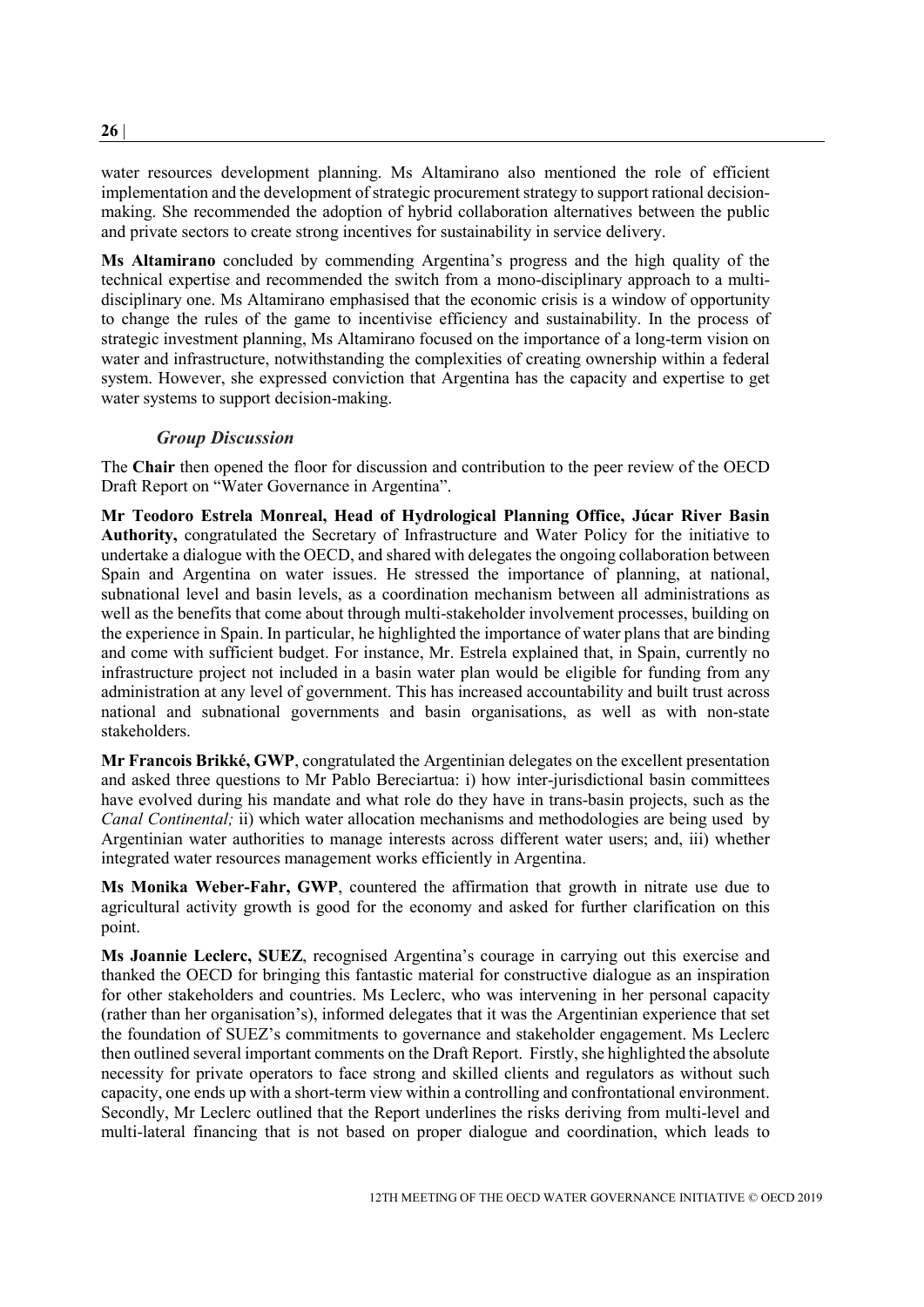infrastructure that is visible and concrete but not necessarily useful for the city, province or country. Thirdly, she stressed the challenge of providing access to services in informal settlements and address the issues of illegal connections and inefficiencies in the whole system. Fourthly, she echoed the Report's mention of the absolute necessity of user participation. Lastly, Ms Leclerc warned against the risk of low-level equilibrium that threaten all countries, even in mature democracies.

**Mr Kevin Collins, The Open University,** reinforced comments about the openness of Argentinian authorities to undertake an in-depth and transparent dialogue with the OECD. Mr. Collins advised the Secretariat to provide more information on the source of monetary resources currently being used to promote water investments in Argentina as well as the role played by international financial institutions. Mr Collins stressed that there is an ongoing global discussion about the role of international investment in environmental responsibility and their real contribution to making water governance greener. Mr. Collins explained that, for example, some investments in water infrastructure may promote the development of intensive agriculture which will have an impact in terms of nitrate pollution.

**Mr Mathieu Tristan, Executive Officer, FP2E**, was very impressed by the work that has been done and commended the role of KPIs in putting water policy at the top of the political agenda, based on the experience in France.

**Mr Oscar De Moraes Cordeiro Netto, Director, ANA,** thanked the OECD and Argentina for the invitation to be peer reviewer in the next mission and highlighted the common history and water resources between Brazil and Argentina notably in terms of the complexity of federal states and economic restrictions. Mr De Moraes Cordeiro Netto expressed his conviction that the NWPD would be of great benefit to Argentina, as it was to Brazil. He concluded by emphasising that Brazil can bring some experiences and successful initiatives, which have helped improve vertical integration between federative entities such as Progestão, Procomitês and Qualiáguas.

**Mr Peter Gammeltoft, Expert,** thanked the Argentinian delegates and the OECD for the insightful presentations and the Draft Report and highlighted several issues. One was the need for Argentina to emphasise the importance for other kinds of information, not only meteorological information, such as the pressure of other sectors on water resources for consistent policy at the federal level. There is also a significant issue of capacity at regional and local level and for water policy to work in a federal system, there needs to be capacity at these subnational levels or else the quality of the decisions will be worsened. Mr Gammeltoft also outlined the issue of how to fund the building of this kind of capacity such as through federal subsidies or water charges and echoed the previous comments on the issues of planning coordination and its importance for effective implementation of plans as well as the importance of horizontal coordination between different sector policies at Ministry level.

**Mr Ignacio Deregibus, IWRA**, thanked and congratulated the OECD Secretariat and Argentina for the valuable and self-critical analysis. Mr Deregibus suggested to place a bigger focus on structural poverty in Argentina and asked Mr Bereciartua for more insights on how the government is planning to ensure continuity of policies after the national elections in October.

**Mr Michael Eichholz, Federal Institute for Geosciences and National Resources of Germany,**  congratulated the Secretariat and Argentina for the Report and asked Mr Bereciartua about the balance between the measures to increase water supply and control demand, especially in light of the relatively low rate of water metering in some areas of the country and the complexities stemming from the federal system. He recommended the inclusion of more reflections on this issue in the report.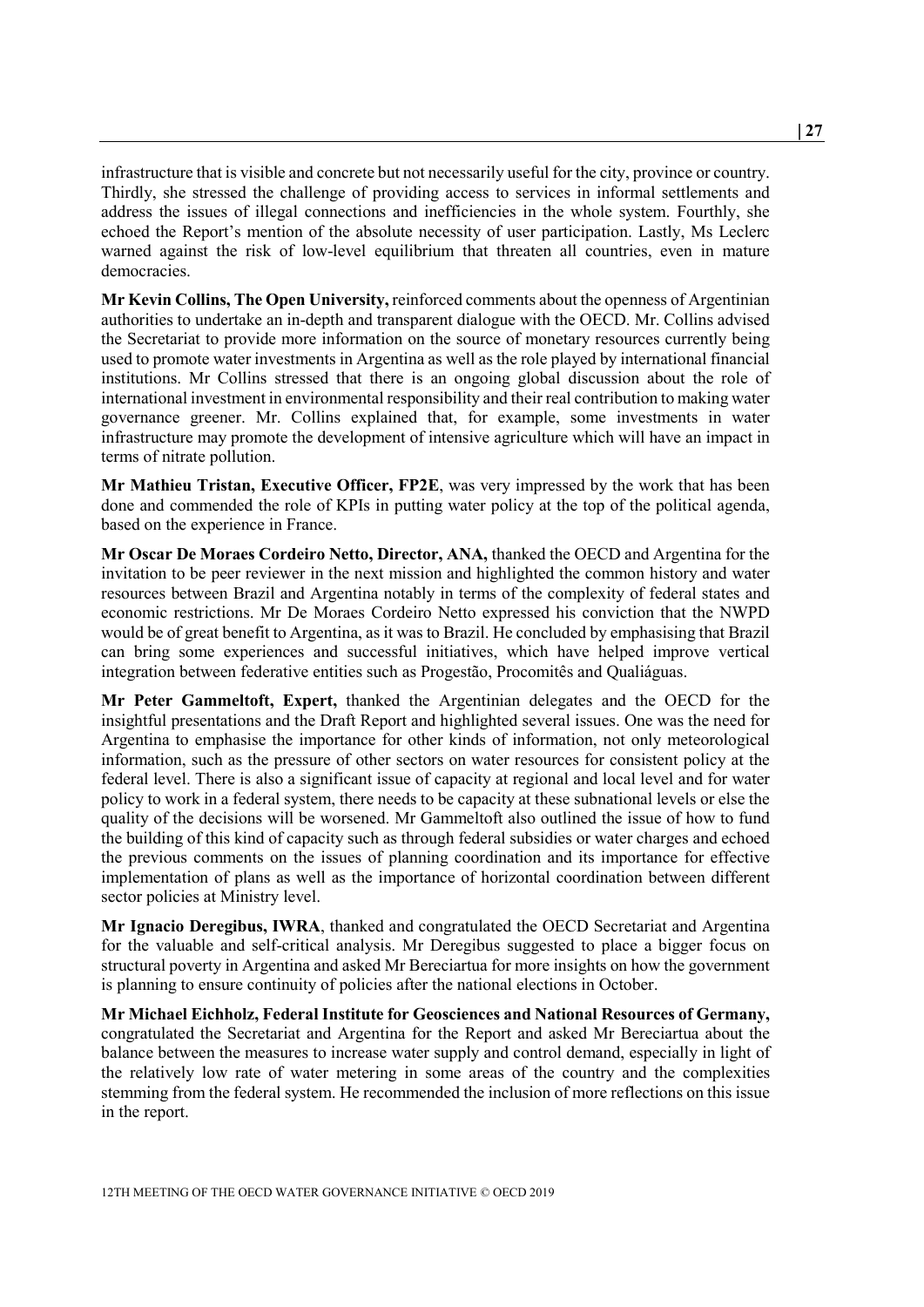**Mr Christian Minelli, External International Relations, ARERA,** congratulated Argentina and the OECD on their excellent presentation and commended the NWPD's call for the definition of clear policy objectives. However, Mr Minelli recommended more thought from an industrial and a governance perspective. From the industrial point of view, the challenges that Argentina faces are old problems of infrastructure, as is the case for many countries. Mr Minelli recommended that three questions be answered: 1) what it is the adequate level of expenditure on operational costs and capital costs; 2) who is going to fund the infrastructure and how will it be funded in a such a way as to recover costs and keep prices affordable enough for users; and 3) what are the possible regulatory arrangements for the sector, of which a menu of possibilities exist around the world. Mr Minelli insisted that these choices depend on the industry's structure and the desired governance system to best be able to reach set objectives all the while keeping in mind that issues of efficiency, quality standards, universal access and affordability are typical problems everywhere.

**Mr Antonio Herman Benjamin, WCEL,** congratulated the Secretariat and Argentina for the robust document presented and gave two comments to the text. Firstly, Mr Benjamin advised to add an explicit reference to transboundary cooperation and policies, especially given that Brazil and Peru, Argentina's transboundary neighbours, were present at the meeting. Secondly, Mr Benjamin recommended authors to include more information on water law and innovation through judicial practice, especially given the importance of the *Matanza-Riachuelo* case in the global judicial literature.

**Mr Danny Greenwald, Head of Reclaimed Water Department, Israeli Water Authority,** thanked the delegates for the interesting discussion. Mr. Greenwald also expressed his concerns about Argentina's investment policy, in particular about the pre-condition (i.e. provinces are obliged to reach consensus among themselves if the investment will be realised in an interjurisdictional river basin) for providing federal resources to provinces. Mr Greenwald stated that, based on the experience in Israel, this policy could work in the short term, but lead to "Nimby" situations in the long-term with the result of unfavourably affecting weak and vulnerable parties. Mr Greenwald asked Mr Bereciartua for his thoughts on how this issue could play out in the longterm in Argentina.

The **Chair** closed the floor for questions and thanked delegates for their contributions. He then gave the floor to Mr Bereciartua and Ms Akhmouch for their reaction.

**Mr Pablo Bereciartua** thanked delegates for their active contribution to the peer-review and emphasised the great value of this exercise and the positive impact to bring about change in Argentina. Mr Bereciartua emphasised the great political change that has taken place in Argentina and that though many efforts depend on the evolution of the political system, the government has been working on promoting profound and long-lasting change. Mr Bereciartua then spoke about how investments in infrastructure are being financed in Argentina and mentioned that the restriction of reaching fiscal deficit limits the amount of public works that can be financed through multilateral banks. These resources are being complemented with private investment, as in the case of AySa (Water Supply and Sanitation Company for the city of Buenos Aires) where bonds have been issued and the company was proposed more money than it needed to levy on the market, thus showing the confidence of the market into the Argentinean water sector and operators. In the *Matanza-Riachuelo* area, the Government has invested substantial resources from the World Bank into a restoration project. Should the right planning framework be in place, resources could be secured from many donors. With regards to the issue of confederation and coordination between levels of government in Argentina, Mr Bereciartua stated that the federal nature of the country was deeply rooted in history and not subject to change. However, there are some good practices, such as the Inter-jurisdictional Colorado River Basin Committee, which brings together five different provinces that have delegated decision-making power to the entity for specific aspects of water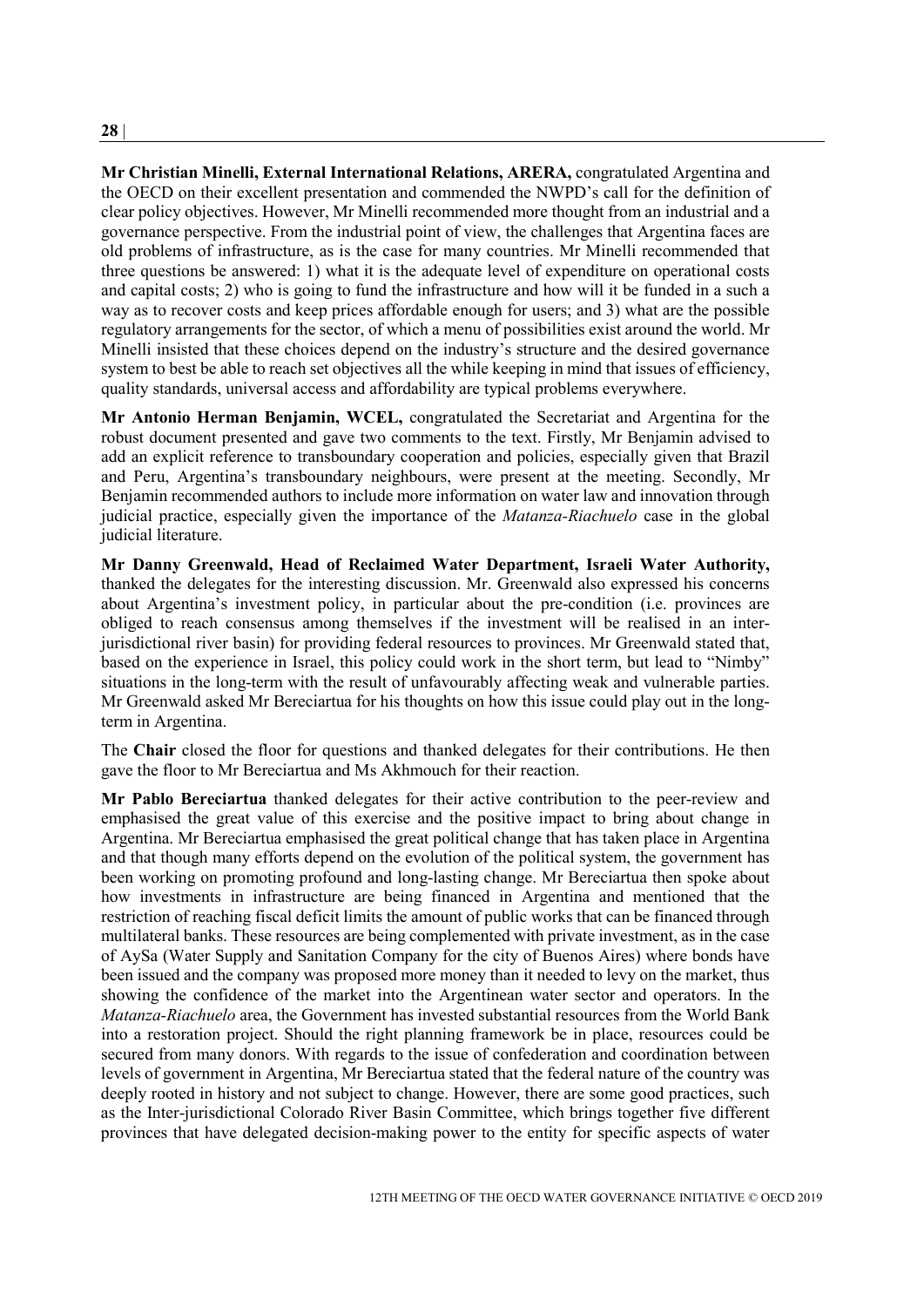management. Mr Bereciartua suggested that the replication of this coordination model could be a way forward for improvement in coordination across levels of government.

**Ms Aziza Akhmouch** thanked delegates for their inputs, which will be reflected in the revised draft. Ms Akhmouch addressed the questions on transboundary management and multi-lateral development. On the latter point, she mentioned that the Dialogue is being carried out jointly with the Inter-American Development Bank and close coordination is ensured with the main donors in the country to facilitate the mainstreaming of the policy recommendations in their respective technical assistance programmes with Argentina. The dialogue also discussed how donors' strategies had progressively switched from supporting large-scale grey infrastructure to more nature-based solutions, green infrastructure, water use efficiency, demand management and institutional strengthening. Ms Akhmouch concluded by informing delegates that the revised versions will be discussed at a seminar to be held in Buenos Aires, 18-19 July, and that the final version will be published in October.

### <span id="page-28-0"></span>**1.8. Update on the National Water Governance Policy Dialogue with Peru**

The **Chair** introduced the session dedicated to the National Water Governance Policy Dialogue with Peru to update the delegates on the progress of the Dialogue. A fact-finding mission in Lima, Peru, took place in May 2019 involving peer-reviewers from Spain, the European Commission and Portugal, with the enthusiastic involvement of the Ministry of Environment of Peru.

**Mr. Luis Guillermo Marino Nava, Director-General of the Economy and Environmental Finance Directorate-General, Ministry of Environment of Peru,** first took the opportunity to thank the delegates and the OECD Secretariat for the work that been carried out. Mr Marino Nava emphasised that the National Water Policy Dialogue (NWPD) has already involved a great number of stakeholders from the public and private sectors. Peru faces important water challenges and risks, including water scarcity, floods, inadequate water quality and unequal access to safe drinking water and sewerage. Two thirds of Peru's economic activity and population are concentrated in the coastal area, which has very little supply of water resources (less than 2% of total water resources in the country). Therefore, mitigation policies must touch upon water resources management due to the structural heterogeneity in water resources distribution. Peru has collaborated with the OECD since 2014, when the Country Programme was launched. The NWPD represents an important opportunity to analyse and improve the integrated water resources management, the multilevel governance and the use of economic and regulatory instruments.

**Mr Marino Nava** concluded by informing delegates of the results of the fact-finding mission that took place in May 2019 in which 60 entities and a total of 140 actors were mobilised among the private, public and academic sectors. From this mission, it has become clear that one of the main challenges is the institutional fragmentation, due to the difficulties of coordinating amongst a number of bodies with responsibilities in the water sector. Other challenges faced by Peru include revising the effectiveness of tariff setting, strengthening budgetary sustainability with regards to the sector, ensuring investments in nature-based solutions, improving the quality of water data and the sharing of this data between stakeholders and educating and capacitating the population on sustainable water use. Mr Marino Nava expressed the Ministry's engagement with the NWPD and expressed his gratitude to the OECD.

**Ms Oriana Romano, OECD Secretariat,** thanked the Ministry of the Environment for their intervention and their efforts in the organisation of the first fact-finding mission in Peru and confirmed that the final report will be launched in May 2020. Ms Romano acknowledged that water is very high on the national political agenda in Peru, provided an outline of the main themes of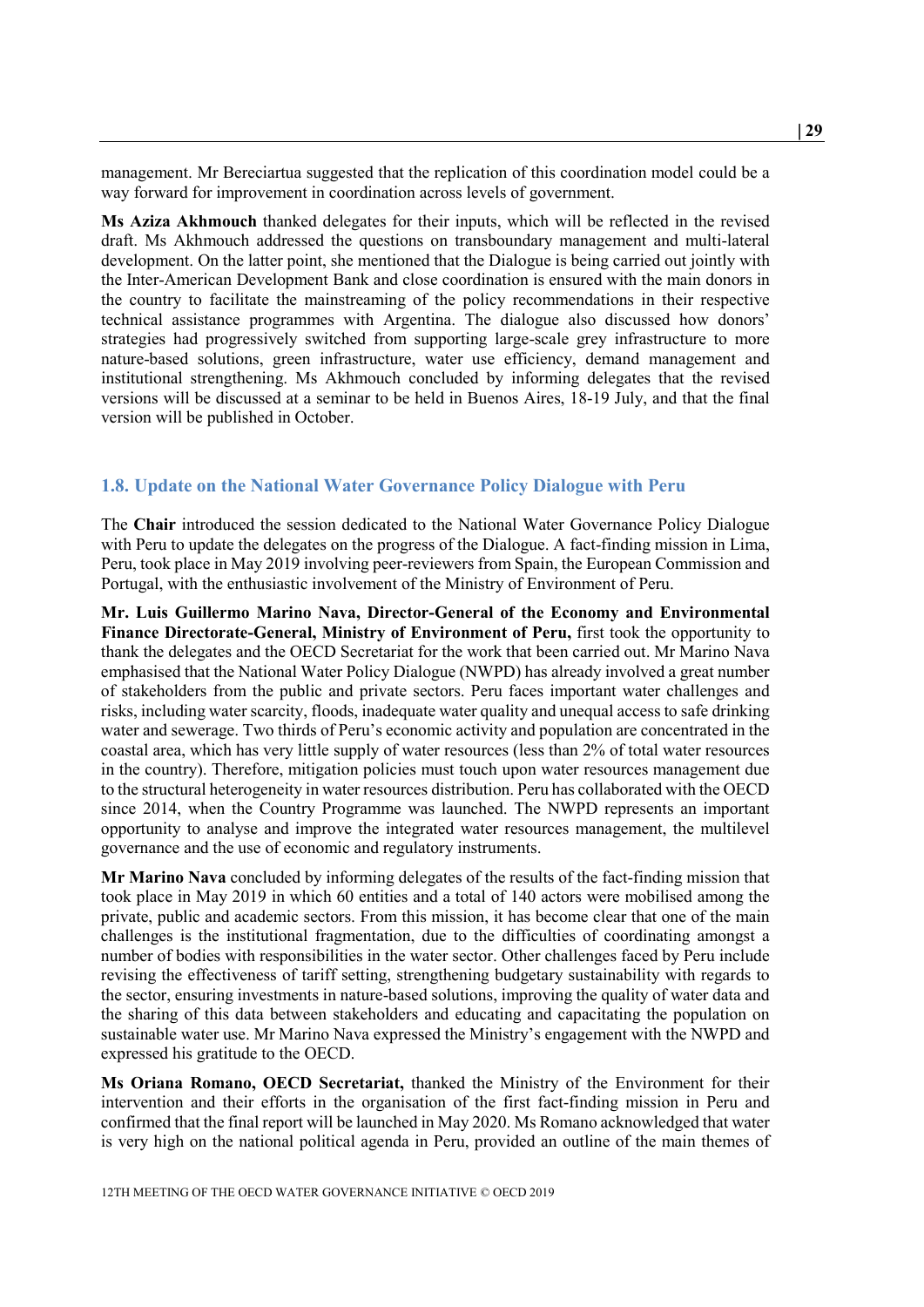discussion that took place during the  $1<sup>st</sup>$  fact-finding mission with the Peruvian stakeholders and identified some main challenges as well as some good practices that are already starting to surface. Mr Romano announced that the issues paper will be produced in the coming weeks and the next mission will take place in September 2019, where specific case studies will be analysed. The main findings will be discussed in Paris, during the  $13<sup>th</sup>$  WGI Meeting on January 9-10 2020.

### <span id="page-29-0"></span>**1.9. Kick-off of the National Water Governance Policy Dialogue with Brazil**

The **Chair** introduced the session launching a third collaboration between the Brazilian National Water Agency (ANA) and the OECD. The aim of the collaboration is to implement the policy recommendations resulting from the 2013 and 2017 NWPDs between the OECD and Brazil.

**Mr Oscar De Moraes Cordeiro Netto, Director, National Water Agency (ANA), Brazil**, thanked the OECD Secretariat for the opportunity to share the experiences of the ANA/OECD collaboration with the delegates. ANA has been a member of the WGI since 2013. Two National Water Policy Dialogues have been carried out: [Water Resources Governance in Brazil,](http://www.oecd.org/gov/water-resources-governance-in-brazil-9789264238121-en.htm) released in 2015, and [Water Charges in Brazil,](https://www.oecd.org/industry/water-charges-in-brazil-9789264285712-en.htm) released in 2017. An additional paper titled The Governance [of Water and Sanitation Infrastructure in Brazil](https://www.ana.gov.br/todos-os-documentos-do-portal/documentos-sas/arquivos-cobranca/documentos-relacionados-saneamento/governance-of-ws-infrastructure-in-brazil_final.pdf) was produced in 2017 to support ongoing discussions on basic sanitation regulatory reform in Brazil. Both of these reports culminated with respective Action Plans for implementation.

**Mr De Moraes Cordeiro Netto** informed delegates that water security and basic sanitation regulation and dam safety have emerged as important issues of the national agenda, in which ANA plays an important role. The economic and social impacts of droughts and floods in Brazil in recent years have led to more integrated actions and further investments in infrastructure. These efforts have also been accompanied by a regulatory framework reform for basic water supply and sanitation rights. There is currently an ongoing parliamentary debate on further regulatory reform in this sector. Reference was also made to the recognition of dam safety as a great national priority in light of recent catastrophic disasters that have taken place in Brazil as a result of the collapse of dams, such as the Brumadinho dam in the state of Minas Gerais. The partnership with OECD is expected to bring valuable insights for the improvement of water resources management in Brazil, considering present and future challenges. The third phase of this collaboration with the OECD will focus on the implementation of the previous OECD recommendations through a four outcomeoriented workshops to be held in 2019 and 2020. The planned workshops have the goal of raising awareness, sharing information and allowing peer-review with the support of international experts on the means of implementation of the OECD recommendations. Mr De Moraes Cordeiro Netto concluded by reinforcing the importance of the WGI and expressed ANA's gratitude to the OECD for its commitment.

**Ms Akhmouch** thanked ANA for their commitment and highlighted their important political role in the role of Brazil's ongoing journey to OECD membership. Ms Akhmouch informed delegates that the OECD will contact some of the WGI members bilaterally to engage participants in future capacity development activities to be organised within this third dialogue with Brazil. Each workshop will lead to a chapter that will feed into a final OECD synthesis report. The draft chapters will be the subject of discussion in forthcoming WGI Meetings and the final synthesis report will be launched in 2021.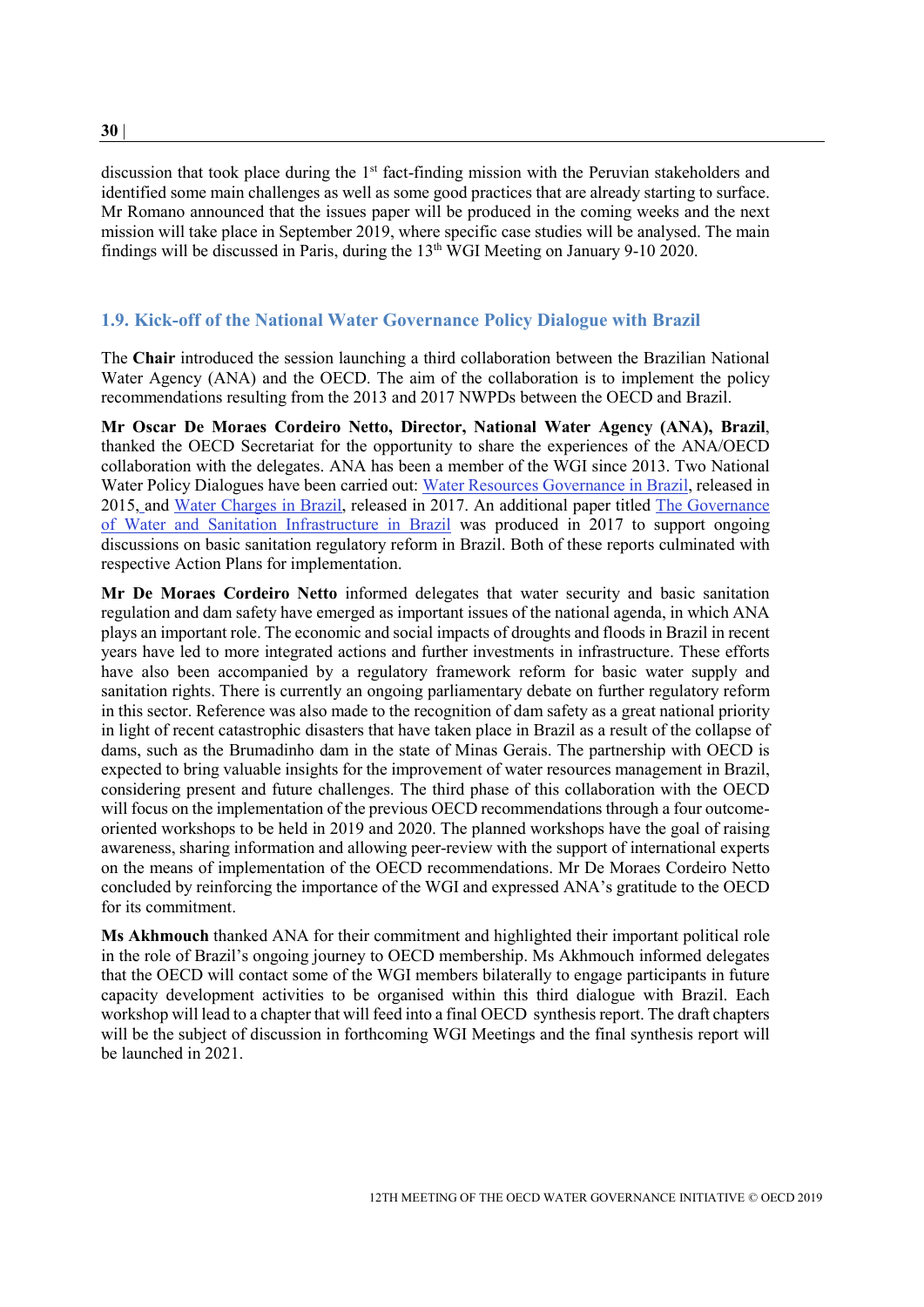# **2. Day 2: 21 June 2019**

<span id="page-30-0"></span>The **Chair** welcomed delegates to the second day of the WGI meeting and made two announcements on behalf of the Steering Committee. Firstly, the Chair announced that Mr Teun Bastemeijer would soon retire from his work at the WGI in his capacity as member of WIN and then welcomed new Steering Committee representative for WIN, Ms Barbara Schreiner. Secondly, the Chair announced that the Africa Programme Survey would be extended for another week until June 28 2019 as requested by GWP the previous day.

#### <span id="page-30-1"></span>**2.1. Water Governance in Germany**

The **Chair** introduced the session on Water Governance in Germany where the water governance framework of the host country was presented and discussed, along with the challenges and opportunities for the future of water governance in Germany.

**Ms Janine Muzau, Policy Officer, BMU**, introduced her organisation and thanked the delegates, the Secretariat and BMZ for the possibility of presenting different aspects of water governance in Germany. A great variety of speakers were invited to speak at the session, each shedding light on sustainable water governance in Germany and the approaches to existing and future challenges.

#### <span id="page-30-2"></span>*Mr. Jens Libbe, Head of Department, Infrastructure, Economy and Finance, DIFU*

**Mr Jens Libbe** thanked the Secretariat and Ms Muzau for the opportunity to speak at the WGI meeting. Mr Libbe's presentation was based around four main notions:

- 1. The question of water governance and water-sensitive development as such is not the main focus of the municipal agenda in Germany. However, in the context of concern about climate change and sustainable development, the question of watersensitive urban development *is* a municipal issue. In face of increasing temperatures and water shortages, municipal governments are concerned about how to guarantee quality of life to its citizens and how climate adaptation can be integrated into municipal growth. Therefore, water issues are often connected to many other fields of action in the municipal context. This links to questions of governance, and more concretely, to the possibility of integrating innovative systems solutions into the municipal administration.
- 2. There is, thus, a need for conceptual guiding principles about the future of water infrastructure. The infrastructure in German cities is connected to paradigms and guiding systems and, at the moment, there is new thinking in Germany about the future of water infrastructure. There is a big need for further development of water objectives at different levels (national, lander and municipal levels) and these discussions are now increasingly taking place. Much emphasis is being placed on technological innovation.
- 3. The conceptual approach and the dialogue about the future of water infrastructure and the question of water governance opens windows of opportunities to reevaluate the technical systems in place in Germany. Several municipal projects are identifying areas for transformation, i.e., increasing implementation of rainwater management and water re-use systems. This demonstrates that the local and city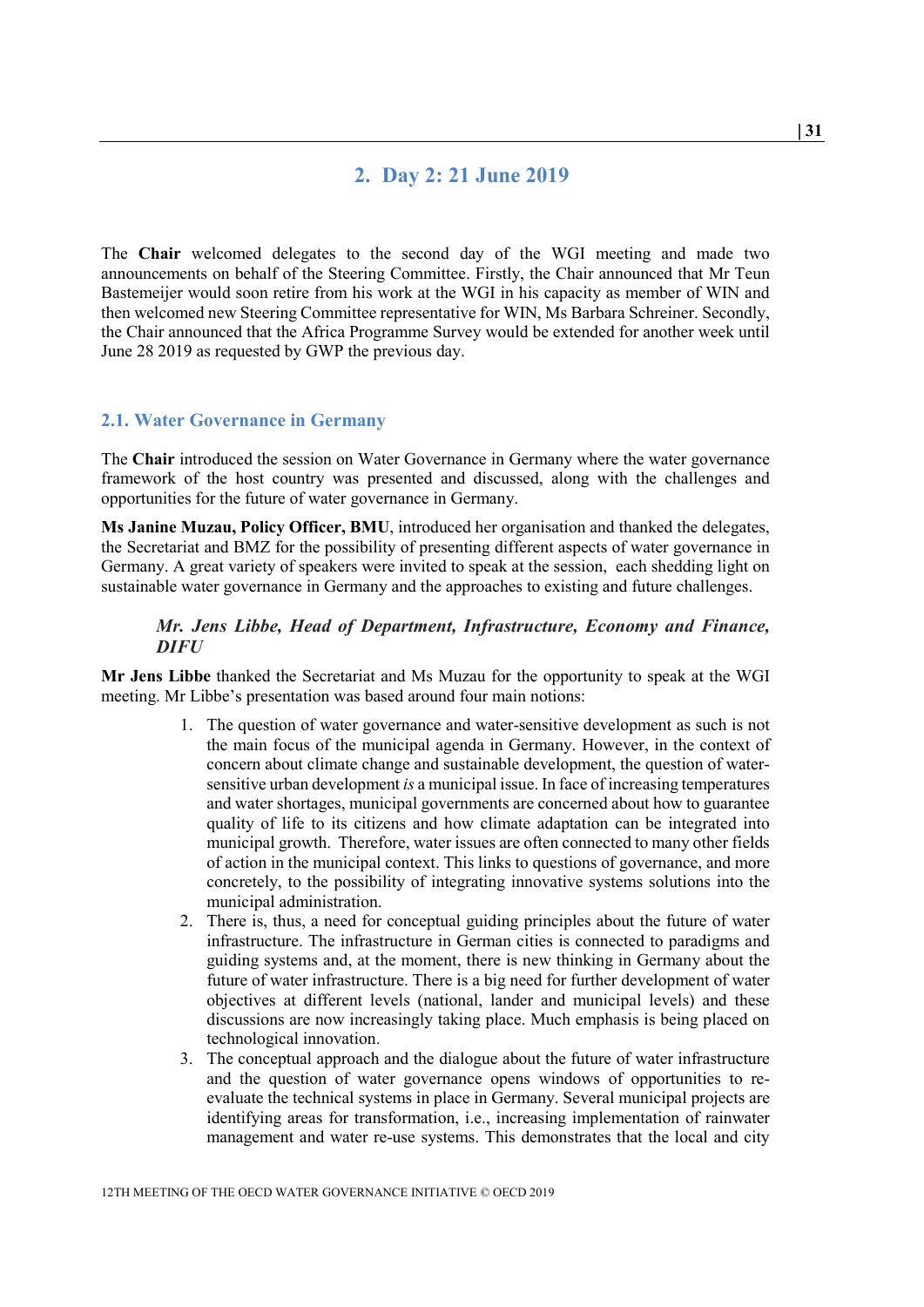districts levels are an appropriate level to bring together different interests. However, in order to implement these new systems and sustainable infrastructure solutions, new ways of thinking about urban planning are required.

4. In order to carry this process forward, the clarification of targets and the manner in which water infrastructure systems should be developed is essential. This clarification will help guide the political discussions, notably as regards the allocation of financial responsibility for these needed infrastructure investments.

## <span id="page-31-0"></span>*Mr. Martin Grambow, Head of Department, Water Management and Soil Protection, StMUV*

**Mr Martin Grambow** thanked the Secretariat for the invitation and explained that the StMUV has been tracking the progress of the WGI Indicator Framework and considers it as a helpful approach. Mr Grambow reminded delegates that water is the most political resource in the world, which many times imply great governance challenges. Mr Grambow used three aspects to present his ideas:

- 1. How to implement water governance: Mr Grambow stressed the fact that no nations or states are using the same principles of water governance due to water management being woven into the geographic, cultural and historical background of any nation or tribe. Therefore, comparison between models is challenging and complex. Fortunately, there are three basic things that everyone should do to manage water: monitoring, utilisation management and formative management. Mr Grambow pointed to the important governance role of states, as these are the only bodies that are able to successfully guarantee water resources and recommended that all water-related responsibilities be integrated into one administrative body in order to be more efficiently and effectively governed.
- 2. Technical or material aims: Mr Grambow argued that these aims are the core questions for Germany. Economic development and related indicators seem to be the most important driving factor in water. Europe seems to do quite well with regard to ecological indicators, but is lacking in social indicators. Even though there is a human right to drinking water and sewerage, there are currently no indicators for health, scenery, landscape and for the role of rivers and lakes as a source of inspiration and spirituality. Though everybody seems to know that this is important, the German system does not currently sufficiently contemplate on these aspects.
- 3. Administrative indicators: Mr Grambow emphasised the need to treat all the people in an administration and institution respectfully at every level, given the fact that Germany has different water institutions at all three levels of government and they all have to work closely together. Many different types of institutions are important to make water management successful, including governing bodies, universities and technical associations. Communication within the water governance network and with the outside world (other sectors) is a crucial part of German water governance systems, through both vertical hierarchical structures within different levels of government and parallel horizontal structures across river basins.

**Mr Grambow** concluded by stating that if there is a human right for water, then there is also a human right for good water governance and administration.

#### *Mr. Mario Sommerhäuser, Head of Department, River Management, EGLV*

<span id="page-31-1"></span>**Mr Mario Sommerhäuser** thanked the delegates and the Secretariat for the opportunity to make this presentation on a practical example of water management, the Emscher Restoration Project. It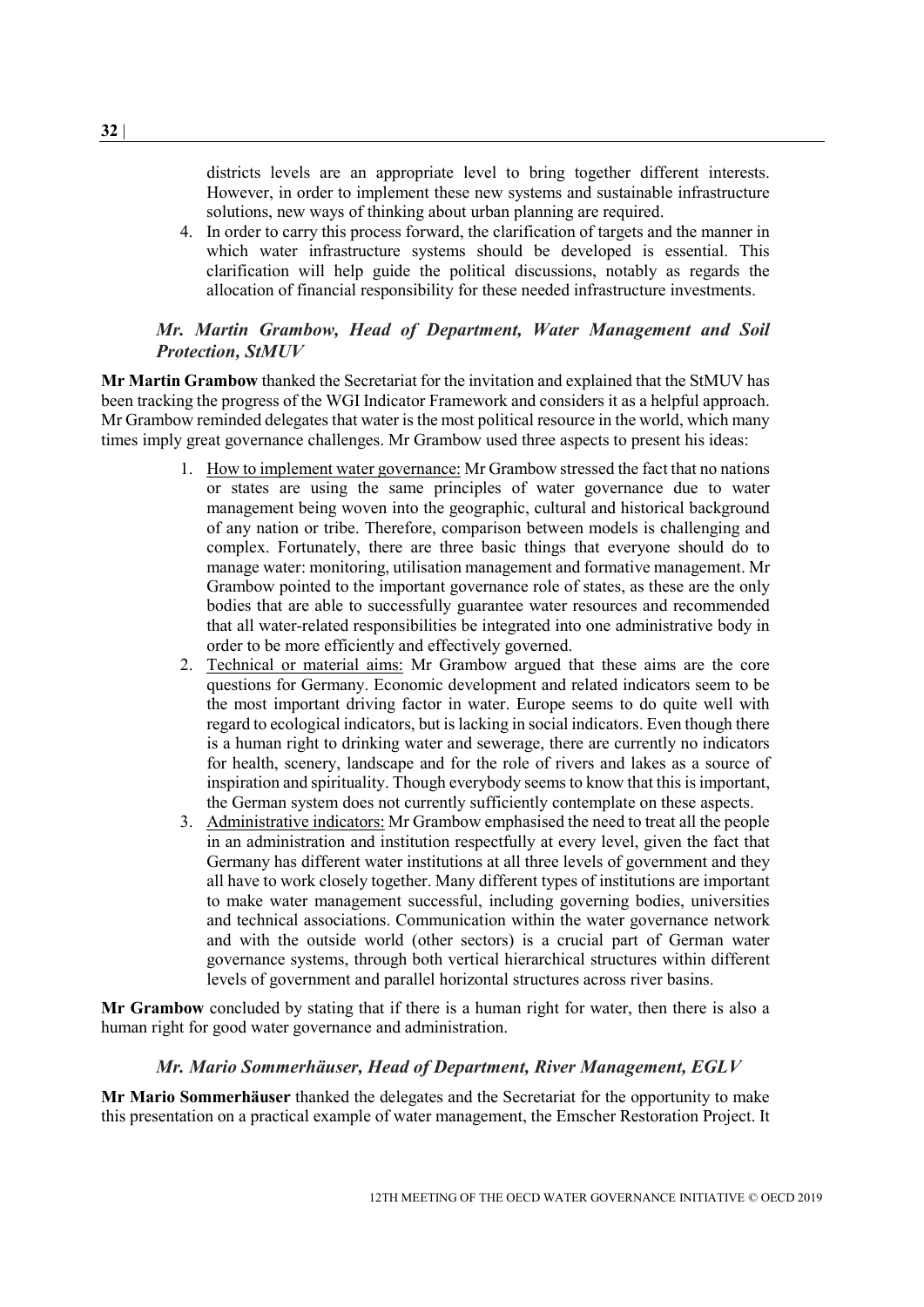is the biggest restoration project in Europe in terms of investment and kilometres to restore and involves concepts such as public participation, urban development and urban resilience.

**Mr Mario Sommerhäuser** outlined the different areas and river basins that comprise the Project and gave a brief historical description. In the context of the Emscher River, affected by booming population growth due to substantial coal mining in the 19<sup>th</sup> century, the lack of wastewater treatment led to the spread of diseases and was a cause of poverty in the area. This situation could not be solved by the municipalities, so a cooperative was founded in 1899, an independent water management association under public law. Mr Sommerhäuser provided overview of how the cooperative was organised and financed. The solution that resulted from this cooperative process, initiated over 100 years ago, was a very technical solution that used the river system for wastewater transportation, with consequent water quality challenges that remain today. During the 1990s, the Restoration Project was implemented in order to turn the former "grey" solution into a new "blue" solution. Over 5 billion euros were invested in the construction of new wastewater treatment plans, subterranean sewers and restored waterways. It is a good example of a project that based its success on working at the basin scale with participative and cooperative institutional frameworks. The Emscher Restoration Project is of long-term value for people in the region, not only for ecological and economic reasons, but also for improvements in investment, education, urban development, public health and tourism. The Master Plan for the Emscher Restoration Project was designed by all municipalities with the help of public participation, and includes 3000 smaller projects along the whole river. Mr Sommerhäuser gave some examples of these individual projects that form part of the Master Plan.

**Mr Sommerhäuser** concluded by reflecting on the cooperative institutional structure which helped successfully carry out the project through the values of solidarity, democracy and freedom and the principles of self-government, independence and self-reliance. Mr Sommerhäuser suggested that this example could constitute practical input for future WGI discussions.

### <span id="page-32-0"></span>*Mr. Thomas Stratenwerth, Head of Division, Water Management and Climate Change Adaptation, BMU*

**Mr Thomas Stratenwerth** made a presentation describing the main aspects of the German [National Water Dialogue.](https://www.bmu.de/wasserdialog/) The background to the Dialogue was the UN Water Decade, which, together with the existence of several water management challenges in Germany, served as motivation to kick off the dialogue. In order for Germany to achieve the SDGs in water management, there is a need to achieve a better common orientation and vision among the stakeholders and administrations involved in the process, especially in light of pressing trends such as climate change, demographic and land use changes, technological innovations, and changing consumer behaviour. These transformation and adaptation processes need proper framing and time.

**Mr Stratenwerth** informed delegates that the national government decided not to leave these questions to the local decision-making bodies alone. The National Water Dialogue embraces a multi-governance level approach, engaging all levels of administrations and all relevant stakeholders, even beyond the water sector, as well as citizens, in order to develop a shared vision on what kind of water management they want and what is needed to address these issues properly. The first National Water Forum was held in October 2018 in Berlin and this Forum focused on discussing the problems and challenges of water governance and management in Germany. This Forum brought together 130 participants from a variety of sectors.

**Mr Stratenwerth** informed that BMU will draft a National Water Strategy by 2021 based on this Dialogue process according to a number of guiding principles such as ensuring the long-term protection of water as a habitat and core component of ecosystems; securing water in its various facets as a resource for current and coming generations including aspects of health, nutrition,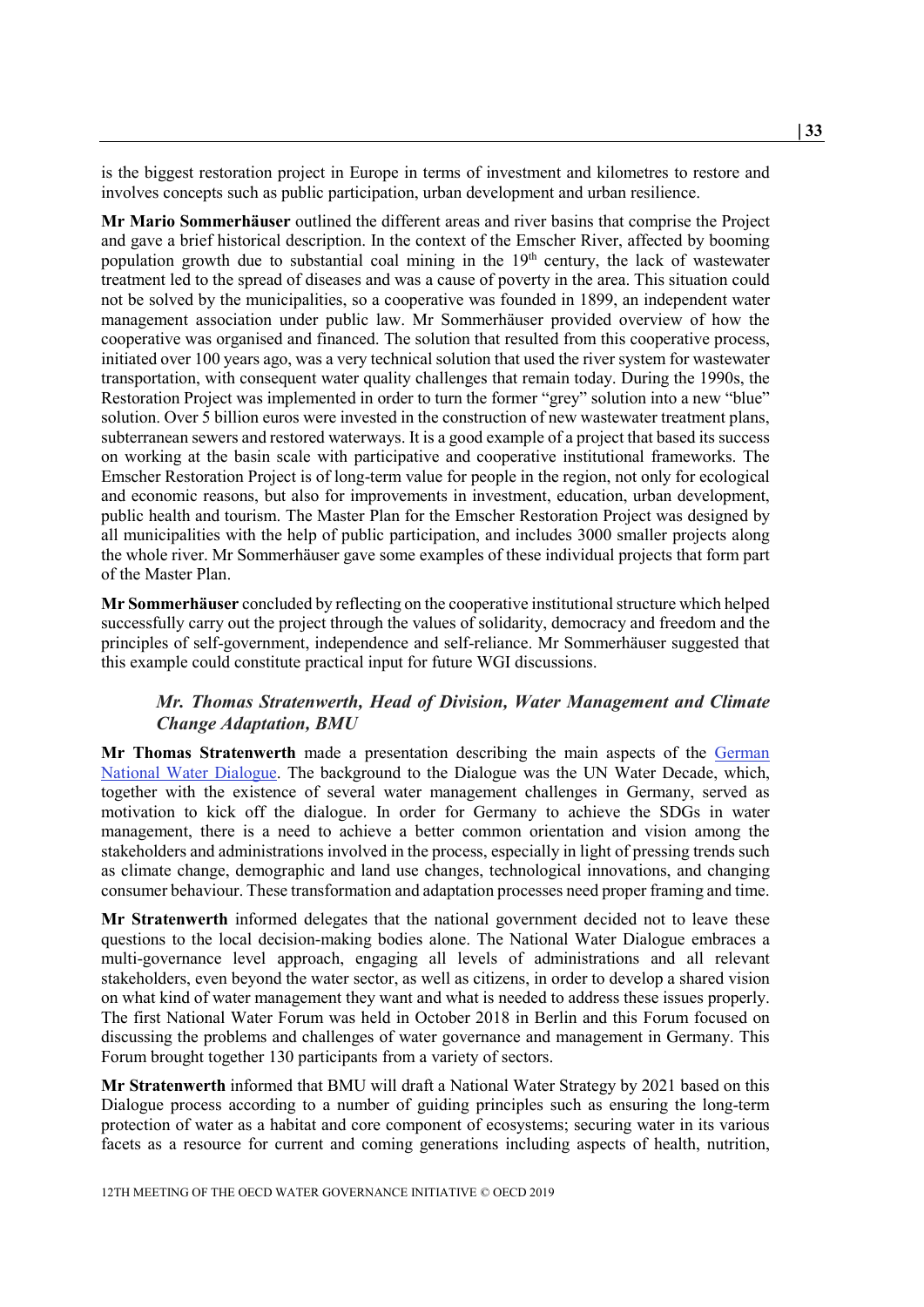production and locational advantages; and tapping opportunities for long-term social, economic development throughout water management. The National Water Dialogue and ensuing Strategy constitutes the response to the demand from participating stakeholders that water needs to play a greater role in environmental policy and more value needs to be attached to the quality of water within society. The Strategy will thus recognise and enforce the political significance of water as the basis for life and its linkages to other sectors such as agriculture, energy and health.

**Mr Stratenwerth** then explained to delegates how the discussion within the National Water Dialogue is organised. Topics have been classified into several clusters: network infrastructure; risk-factor of substance inputs (pollutants and chemicals); agriculture and consumer protection; water management and cooperation and possible synergies with nature conservation. A separate cluster on water and society will feed into the other clusters but will not be the focus of discussion.

**Mr Stratenwerth** briefly went through the timeline of the National Water Dialogue. It started in October 2018 with the first Forum where the clusters of strategic and operational goals were discussed. A dialogue will be held in September 2019, and this milestone will focus on required action and possible solutions. A mid-term review is planned for November 2019, where all the clusters will be looked into. Another dialogue will take place in January 2020 for further discussion on in-depth actions and potential solutions. The final event will be the second National Water Forum in September 2020, with the aim to get a package of agreements on strategic and operational goals and a set of possible solutions and approaches which will certainly include all areas, from law-making to administrative issues to technical solutions.

**Mr Stratenwerth** concluded his presentation by informing delegates that the National Water Strategy to be published in 2021 will be based on the results of the Dialogue as well as on other elements not specifically discussed within the Dialogue such as international cooperation aspects of water management and other issues which are linked to other strategies currently planned by BMU and other German federal Ministries.

# *Mr. Gerald Linke, Chairman of Directors Board, DVGW*

<span id="page-33-0"></span>**Mr Gerald Linke** gave a presentation about what DVGW sees as the most important water management issues to affect Germany. Mr Linke emphasised the need to think about the threats that will appear in the future and mentioned DVGW's campaign Water Impulse, which aims to address the issues by anchoring the value of water and the awareness of society and among politicians and encourage all stakeholders to talk about future water supply and long-term sustainability of water infrastructure in Germany.

**Mr Gerald Linke** presented a series of five water features considered as important:

- The importance for German lawmakers to legally enshrine the priority of water, given the fact that the number of water protection areas are below target.
- The importance of becoming aware of increased pollution of water due to increases in the levels of several different pollutants such as nitrate from agricultural activity, new substances from new products and changes in consumption behaviours. Mr Gerald Linke advocated for the avoidance of pollution and making risk assessment for new products mandatory and controlled.
- The threat of the "business as usual mentality" by which companies expose themselves to risks. It is important for companies to abide by legal standards.
- The importance of maintaining and investing in infrastructure as part of an intergenerational contract. Water infrastructure in Germany dates back to the 1950s and 1960s and there is not enough knowledge about the state and condition of the water grids. There is no proactive investment scheme and the replacement rate is quite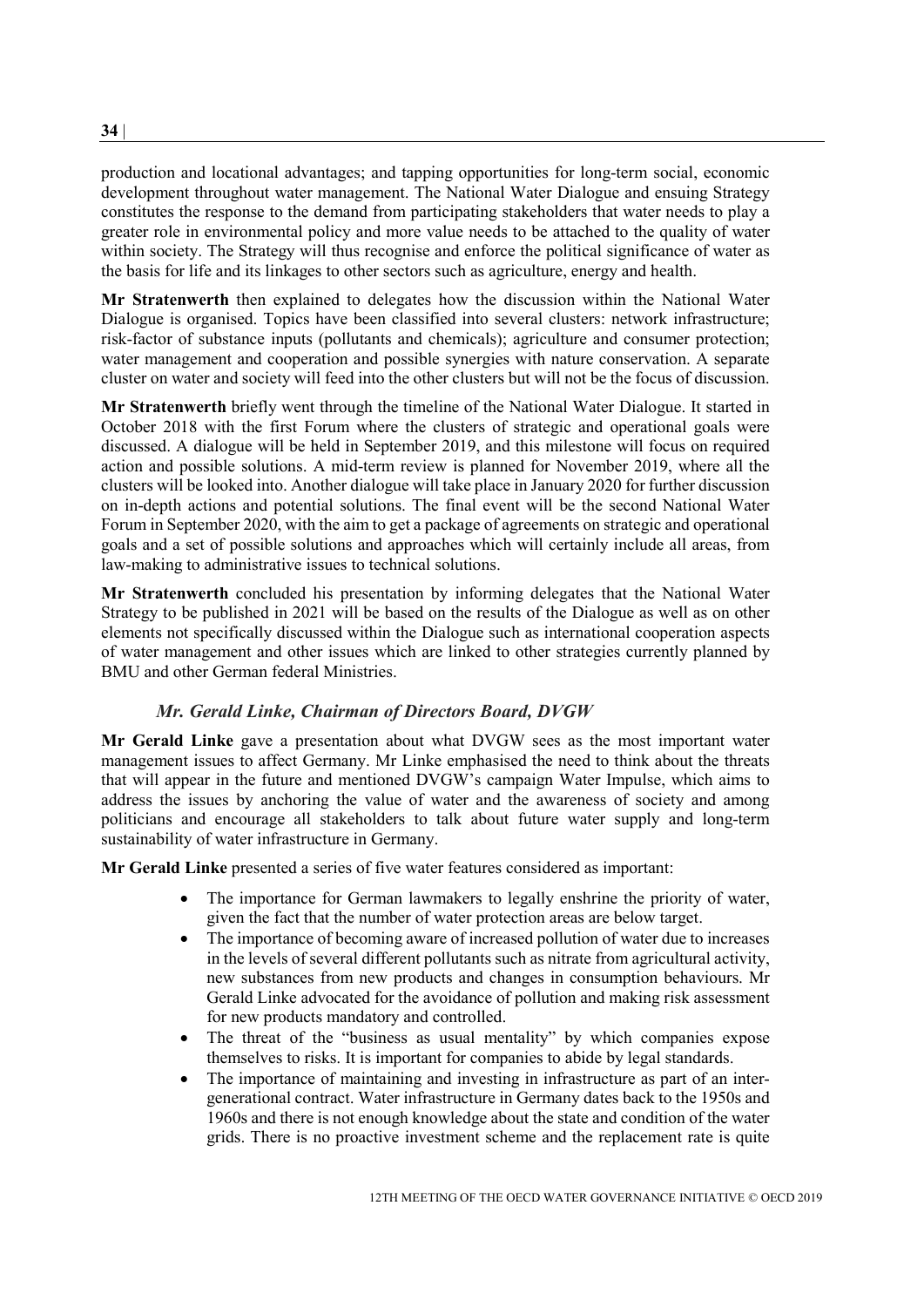low in Germany. It is essential, out of the respect of obligations towards younger generations, to sustain these assets in order to develop municipalities as without water supply, regional development lags behind.

• The importance of planning for the future. Mr Linke emphasised that many municipalities and companies hesitate to plan for the future, but the future is already here. The design of local water visions in the form of time-critical emergency measures can help mitigate the impact of climate change on water supply.

**Mr Gerald Linke** concluded by thanking the delegates for their attention and highlighting that the DVGW will continue to work in clusters to discuss what investments and infrastructures are needed in Germany in order to get rid of lags and design what is needed for the future.

#### *Group Discussion*

<span id="page-34-0"></span>The **Chair** thanked the German delegates for their contributions and opened the floor for discussion.

**Ms Burcu Çalli, Expert, SUEN** thanked the German delegates for their presentations and asked Mr Mario Sommerhäuser about the percentage of reuse potential in Emscher area.

**Mr Mario Sommerhäuser, EGLV,** responded that they are currently using the sludge from wastewater treatment for incineration and phosphorus reuse, but that there is not a great amount of separation of grey water and wastewater in the area.

Peter Gammeltoft, Expert, thanked the German delegates for their complete and honest picture of both the successes of German water policy and the challenges that it faces. Mr Gammeltoft showed particular interest in the National Water Dialogue and asked how BMU is ensuring the support of the other Ministries that control other sectors related to water management.

**Ms Lesha Witmer, Butterfly Effect/Women for Water Partnership, expressed some concern** regarding the choice taken by BMU within the National Water Dialogue to treat social aspects of water management separately. Mr Witmer asked the presenters if there are some more ideas to follow up on the outcomes of the [Action Plan of the High-level Panel on Water](https://sustainabledevelopment.un.org/content/documents/17825HLPW_Outcome.pdf) to incorporate conclusions from the report and if there are possibilities for the German authorities to work with other groups to advance on that agenda.

**Ms Rochi Khemka, 2030 Water Resources Group,** thanked the German delegates for their insightful comments and asked Mr Stratenwerth if there had been any reflection within the National Water Dialogue of the creation of ecosystems for innovation or resilient management by industry and companies and about getting the non-state actors more engaged.

**Ms Aziza Akhmouch, OECD Secretariat**, thanked the German delegates for their insightful presentations and asked Mr Jens Libbe how German authorities were addressing issues related to shrinking cities, notably in terms of rethinking water supply and sanitation infrastructure.

**Mr Antonio Herman Benjamin, WCEL,** asked the German delegates for their views on the water issues that are most litigated in German courts and was also curious to know what the legal status of water is in Germany.

**Mr François Brikké, GWP**, thanked the German delegates for their interventions and asked Mr Jens Libbe about how integrated approaches to urban settlements are playing out in Germany.

**Mr Kevin Collins, The Open University,** asked Mr Gerard Linke his view on how directors consider leadership in practice and the methods they use to change their thinking in order to drive the questions that are being explored by German water sector stakeholders.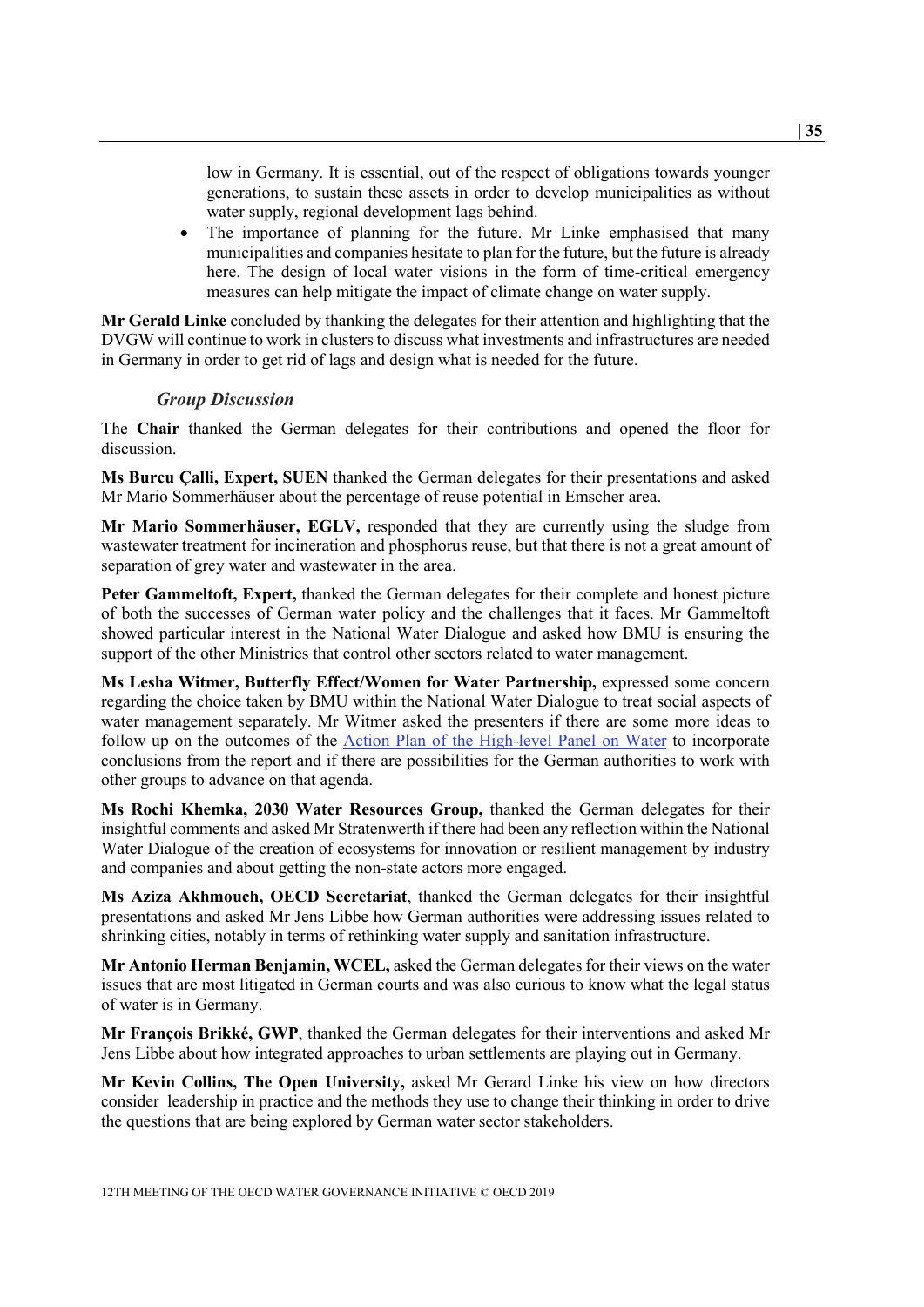### **Mr Teun Bastemeijer, WIN,** highlighted the common history and culture between the north of Germany and the north of the Netherlands as well as the fact that there are transboundary water links between these two regions. Mr Bastemeijer cited the OECD report [Water Governance in the](https://www.oecd-ilibrary.org/governance/water-governance-in-the-netherlands_9789264102637-en)  [Netherlands: Fit for the Future?](https://www.oecd-ilibrary.org/governance/water-governance-in-the-netherlands_9789264102637-en) as a good example of country analysis of resilience and adaptation to the risks of the future and asked Mr Stratenwerth if he believed Germany felt the need of carrying out a similar type of exercise.

The **Chair** thanked the delegates for their questions and their enthusiasm about the topics presented by the German delegates and asked them to briefly respond to the delegates' questions.

**Mr Thomas Stratenwerth, BMU,** thanked the delegates for their comments and questions and led the response on the part of the German delegates. Mr Stratenwerth assured delegates that other Ministries were invited to the National Water Dialogue events. However, they are not taking part at the Ministerial level, but rather through their administrative or scientific authorities and institutions, from which valuable input is received. With regard to the societal element that is currently less the focus of the National Water Dialogue process, Mr Stratenwerth explained that it is often a question of resources and time and expressed hope to be able to take these issues up as far as possible when developing the National Water Strategy. He also reminded delegates that when the National Water Strategy is completed, it will also be opened up beyond the stakeholders into the public sphere for discussion and debate. The Principles of the Action Plan of the High-level Panel on Water are not directly taken up in the National Dialogue. However, Mr Stratenwerth assured delegates that these international recommendations will be considered when developing the Strategy.

**Mr Stratenwerth** mentioned that it was too early to say what ideas and recommendations will come out of the National Water Dialogue on ecosystems for innovation. In parallel to the Dialogue, there is an ongoing participatory process with the aim of developing a new research programme on water management in the framework of the national sustainability and environmental research program under the auspices of the Federal Ministry for Research and Education, which addresses the issues discussed in the Water Dialogue. Mr Stratenwerth emphasised that this collaboration also helps to pave the way for constructive work on innovation that can also trigger the private sector, which is also involved in these research projects, in order to find solutions. In terms of the legal questions posed by WCEL, Mr Stratenwerth responded that in the higher administrative courts the most litigious issues were those related to the authorisation of larger projects in harbours or shipping ways; issues with regard to the use of the 4.7 exemptions under the EU Water Framework Directive; and issues regarding the application of the Directive's non-deterioration principle. However, he could not give figures from the lower administrative courts. The legal status of water is that water is a public good and each water user in Germany has to have a permit, regardless of its origin.

**Mr Stratenwerth** made reference to the comment on integrated visions for urban settlements and mentioned that these kinds of visions are starting to appear through pilot projects in many larger German cities, though they are still not part of the mainstream, and suggested that smaller cities do not have the capacity to implement these kinds of initiatives. Concerning the coastal areas in the north of Germany and their connection to the north of the Netherlands, Mr Stratenwerth highlighted that improvements are required in terms of integrated coastal management, of which the Germans can learn from the Dutch example.

**Mr Gerald Linke, DVGW,** intervened to answer the delegates' questions about water infrastructure in Germany and cautioned that even though large water utility companies seem to understand the economic appeal of conserving and investing in infrastructure, smaller companies, generally under the influence of municipal governments and political pressure, still face difficulties in manoeuvring these challenges in order to sustain infrastructure. Mr Linke pointed to the fact that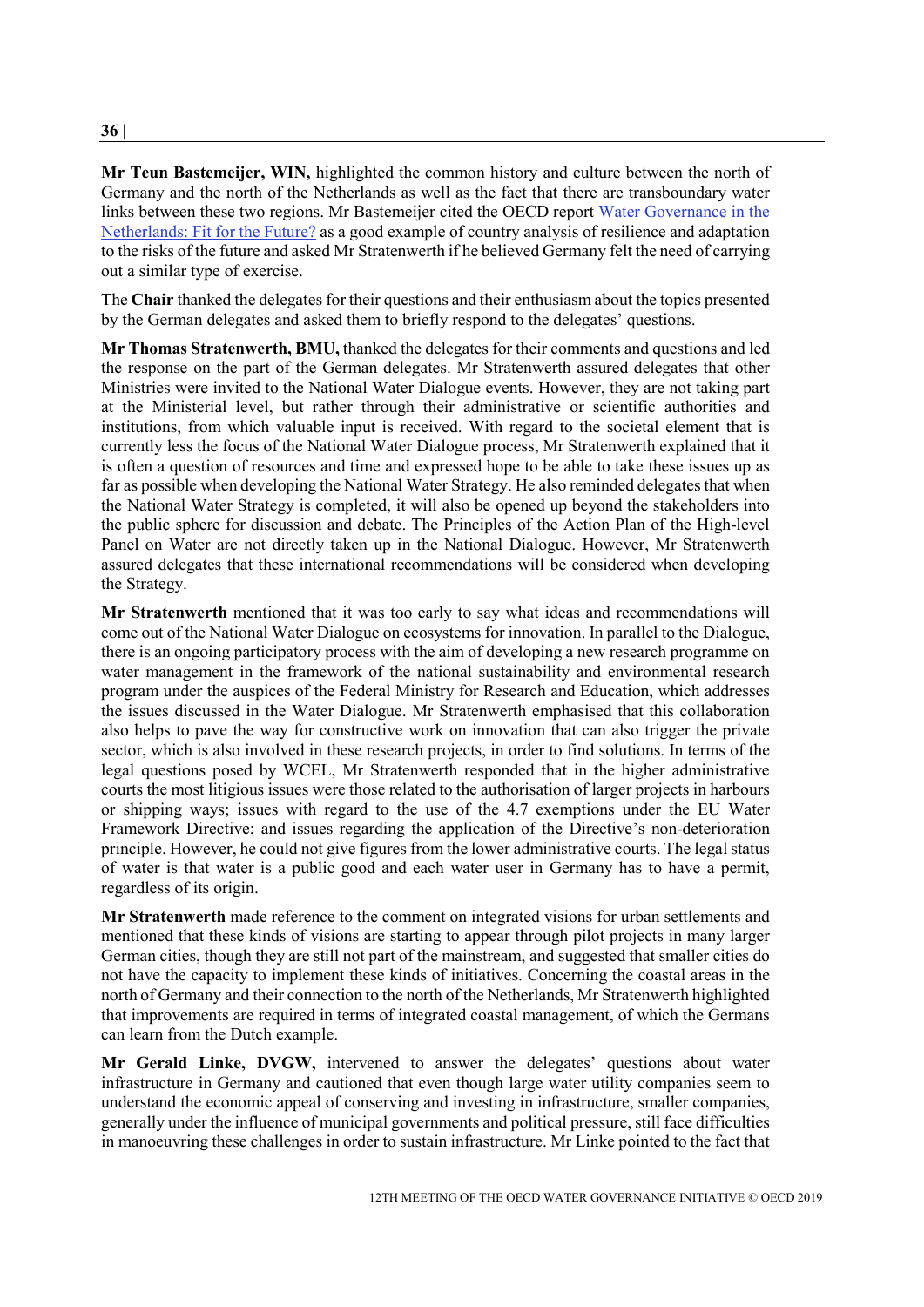industries in Germany are self-regulated and thus, design their own standards and develop them every year, differently to industries in many other European countries, and highlighted that it is, thus, very important that these small companies that belong to the water sector are brought to the table to discuss the issues they are facing. Mr Linke also took the chance to emphasise that the DVGW has a strict view that water must be managed and used in a sustainable way, and mentioned some ongoing projects in Germany where water and wastewater are being used sustainably to produce energy for other sectors.

The **Chair** concluded the session by thanking the German delegates for their interesting insight on the state of affairs of water governance in Germany and praised the fact that delegates from different scales and levels of administration were invited to speak.

# <span id="page-36-0"></span>**2.2. Advancing WGI Working Groups on Indicators and Capacity Development**

The **Chair** introduced the next session in which delegates gathered in parallel breakout groups, facilitated by their respective coordinators, to discuss the implementation of the actions proposed in the background Scoping Notes. Each Working Group discussed 1) achieving outputs for the  $9<sup>th</sup>$ World Water Forum and members' contribution and 2) who does what, how, when and resources needed to deliver. The Chair stressed that the prime aim for this session was to discuss the implementation of the Scoping Notes and the resources needed herein.

**Mr Håkan Tropp, OECD Secretariat**, introduced the Scoping Note on Capacity Development and reiterated that the version on the table incorporated inputs from several iterations with members during webinars. The aim of the working sessions is not to discuss the Scoping Notes as such, but rather how delegates can make progress in implementing and operationalising them.

**Mr Tropp** then went on to outline the main points in the Scoping Note on Capacity Development after input from th[e webinar on May 20 2019.](http://www.oecd.org/cfe/regional-policy/Summary_Webinar_Capacity_Development_20May_2019.pdf) There will be an inventory made of ongoing activities about capacity development in water governance to build on what is existing and follow a demanddriven approach. Mr Tropp stressed that whatever is developed should be adaptable to different kinds of contexts and encourage interactive learning as well as be based on proven learning methods. The main outputs put forward in the Scoping Note is to develop a set of modules for capacity development with a strong focus on organisational capacity development, capacity as part of policy reform and the process of moving the water sector forward. There are also proposals to develop a facilitator's guide as well as modules with proposed content. Mr Tropp emphasised that it would be important to discuss how some of these learning modules can be developed as well as gathering some ideas on the water governance capacity development lab.

**Ms Oriana Romano, OECD Secretariat**, outlined that that the Working Group on Indicators will discuss priority activities proposed in the Scoping Note as a result of discussions that took place at the [11th WGI meeting in Zaragoza](http://www.oecd.org/cfe/regional-policy/11th-meeting-of-the-oecd-water-governance-initiative.htm) and the [webinar held on May 20 2019.](http://www.oecd.org/cfe/regional-policy/Summary_Webinar_Indicators_20May_2019.pdf) Ms Romano then summarised the three main proposed activities: 1) Facilitate the uptake and use of the OECD Water Governance Indicator Framework; 2) Develop impact indicators to complement the existing OECD Water Governance Indicator Framework; 3) Provide guidance for multi-level governance engagement for water-related SDGs monitoring. Members were invited to share their priorities with regards to the three options, as well as highlight challenges and propose contributions. Ms Romano concluded by stressing the importance for the Working Group on Indicators to be able to find linkages with the work carried out by the Working Group on Capacity Development.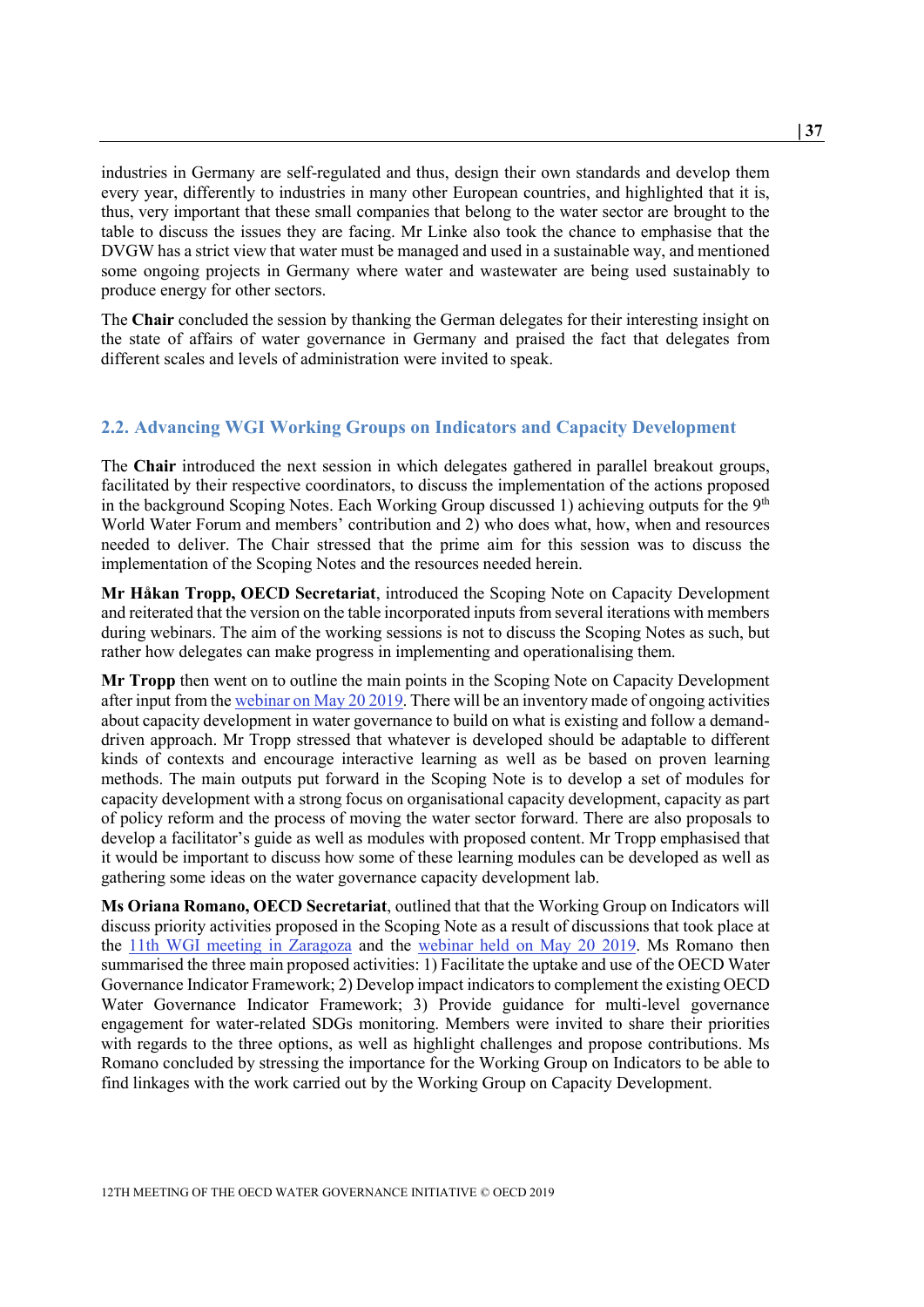#### *Working Group on Indicators*

<span id="page-37-0"></span>The Working Group on Indicators gathered 25 WGI members. The OECD Secretariat led the discussion together with AEAS, as Steering Committee member.

The majority of the members of the group assigned the highest priority to "**facilitate the uptake and use of the OECD Water Governance Indicator Framework**", in order to further raise awareness on water governance and support multi-stakeholder dialogues. As such, it was suggested to concentrate most efforts on this pillar and strive to facilitate more self-assessment at different levels in the coming two years. A first step could be to check the availability and willingness of the pilots (OECD,  $2018$  $2018$  $2018$ )<sup>1</sup> to actually carry out a dedicated self-assessment, prior to enlarging the base. This exercise could lead to the tailoring of the indicator framework to specific functions (e.g. droughts, floods, water services etc.) and scales (e.g. local, state or national level), to follow up on the subsequent action plans. Further cases at the national, regional, basin and local level could also be foreseen.

Concerning the second proposal on **developing impact indicators**, while many members stressed the relevance and need to better track and measure governance outcomes through impact indicators, others expressed reservations on what could end up being i) another time-consuming exercise that could deviate resources from the priority of increasing the use of the current self-assessment framework; ii) a potential overlap or confusion with other data-related efforts such as SDG 6 monitoring (stressed by both UN Water and WHO); and iii) a methodologically challenging effort given that correlation does not imply causality. Instead, delegates advised to map existing impact indicators, rather than develop new ones from the onset. It was highlighted that, on the one hand, defining "impacts" is very challenging and open to several interpretations. If impact indicators were to be developed, a concrete proposal was to narrow the scope by taking into account a specific water governance dimension (e.g. existence of river basin councils) and verify its impacts on water risks (e.g. less pollution) . The Secretariat offered to revisit the output alongside what could be an innovative "Working Paper" or "Special Issue of a Journal" that could combine multi-stakeholder papers from WGI members assessing the literature and state of the art in measuring water governance outcomes.

Concerning the third proposal to provide guidance for multi-level governance, some members (notably UN Water and WHO) conveyed the existence of such guidance and the risk of overlap. The Secretariat recalled that this activity was an explicit request from several members of the WGI at the 11<sup>th</sup> Meeting (Zaragoza) but that in the absence of massive support, it should receive less attention from the Working Group. Instead, the Secretariat offered to map those countries that carried out a voluntary national review including SDG 6 and invite some of them to the next WGI meeting to share their consultation experience as they have been using and valuing existing UNrelated guidelines for VNRs. This exercise would help shed light on vertical and horizontal coordination challenges, and could be of inspiration to conduct future water governance selfassessments based on the 10-step methodology proposed as part of the OECD framework.

Finally, WGI embers identified linkages with the Working Group on Capacity Development. In particular, to favour the uptake of the Indicator Framework, various capacity building activities can be designed together such as the PowerPoint toolkit on the indicators and the self-assessment, more

<span id="page-37-1"></span><sup>&</sup>lt;sup>1</sup> OECD (2018), Implementing the OECD Principles on Water Governance: Indicator Framework and Evolving Practices, OECD Studies on Water, OECD Publishing, Paris, [https://doi.org/10.1787/9789264292659-en.](https://doi.org/10.1787/9789264292659-en)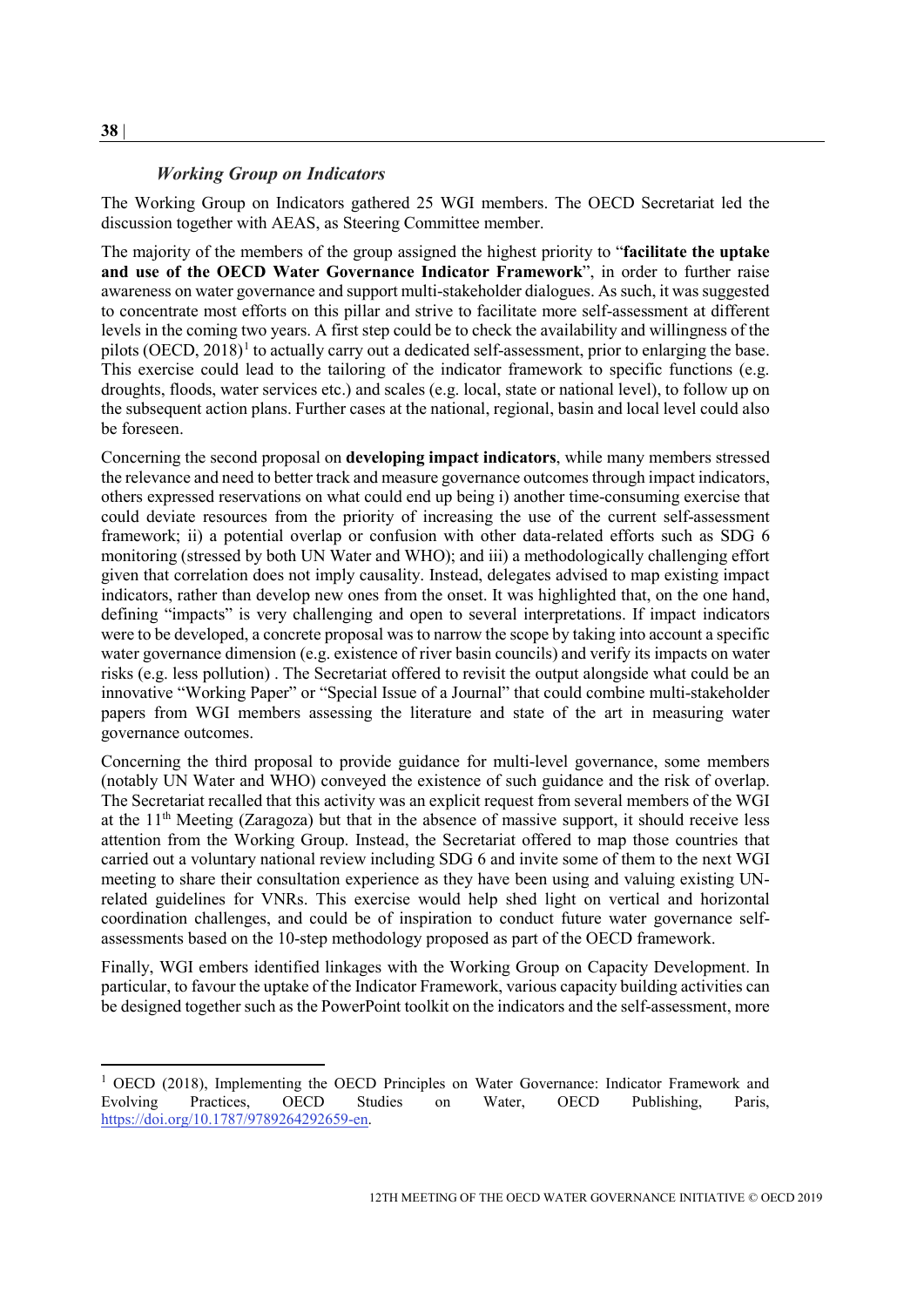translations of the Indicator Framework and a video or  $MOOC<sup>2</sup>$  $MOOC<sup>2</sup>$  $MOOC<sup>2</sup>$  to support self-assessment dialogues. In addition, short testimonies from previous pilots on their experiences in carrying out the self-assessment and lessons learned would be useful to the broader audience. Networks and umbrella organisations could disseminate this material.

### <span id="page-38-0"></span>*Working Group on Capacity Development*

#### *Group 1*

The Working Group on Capacity Development (group 1) gathered 16 WGI members. The OECD Secretariat led the discussion together with Steering Committee member WIN.

The Working Group started by clarifying that the scope of the Working Group was not to perform capacity development as such on water governance as there are already many organisations working on the topic, especially among WGI members. Priority was given for the WGI to rely on these individual members' experiences and skills. The Working Group deliberated on the question of how the Principles and related tools could be transformed into relevant capacity development content. Clarification was also given about the target audience. Some members suggested to use the WGI framework at a basin and local level but expressed concern that at the national level, the Principles would overlap with the SDG framework. It was mentioned that the Working Group should promote the development of different types of material that will be useful for capacity development such as case studies, short videos, PowerPoint presentations, etc. Emphasis was placed by participants on the need to use existing resources and to focus on guidance and training, especially in peer-to-peer processes. However, some participants in the Working Group expressed concern that many existing resources tend to have a limited perspective on the meaning of governance and recalled that the added value of the WGI is its comprehensiveness and long and practical experience working on water governance. Therefore, there will also be a need to focus on developing new tools and not just building on already-existing ones.

In terms of material to be produced, some participants raised the question of the possibility of integrating already-existing material from different organisations into a single toolkit. The challenge of making sure that these tools be developed or produced according to demand was raised as a key focal point of the discussion as a way of shaping work of the Working Group. Furthermore, the Working Group discussed how the Principles could be used to inform integrated water resources management processes and the importance of making sure that each organisation's context is taken into account. Some suggestions were made to gather experiences from organisations on implementation to encourage debate within other organisations about how the WGI water governance framework could be implemented.

The importance of incentivising capacity development was raised given that capacity development is increasingly linked to resource mobilisation. In this sense, organisations could be encouraged to develop their capacity as a way of becoming more credible and bankable rather than focusing on sanctions and compliance. Given this change in landscape, the tools developed should be adapted and incentives could be produced as a way of encouraging change in behaviours.

Several specific offers were made by delegates to facilitate knowledge and capacity (Israel, IWA, IWRA, Jucar Basin and AMCOW).

Some participants expressed concern about the timeframe and highlighted the importance of achievable objectives. The Principles and the Indicator Framework were suggested as the core of these efforts and members emphasised the importance of focusing on the learning experience in order to facilitate uptake by others through the possibility of enabling learners to adapt it to their

<span id="page-38-1"></span> $^{2}$  A massive online open course (MOOC) is an [online course](https://en.wikipedia.org/wiki/Online_course) aimed at unlimited participation and open access via the [web.](https://en.wikipedia.org/wiki/World_Wide_Web)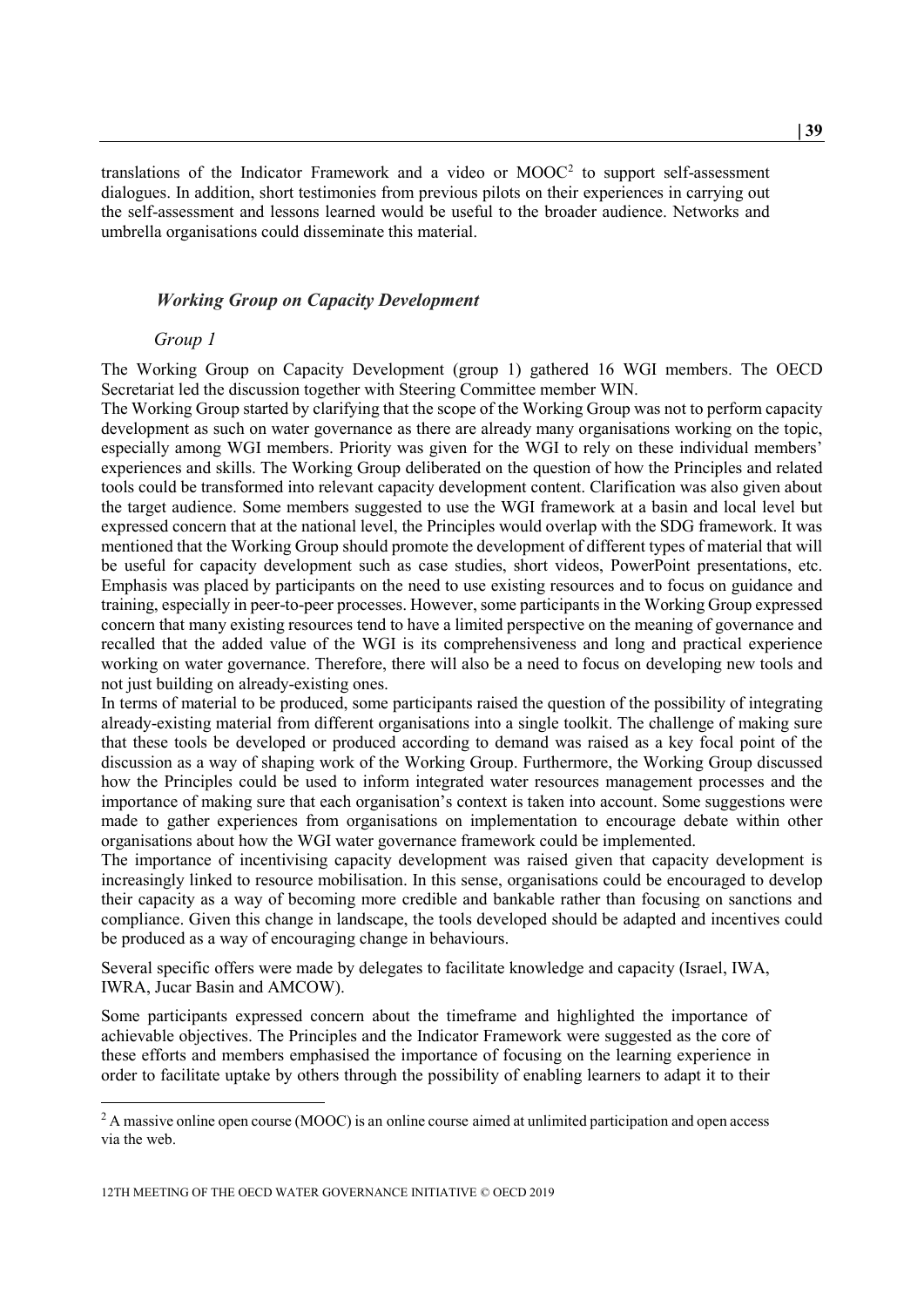own needs. Suggestions were made to design a learning process for capacity building through the establishment of learning objectives that would then shape the content for the proposed modules. The group concluded on the need to map and take stock of existing initiatives. This inventory will then provide the foundation for developing the practical and inter-active capacity development modules and materials.

### *Group 2*

The Working Group on Capacity Development (group 2) gathered 17 WGI members. The OECD Secretariat led the discussion together with Steering Committee member SUEZ.

The Working Group commenced by clarifying that the scope of the Working Group activities was not to perform capacity development on water governance as such, as there are already many organisations working on the topic, especially among WGI members. Priority was given for the WGI to rely on these individual members' experience and skills. Furthermore, clarification of the targeted audience for the capacity building tools was given and the Working Group emphasised that water professionals should be the targeted audience of the capacity development materials.

In terms of next steps, it was suggested that, in order to gain some knowledge on the specific knowledge and experience of the WGI members in capacity development, a mapping of their activities in the topic should be scoped. Some members voiced that they believe that there presently is no strong demand regarding the Principles, and that we should help emulate that demand. It was also highlighted that as a start, the demand could come from WGI members themselves, which could be useful to test the capacity building material. It was acknowledged that no one would be interested to read and use the Principles by themselves, and thus capacity building must integrate ways to advertise them. Members discussed how this could be carried out:

- Explain concisely what the benefits of using the Principles are, i.e. through a oneminute video and/or cheat-sheet.
- Bring concrete examples on how to use the Principles and what can be learnt from these examples.
- Start from a concrete situation where an issue has to be tackled: how can the Principles help address the issue? Diffuse potential conflicts, etc., with the possibility for a quiz among WGI members: "Do you have an issue? Could the Principles help you address it? How?"
- Emphasise the role of the Principles as a checklist, and what they have brought to users (especially for the 11 pilot tests and the stories). The possibility of creating a documentary/repository of the stories and lessons learnt was mentioned.
- Remind the audience that the overall aim is good water governance, and that good governance is a means and not an end of itself.

Some participants reminded the Working Group members of the useful role of the Principles to help all stakeholders realise that they can be part of the issue as well as part of the solution. However, some concern was expressed that if the Principles were used after project development (i.e. stories) then were they really useful? In this sense, a solution was suggested to highlight the outputs of their use both before and after project development. Working Group participants discussed about the limited experiences regarding the use of the Principles. It was said that more pilot testing was needed to assess the Principles' impact and the process of their practical implementation. Other WGI members showcased that their organisations had experience in implementing the Principles, even if it has not always been labelled as such, as the Principle themselves are quite new.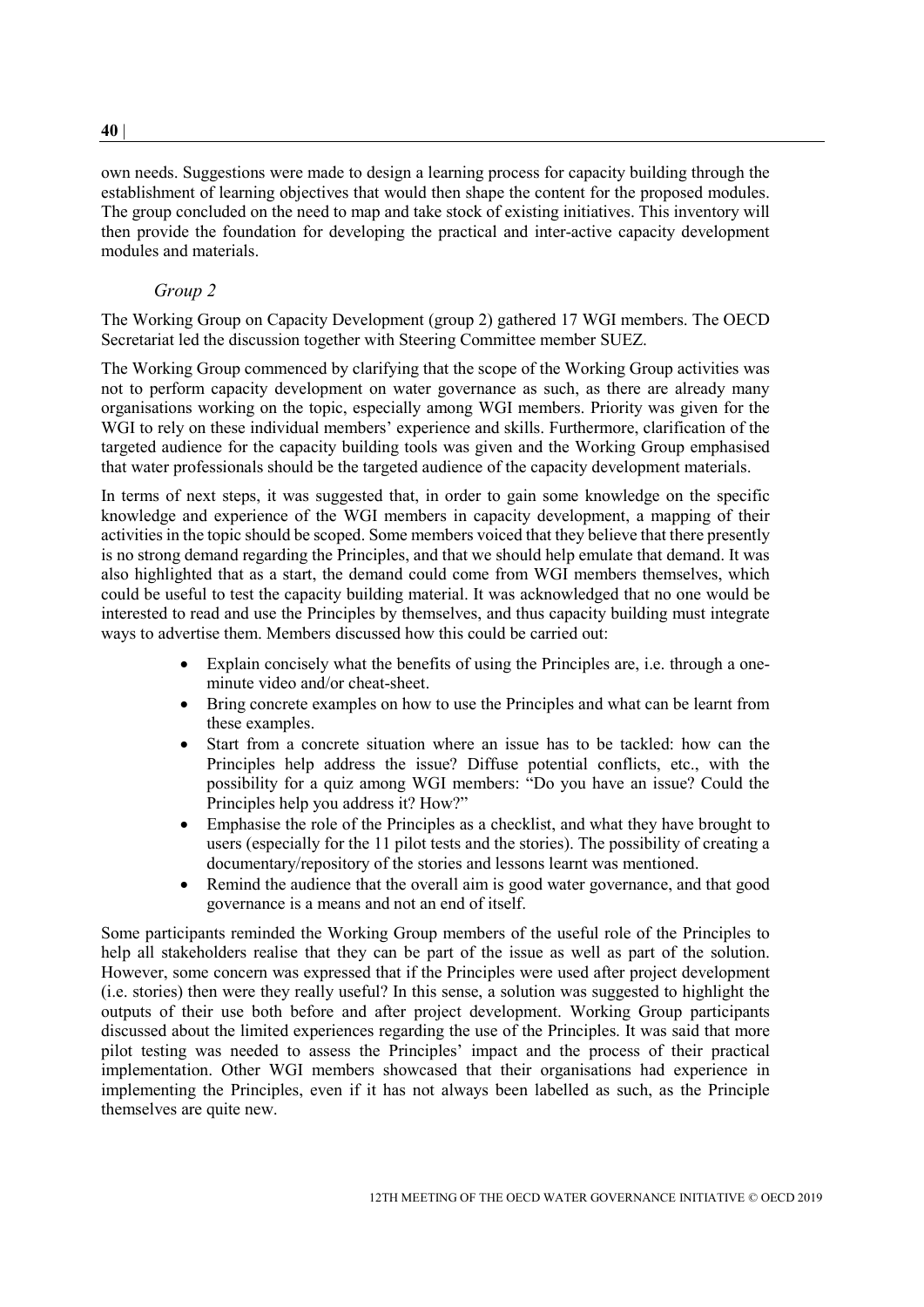Concerning the content of the modules, the Working Group participants agreed on the need to have modules, in the format of a toolkit, to provide guidance on how to use the Principles, what can be expected of their use, etc.

The Working Group made some recommendations to ensure that the capacity development:

- Is context focused: the notion of good governance itself should be adapted to local specificities, especially at different levels of governance such as local authorities.
- Is adaptable, especially with a regional focus.
- Addresses processes gaps (methodology, facilitation, partnership/collaboration building, and stakeholder engagement).
- Follows a bottom-up approach: using the Principles as a way to open up and/or trigger discussion with/or among stakeholders.
- Is problem solving and/or solution-oriented.
- Builds on experience: showcase from the pilots and potential additional interview/pilots (volunteering from ANA, Scotland and Israel) on how the Principles impacted specific issues/solutions.

The Working Group discussed the need for more human support for facilitation and mentoring. Working Group participants highlighted that there is already work on capacity building and thus, that WGI should rely/interlink with them. Therefore, rather than strict guidelines to use the Principles and the indicators, participants highlighted that having a contact/support person to call would be very useful as it could personalise/tailor support and recommend some Principles over others based on specific needs expressed. It was recommended to distinguish the need for facilitators among WGI members and outside WGI members. In this sense, a formal call should be sent to OECD WGI members to seek volunteers to become facilitators and/or mentors.

#### <span id="page-40-0"></span>**2.3. Report back to Plenary and next steps**

**Mr Håkan Tropp, OECD Secretariat**, thanked the Working Groups and reminded delegates that it was the first time at a WGI meeting that there were two parallel breakout groups for the same Working Group (Capacity Development). Mr Tropp noted that the outcomes of the group discussions were very complementary. Mr Tropp also noted the results of the Indicators Working Group in their progress on establishing priorities. Moreover, there is a need to further explore the links between both Working Groups in the form of providing capacity development for the use of the Indicator Framework.

**Mr Tropp** highlighted the **next steps**, reminding delegates of the importance of keeping a realistic outlook on ambitions and the timeframe to make sure that work progresses swiftly. Work on inventorying will seek to make use of existing initiatives as much as possible. One or several webinars will be held to discuss preliminary findings prior to the next WGI meeting.

# <span id="page-40-1"></span>**2.4. Concluding Remarks**

The **Chair** announced to delegates that Mr Teun Bastemeijer was formally retiring from WIN and thus also from being an original Steering Committee member to the WGI. The Chair commended his enthusiastic engagement in the work of the WGI over the years and wished him the best for the coming years on behalf of all the WGI members.